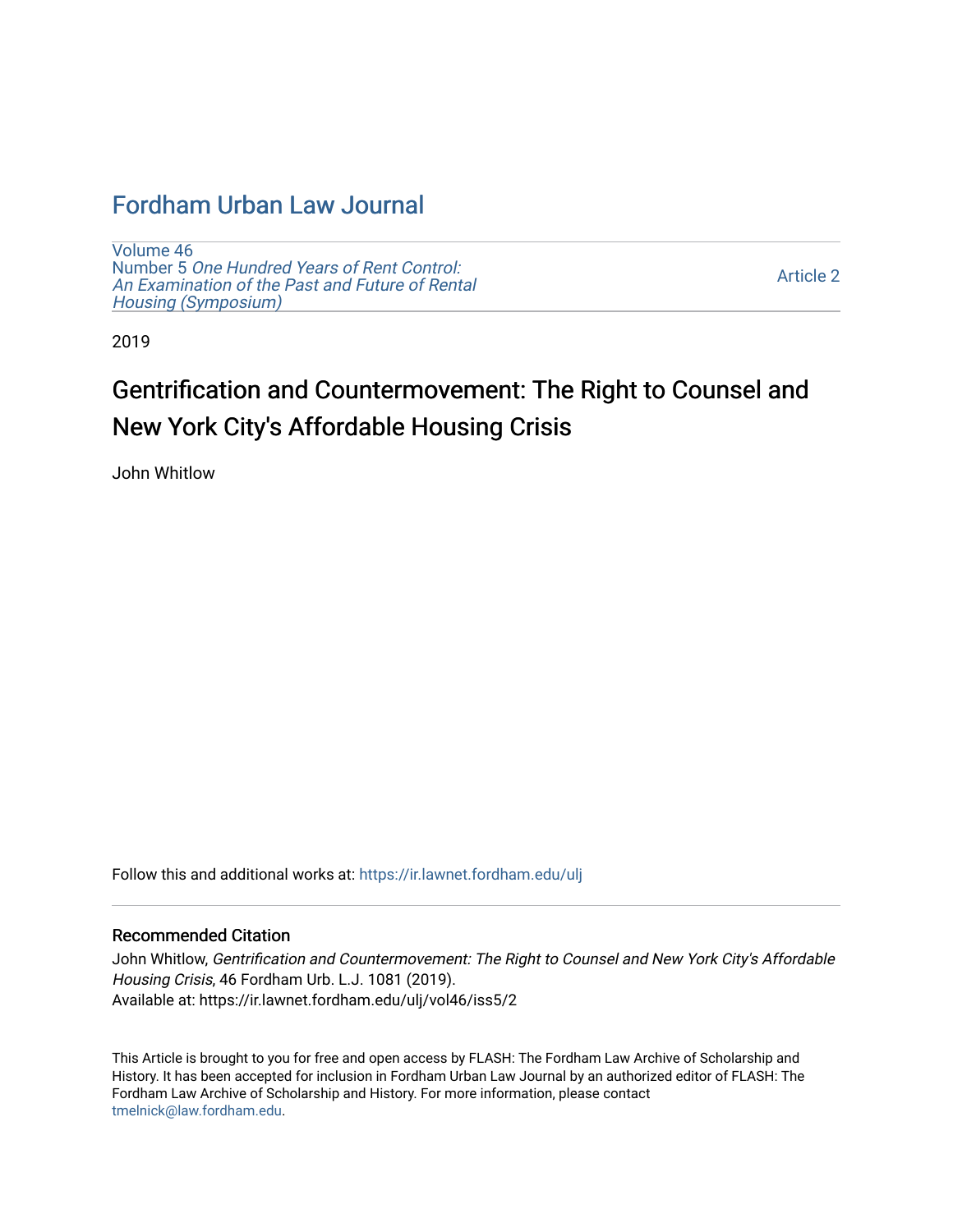### GENTRIFICATION AND COUNTERMOVEMENT: THE RIGHT TO COUNSEL AND NEW YORK CITY'S AFFORDABLE HOUSING CRISIS

John Whitlow\*

|                                                                  | 1082  |
|------------------------------------------------------------------|-------|
| I. Contextualizing New York City's Affordable Housing Crisis1087 |       |
|                                                                  |       |
|                                                                  |       |
|                                                                  |       |
| D. Market-Based Approaches to Affordable Housing1104             |       |
|                                                                  |       |
| A. The Right to Counsel — History and Mechanics1112              |       |
| B. Distinguishing the Right to Counsel in Housing Court          |       |
|                                                                  | .1116 |
| C. Legal Rights Amid Structural Inequality 1118                  |       |
|                                                                  |       |
| A. Countermovements and Transformative Rights1125                |       |
| B. From Right to Counsel to Redistribution1128                   |       |
|                                                                  |       |
|                                                                  |       |
|                                                                  |       |

<sup>\*</sup> Associate Professor of Law, CUNY School of Law. J.D., CUNY School of Law, 2003. Thanks to Kyle Giller, Sam Kohn, Jenny Akchin, Andrea McArdle, Carmen Huertas-Noble, Missy Risser, Chris Adams, Steve Zeidman, Julia Hernandez, Nicole Smith, Amna Akbar, Liz Wagoner, Sam Stein, Jocelyn Simonson, Mike Grinthal, Matt Main, Marika Dias, Greg Louis, Stephen Loffredo, Daniela Crespo, and Raquel Namuche. Thanks also to the CUNY School of Law Professional Development Committee and the Faculty of the Maurice A. Deane School of Law at Hofstra University (as part of the Northeastern Law School Scholarship Exchange). And very belated thanks to the Center for Place, Culture and Politics. This Article is inspired by the tenants, organizers, and advocates who are fighting for more just, democratic, and equal cities.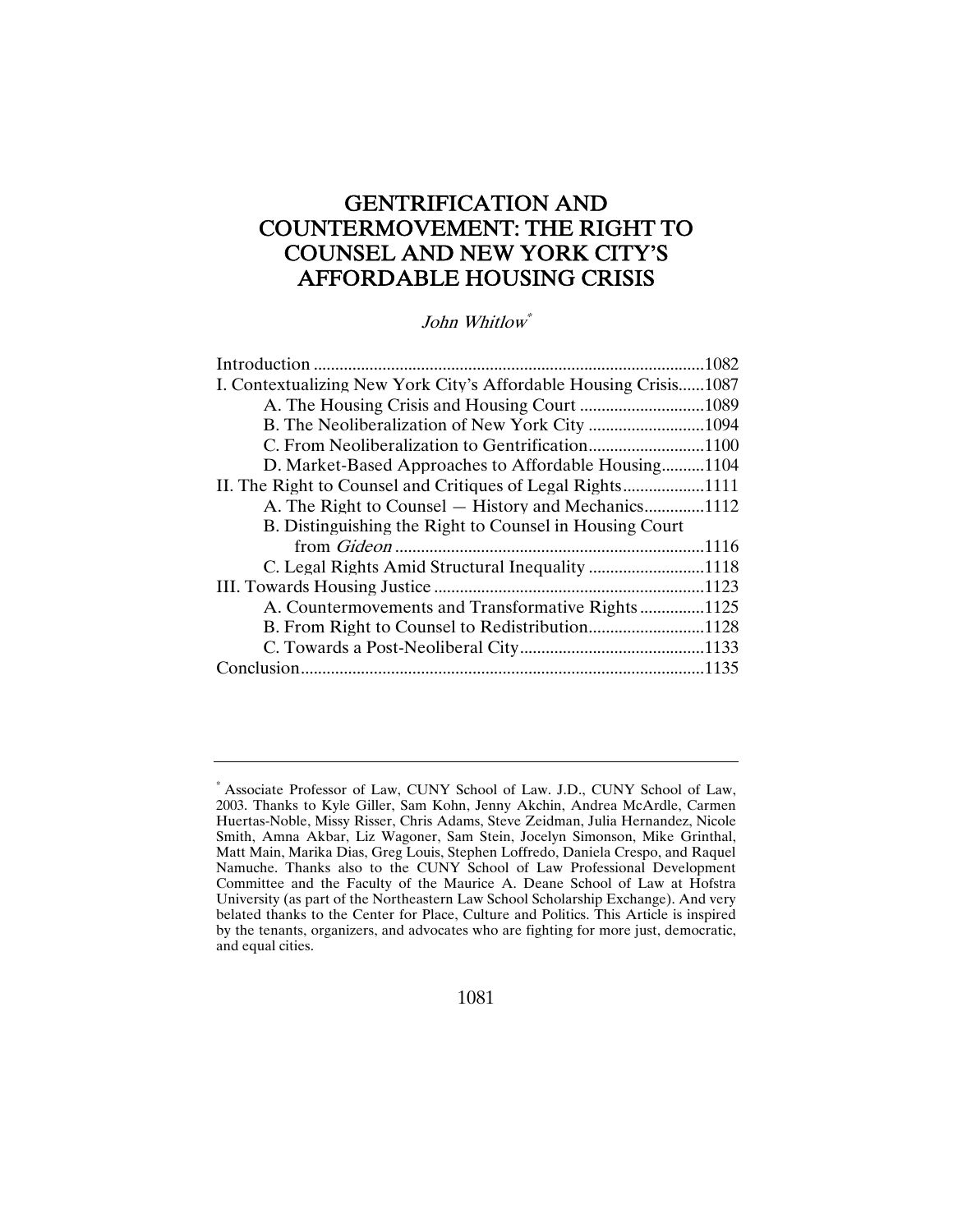"I wish the rent was heaven sent." $\frac{1}{1}$ 

#### **INTRODUCTION**

Amid an extreme affordable housing crisis in  $2017<sup>2</sup>$ , the New York City Council passed the right to counsel, which guarantees an attorney to individuals facing eviction in Housing Court proceedings.<sup>3</sup> The right to counsel was fought for by a coalition of tenants and advocates determined to make Housing Court a fairer place and to increase the power of the tenant movement, which, at the time of this writing, stands poised to make major redistributive legal and policy gains for the first time since the  $1970s<sup>4</sup>$ . It was also supported by the

 3. The right to counsel, often characterized as "universal access," is described fully in the second Section of this Article. See infra Section II.A. In essence, the right to counsel is a municipal law that guarantees all income-eligible tenants in New York City an attorney in eviction proceedings in Housing Court, and in some administrative proceedings. Abigail Savitch-Lew, City Tackles Roll-Out of Right to Counsel in Housing Court, CITY LIMITS (Jan. 17, 2018), Counsel in Housing Court, CITY LIMITS (Jan. 17, 2018), https://citylimits.org/2018/01/17/city-tackles-roll-out-of-right-to-counsel-in-housingcourt/ [https://perma.cc/C3C8-VQH2]. The right to counsel is being phased in over a five-year period. Id.

 4. On June 14, 2019, the New York State Legislature passed a sweeping rent regulation reform bill, the Housing Stability and Tenant Protection Act of 2019. See S.B. 6458, 2019–2020 Reg. Sess. (N.Y. 2019). The new legislation made dozens of reforms to the Emergency Tenant Protections Act (which governs New York's rent regulatory framework), as well as the state's Real Property Actions and Proceedings Law (which sets standards for housing court proceedings). Id. Among the most significant changes were the elimination of high rent vacancy decontrol, the mechanism through which units could be removed from rent regulation, and the vacancy bonus, under which landlords could increase rents by 20% upon each vacancy. Id. at 1-2. These changes, alongside others limiting rent increases,

<sup>1.</sup> LANGSTON HUGHES, Little Lyric (of Great Importance), in THE COLLECTED POEMS OF LANGSTON HUGHES 226, 226 (1995).

 <sup>2.</sup> The term "housing crisis" has been invoked repeatedly throughout the history of New York City. Arguably, the city has survived dozens of housing crises: the public health crisis of tenement housing, the post-World War II housing shortage, the wholesale destruction of neighborhoods through urban renewal, and widespread urban disinvestment in the 1970s and early 1980s, for example. As Madden and Marcuse note, "[f]or the oppressed, housing is always in crisis .... Housing crisis [are] not a result of the system breaking down, but of the system working as it intended." David Madden & Peter Marcuse, The Permanent Housing Crisis, JACOBIN (Oct. 2, 2016), https://jacobinmag.com/2016/10/housing-crisis-rent-landlordshomeless-affordability [https://perma.cc/L3ZZ-MFX6]. According to Madden and Marcuse, in the current iteration of the housing crisis, "[h]ouseholds are being squeezed by the cost of living. Homelessness is on the rise. Evictions and foreclosures are commonplace. Segregation and poverty, along with displacement and unaffordability, have become the hallmarks of today's cities." Id. New York City's current affordable housing crisis is explored in the first Section of this Article. See infra Section IA.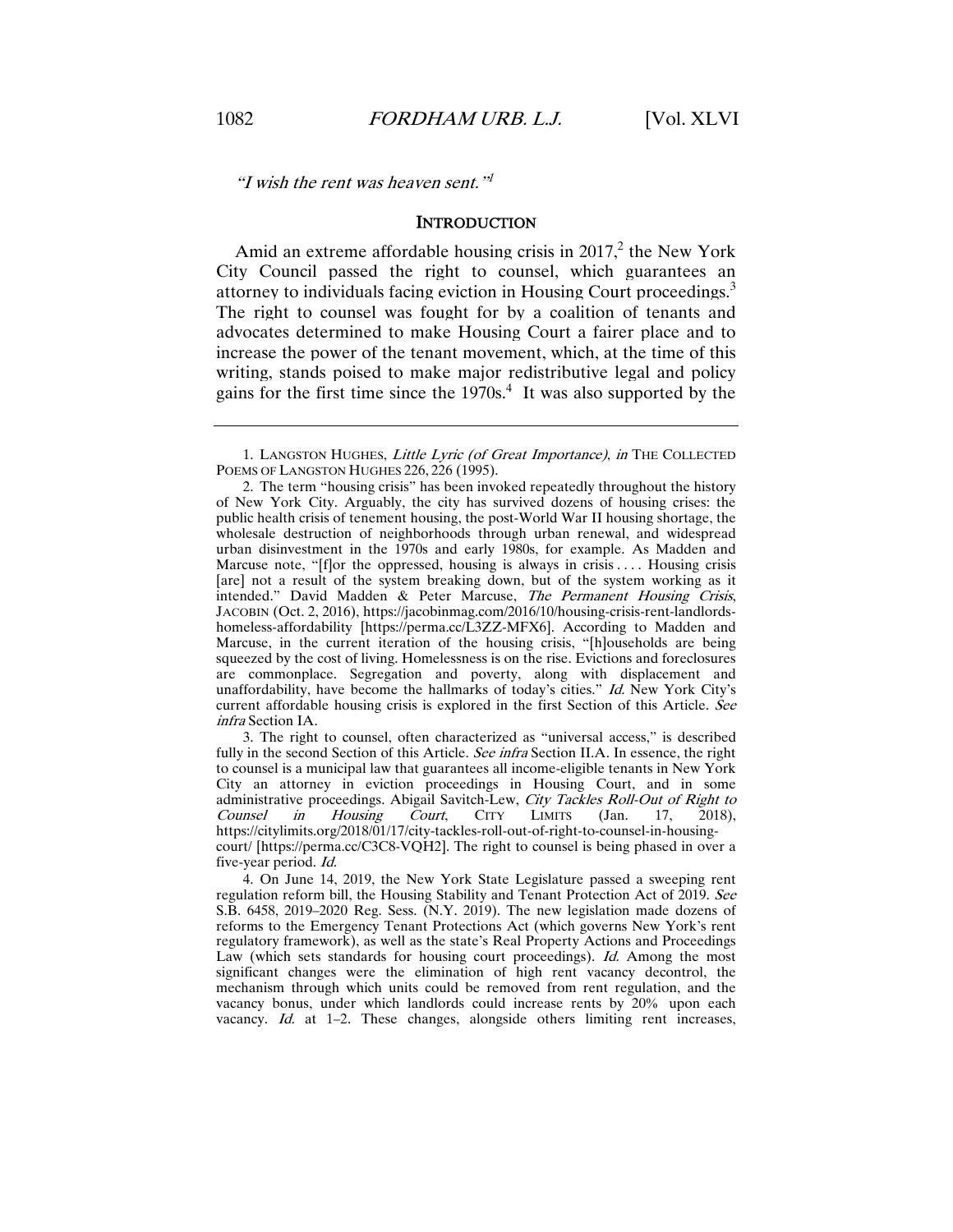mayoral administration of Bill de Blasio,<sup>5</sup> whose market-based housing policies have contributed to the current crisis.<sup>6</sup> The divergence between the political and economic development visions of those who organized for the right to counsel and the de Blasio administration signals that the right to counsel is contested terrain.<sup>7</sup> The right can be interpreted in a manner that enhances tenants' organizing capacities, or it can be seen as a legitimization of housing policies that produce displacement.

This Article examines the capacity of the right to counsel to effectively intervene in the affordable housing crisis through the lens of political economy and a critique of legal rights. The theoretical thread that binds this Article together is based on the work of economic historian Karl Polanyi, which depicts an intrinsic tension between the market economy and society, with the dictates of the market cannibalizing societal institutions.<sup>8</sup> In Polanyi's formulation, the market economy's tendency to commodify areas of life that are more properly social (land, labor, money) than economic leads to social disintegration and catastrophe.<sup>9</sup> The application of the logic of the self-regulating market to matters of basic human sustenance results in the destruction of both society and the natural environment.<sup>10</sup> Eventually — and inevitably — society fights back against this process of marketization, as countermovements of impacted people mobilize for social protection against austerity,

effectively remove the economic incentive for landlords to displace tenants from rent-regulated housing. Despite major legislative efforts to create protections for renters in unregulated buildings, lawmakers did not approve the so-called "Good Cause" eviction bill. See Mark Weiner, NY Senate, Assembly Rent Reforms Leave Out 'Good Cause' Eviction Bill, SYRACUSE.COM (June 12, 2019), https://www.syracuse.com/politics/2019/06/ny-senate-assembly-rent-reforms-leaveout-good-cause-eviction-bill.html [https://perma.cc/C66Z-4EJ5].

<sup>5</sup>. Mayor de Blasio Signs Legislation to Provide Low-Income New Yorkers with Access to Counsel for Wrongful Evictions, OFFICE OF THE MAYOR (Aug. 11, 2017), https://www1.nyc.gov/office-of-the-mayor/news/547-17/mayor-de-blasio-signslegislation-provide-low-income-new-yorkers-access-counsel-for#/0

<sup>[</sup>https://perma.cc/D99P-TUUD].

 <sup>6.</sup> The de Blasio administration's market-based housing policies are outlined in Section I.D. See infra Section I.D.

<sup>7</sup>. See John Whitlow, Beyond Access to Justice: Challenging the Neoliberal Roots of Hyper-Gentrification, L. & POL. ECON. BLOG (Apr. 9, 2018), https://lpeblog.org/2018/04/09/beyond-access-to-justice-challenging-the-neoliberalroots-of-hyper-gentrification/ [https://perma.cc/37K9-JFFY].

<sup>8</sup>. See KARL POLANYI, THE GREAT TRANSFORMATION: THE POLITICAL AND ECONOMIC ORIGINS OF OUR TIME 74 (2d ed., 2001).

 <sup>9.</sup> GARETH DALE, KARL POLANYI: THE LIMITS OF THE MARKET 60 (2010). 10. Id.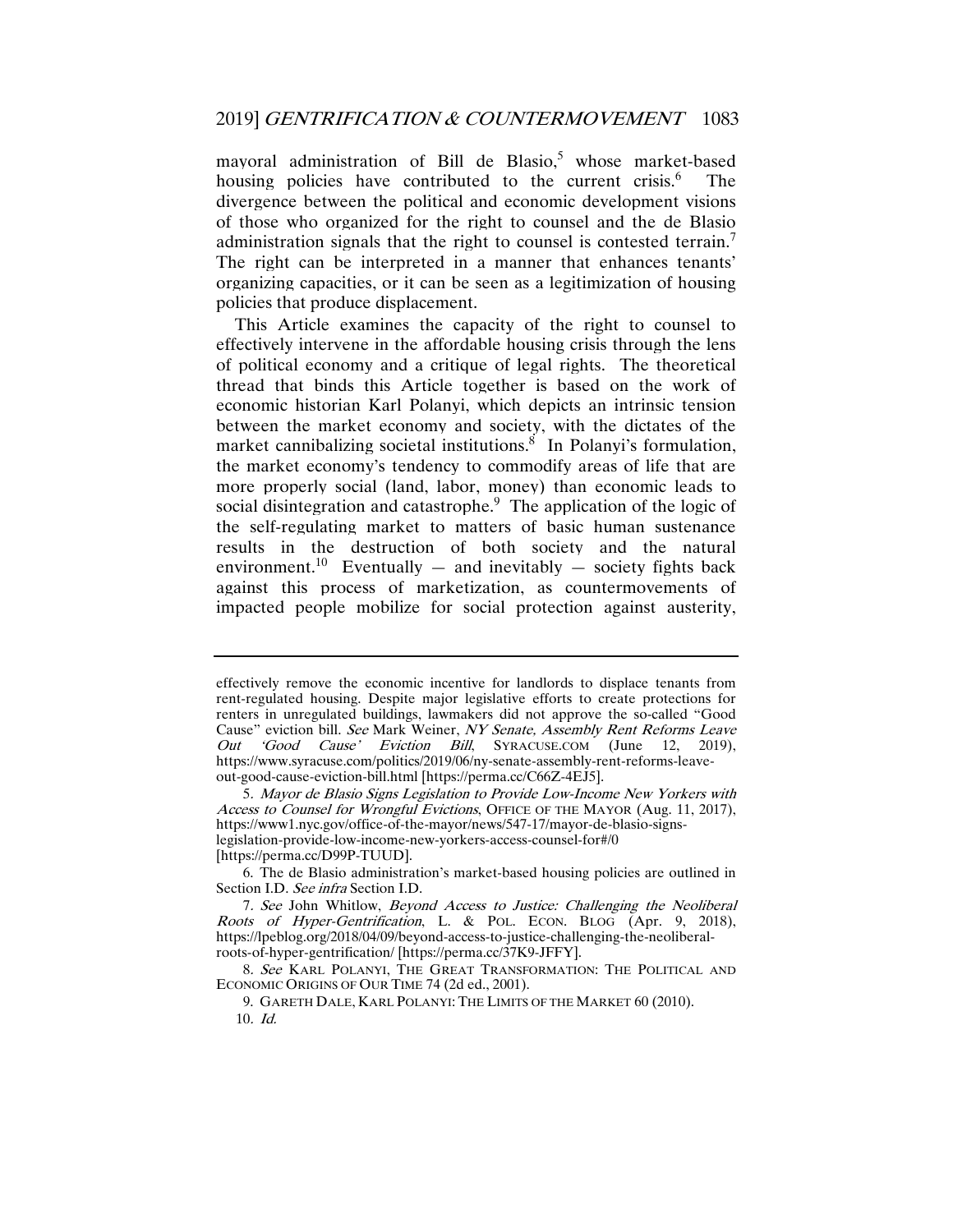unemployment, and displacement.<sup>11</sup> These countermovements aim to subject the market economy to democratic and redistributivist interventions and can be strengthened by particular discourses of legal rights.

In terms of the political-economic frame of this Article, New York City's current housing crisis is viewed as connected to the city's neoliberal reorganization in the wake of the fiscal crisis of the mid-1970s. The resolution of the fiscal crisis circumscribed the legislative authority of the municipal government and diminished the city's famed social-democratic polity.<sup>12</sup> It also inaugurated a public policy common sense that is premised on an entrepreneurial conception of state power that favors market-based solutions to social problems (for example, the affordable housing crisis)<sup>13</sup> and that systematically converts social goods into private luxuries.<sup>14</sup> In the decades following the city's fiscal crisis, state-led initiatives and market forces have combined to render vast swaths of the city increasingly unaffordable.<sup>15</sup>

The neoliberalization and subsequent gentrification of New York City have been legally constituted and have unfolded along vectors of race, class, and geography. In the 1970s, the city lost home rule<sup>16</sup> over many areas of residents' everyday lives — including housing —

 <sup>11.</sup> POLANYI, supra note 8, at 136–37.

<sup>12</sup>. See JOSHUA B. FREEMAN, WORKING-CLASS NEW YORK: LIFE AND LABOR SINCE WORLD WAR II 55–71 (2000).

 <sup>13.</sup> The common sense of neoliberalism is, at its core, predicated on the belief that all of our social institutions function best when they work according to the principles of the market. This has meant the erosion of policies and practices based in the common good, and the emergence of a state apparatus, the main purpose of which is to facilitate capital accumulation rather than counter the deleterious effects of marketization. See LESTER K. SPENCE, KNOCKING THE HUSTLE: AGAINST THE NEOLIBERAL TURN IN BLACK POLITICS 9–10 (rev. ed. 2016).

 <sup>14.</sup> This particular feature of neoliberalism — that is, the transformation of social goods to private luxuries  $-$  is eloquently taken up by E. Tammy Kim in an op-ed about the debate over student debt and free college. See E. Tammy Kim, Opinion, What Free College Really Means, N.Y. TIMES (June 30, 2019), https://www.nytimes.com/2019/06/30/opinion/warren-sanders-free-college.html [https://perma.cc/TT3J-RSF3].

<sup>15.</sup> See SAMUEL STEIN, CAPITAL CITY: GENTRIFICATION AND THE REAL ESTATE STATE 47–48 (2019) [hereinafter STEIN, CAPITAL CITY].

 <sup>16.</sup> As part of the resolution of the fiscal crisis of the mid-1970s, much of New York City's political sovereignty was ceded to the state via the creation of unelected emergency financial boards, which were responsible for reviewing the city's operations and approving city contracts. See WILLIAM K. TABB, THE LONG DEFAULT: NEW YORK CITY AND THE URBAN FISCAL CRISIS 28 (1982).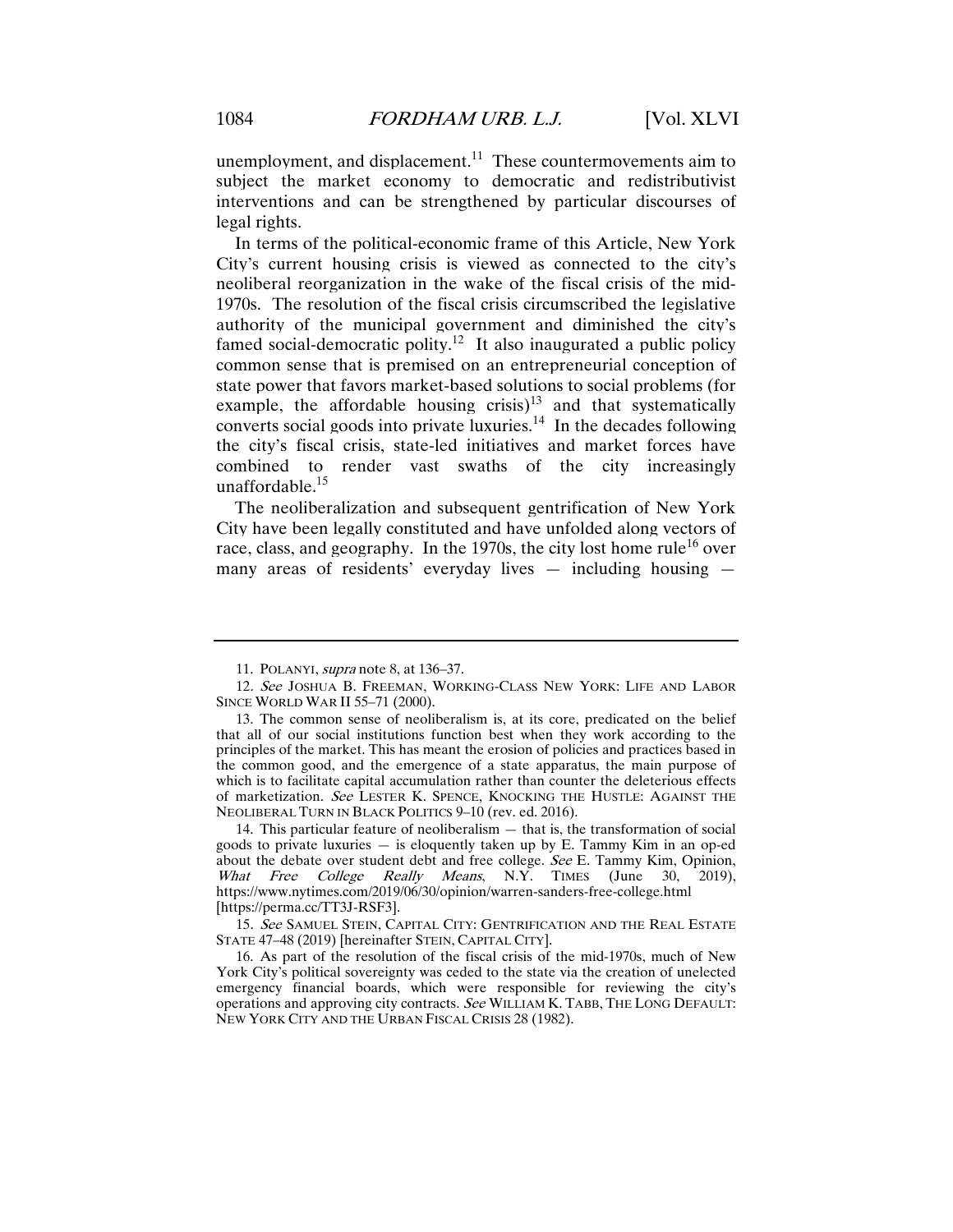thereby limiting municipal officials' policymaking capacity.<sup>17</sup> As part of the settlement of the fiscal crisis, both the city and state governments enacted harsh austerity measures that targeted workingclass, Black and Brown areas of the city, starving them of critical resources and effectively devalorizing them.<sup>18</sup> In the decades following the loss of home rule, the state legislature hollowed out rent stabilization, and the municipal government — under successive mayoral administrations — has relied on a raft of market-based approaches to create affordable housing.<sup>19</sup> These approaches, which include tax incentives and rezonings, have operated to marshal capital into many of the same areas devalorized during and after the fiscal crisis, placing upward pressure on land values and displacing longtime residents.<sup>20</sup>

In recent years, the gentrification of urban space has been a core feature of New York City's political-economic ecosystem, with real estate playing an increasingly prominent role as an engine of growth.<sup>21</sup> The centrality of real estate has gone hand in hand with the intensifying commodification of housing, and is premised on the prioritization of housing's economic value above its value as home.<sup>22</sup> While the market-based policy regime that has undergirded these processes has generated significant economic expansion, it has also dramatically reconfigured the city's urban geography, resulting in increased inequality and social dislocation, and altering the race and class composition of entire neighborhoods. $^{23}$ 

<sup>17.</sup> See KIM MOODY, FROM WELFARE STATE TO REAL ESTATE: REGIME CHANGE IN NEW YORK CITY, 1974 TO THE PRESENT 39 (2007).

<sup>18.</sup> See KIM PHILLIPS-FEIN, FEAR CITY: NEW YORK'S FISCAL CRISIS AND THE RISE OF AUSTERITY POLITICS 207–08 (2017).

<sup>19</sup>. See TOM ANGOTTI & SYLVIA MORSE, ZONED OUT: RACE, DISPLACEMENT, AND CITY PLANNING IN NEW YORK CITY 13 (2016).

<sup>20.</sup> See Samuel Stein, De Blasio's Doomed Housing Plan, JACOBIN (Oct. 3, 2014), https://www.jacobinmag.com/2014/10/de-blasios-doomed-housing-plan/ [https://perma.cc/9YSH-27MY].

<sup>21</sup>. See STEIN, CAPITAL CITY, supra note 15, at 34.

 <sup>22.</sup> DAVID MADDEN & PETER MARCUSE, IN DEFENSE OF HOUSING: THE POLITICS OF CRISIS 16–17 (2016).

 <sup>23.</sup> NYU Furman Center's State of New York City's Housing and Neighborhoods found in 2015 that:

Since the 1990s, the share of the population identifying as black or white has declined in the city as a whole, while the share identifying as Asian or Hispanic has increased. The share of the population that identified as black also declined in gentrifying neighborhoods between 1990 and 2010 (37.9% to 30.9%), but the share of population that identified as white increased (18.8% to 20.6%). The Asian and Hispanic shares also grew in gentrifying neighborhoods, but more slowly than they did in the city as a whole.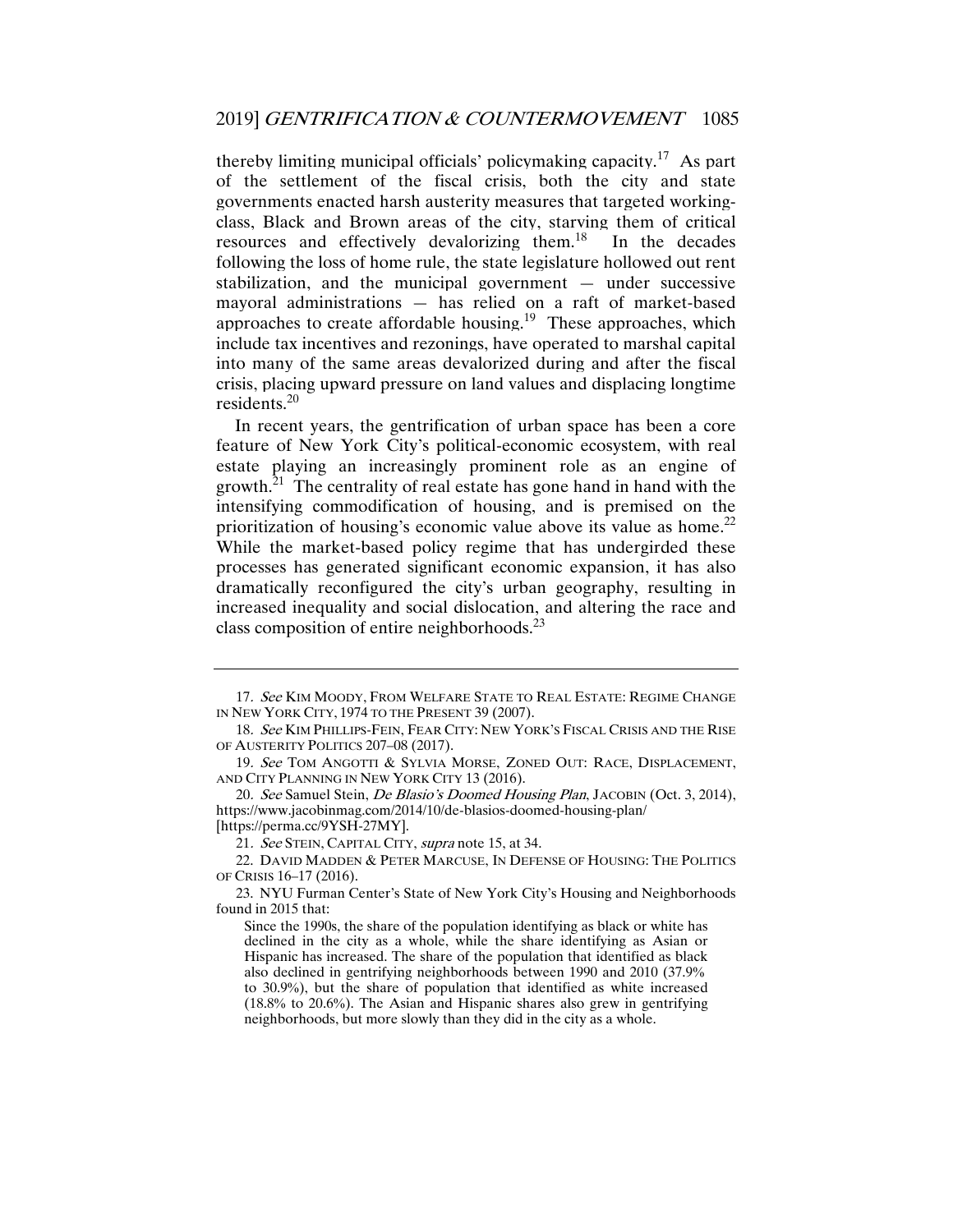This Article examines the promises and limitations of the right to counsel against this political-economic backdrop, applying several critiques of the function of legal rights amid widening social inequalities. It concludes that although legal rights within liberalism tend to leave intact  $-$  and may even reify  $-$  these inequalities, they can also, in certain cases, be deployed in a transformative manner. This occurs when legal rights are constructed to address concrete social harms; to call into question the material sources of those harms; and to help build new political formations capable of challenging the status quo.<sup>24</sup> Polanyi's theoretical framework offers a means by which to analyze the capacity of particular legal rights to contribute to social change, as the potency of legal rights can be evaluated according to the extent to which they support countermovements that challenge society's governing values and institutions, forcing a recalibration of the relationship between the market economy and society.

The right to counsel occupies a contested place in relation to this formulation of rights. It can be viewed as a narrow, procedural right that helps individual tenants at risk of eviction. More cynically, it can be seen as a legitimization of municipal development priorities that produce displacement. But the right to counsel's design facilitates a broader interpretation: its goal of producing positive substantive outcomes for tenants and its contention with private power gesture beyond individual Housing Court eviction proceedings, to the structural sources of the affordable housing crisis. In this sense, the right to counsel forms a component part of a broader right to stay put for tenants, as well as a bulwark against the ongoing deconstruction of housing as a social good.

In practice, tenants and their advocates have interpreted the right to counsel expansively, using it as a tool to support a vibrant, tenantled countermovement for housing justice across New York City. This countermovement works against the grain of the legally-constituted

MAXWELL AUSTENSEN ET AL., NYU FURMAN CTR., STATE OF NEW YORK CITY'S HOUSING AND NEIGHBORHOODS IN 2015 12 (2016). HOUSING AND NEIGHBORHOODS IN 2015 12 (2016), http://furmancenter.org/files/sotc/NYUFurmanCenter\_SOCin2015\_9JUNE2016.pdf [https://perma.cc/HP6R-VWBG] (footnote omitted).

 <sup>24.</sup> The verb "construct" is used intentionally here, as legal rights are made to be transformative when they are acted upon by people engaged in a process of collective mobilization for social change. This resonates with Lani Guinier and Gerald Torres's depiction of social movements as "sources of law." See Lani Guinier & Gerald Torres, Changing the Wind: Notes Towards a Demosprudence of Law and Social Movements, 123 YALE L.J. 2740, 2745 (2014).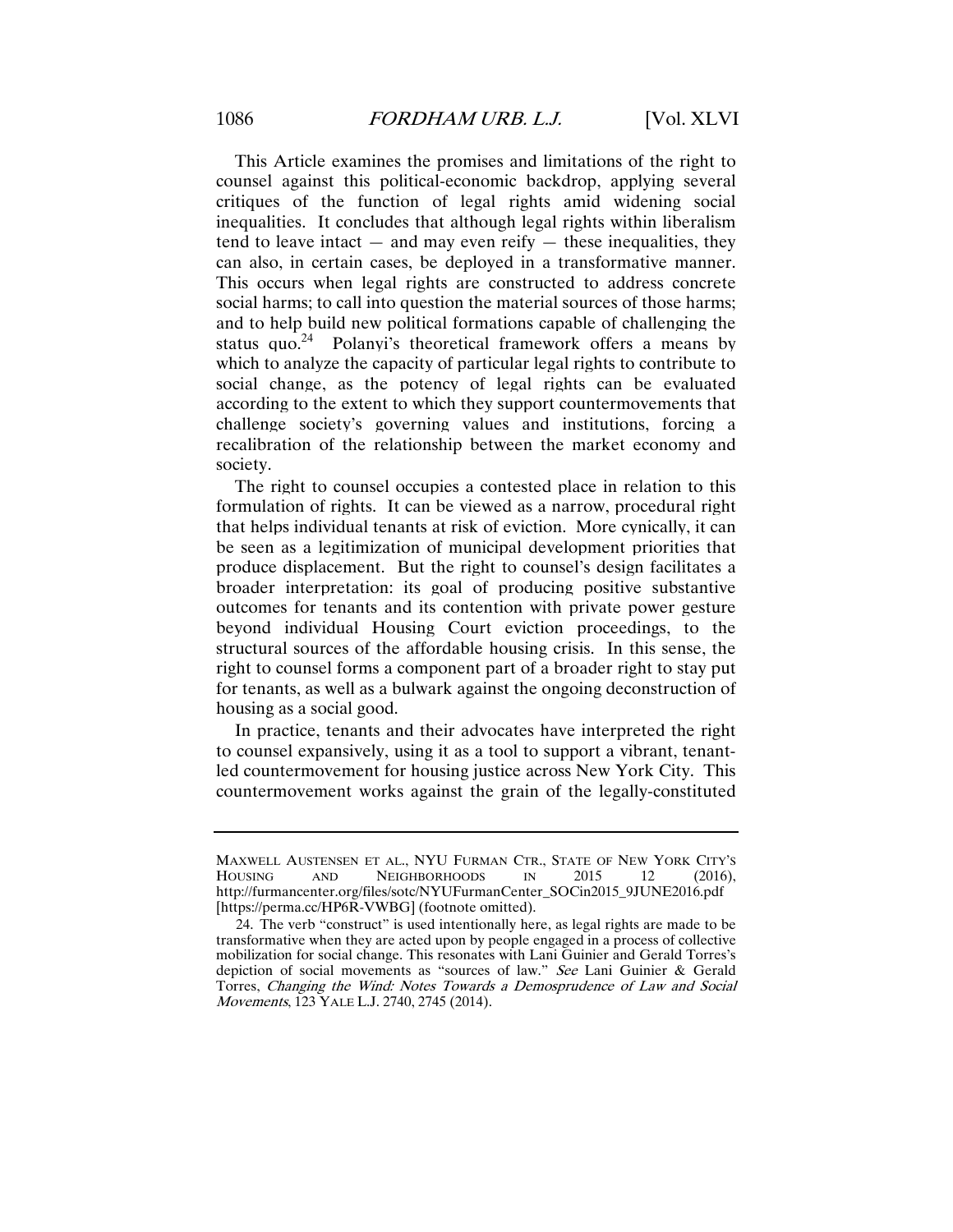commodification of housing that resulted from New York City's neoliberal turn, and fights for the ability of poor, working-class, and marginalized people to remain and thrive in the places they call home, irrespective of market forces. The right to counsel is a vital piece of this countermovement, which is deploying the right to build the organizing power of tenants and to fight for policy reforms that affirm housing's value as home over its value as real estate.

This Article examines the capacity of the right to counsel to support a tenant-based countermovement that targets the structural underpinnings of state-facilitated, market-based gentrification and displacement. Part I of this Article sketches the context for the right to counsel, beginning with a description of the dynamics of Housing Court and moving on to a discussion of the structural bases of New York City's escalating affordable housing crisis. It applies Polanyi's theoretical framework to New York City's neoliberal turn in the 1970s, and then looks at the gentrification of large sections of the city in the decades that followed. Part II discusses the history and mechanics of the right to counsel and examines the extent to which the right to counsel can intervene in the housing crisis. This discussion is grounded in an exploration of theories of legal rights and their capacity to contribute to transformative social change amid structural inequalities. Part III returns to Polanyi's theoretical framework, examining how the right to counsel supports an emergent countermovement for housing justice in the context of the city's current housing crisis. It discusses the manner in which this countermovement is interpreting and using the right to counsel in combination with organizing efforts for redistributive equality, democracy, and social justice in the housing sphere. Part III concludes with a look at how the countermovement for housing justice envisions a city centered on housing as a social good rather than an agglomeration of real estate assets.

#### I. CONTEXTUALIZING NEW YORK CITY'S AFFORDABLE HOUSING **CRISIS**

"To allow the market mechanism to be sole director of the fate of human beings and their natural environment . . . would result in the demolition of society.<sup>325</sup>

 <sup>25.</sup> POLANYI, supra note 8, at 76.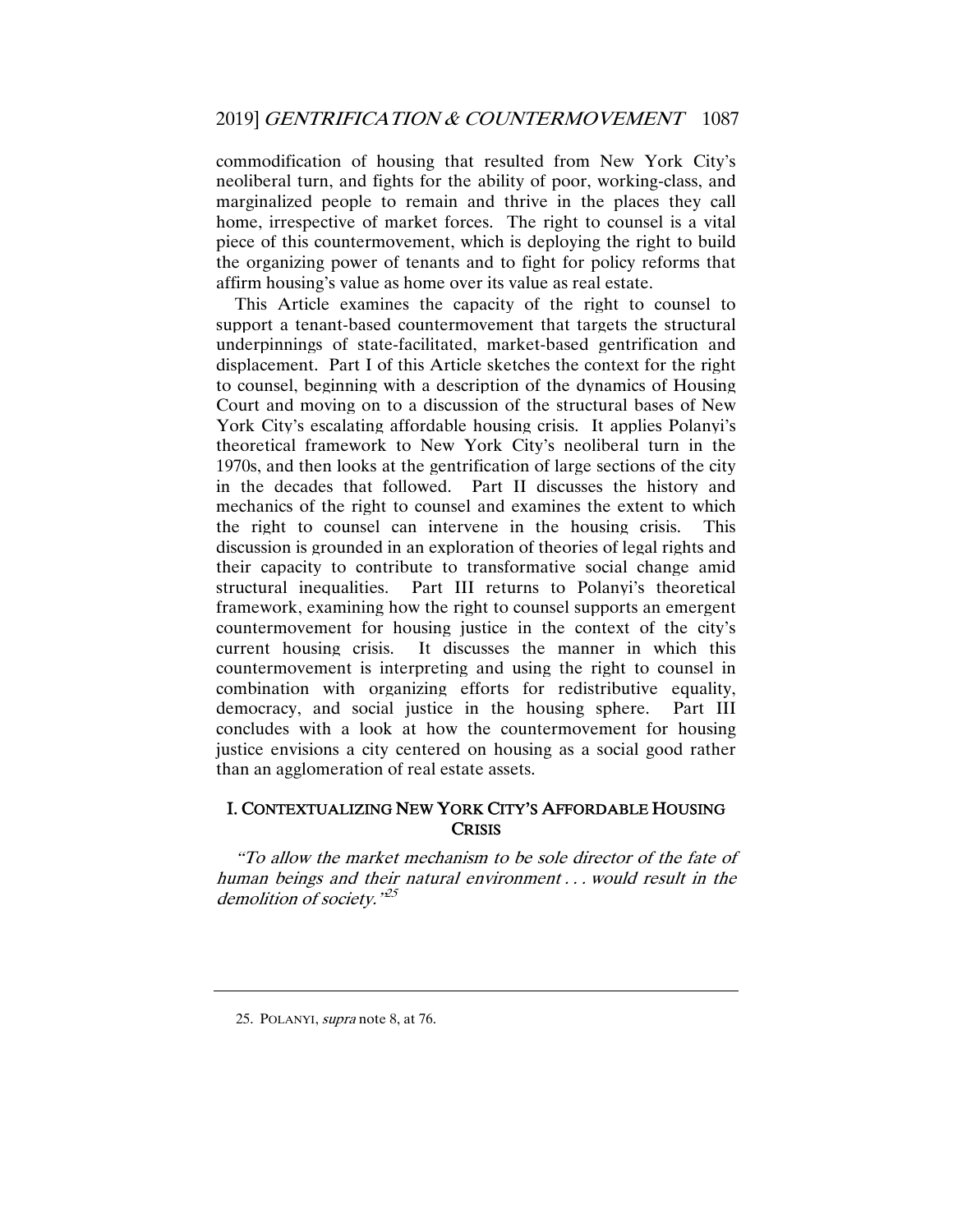The day before moving to New Mexico, in the summer of 2015, I took a long, meandering walk through Bedford-Stuyvesant, Brooklyn, the neighborhood where I held my first law job a decade earlier, representing low- and no-income tenants in eviction proceedings.<sup>26</sup> I began the walk aimlessly, my mind wandering to travel and work plans and a future life in the Southwest, but I soon realized that I was being guided by an internal compass: The streets I was ambling down — Jefferson Avenue, Macon Street, Malcolm X Boulevard — were where many of my clients had lived, and I found myself stopping in front of buildings I recognized from years before. As an attorney fresh out of law school, I had successfully represented a number of tenants here. For the most part, my success had little to do with my expertise or knowledge, both of which were under-formed at the time. In those years, I regularly felt as if I was acting at being an attorney, and that I was exceedingly fortunate to be doing antieviction work in a jurisdiction with a relatively strong system of tenant protections. Now, years later, I was slack-jawed at the extent to which the neighborhood had transformed, despite these protections. Bedford-Stuyvesant — since the mid-twentieth century a predominantly African-American, working-class neighborhood, as well as a key site of Black politics and cultural production — had become visibly wealthier and whiter: luxury condo construction was commonplace, high-end restaurants and their clientele dotted the cityscape. It is no exaggeration to say that the neighborhood felt overwhelmingly unfamiliar to me; it no doubt felt even more foreign to its longtime residents.<sup>27</sup>

Walking around Bedford-Stuyvesant that day, I wondered what had happened to my former clients and their neighbors, most of whom had lived in rent-stabilized apartments in the neighborhood for many years. And I wondered about the meaning of the work I had poured myself into a decade before: How should advocates make sense of winning individual victories for poor tenants when the ground beneath them was shifting, churned by forces largely hidden from view?

 <sup>26.</sup> Each of this Article's three Parts begins with a personal reflection from the author. These reflections are intended to accentuate themes from the Sections that follow them.

<sup>27.</sup> See generally NAIMA COSTER, HALSEY STREET (2017) (depicting, through a fictional account of the gentrification of Bedford-Stuyvesant, the sense of alienation and loss felt by longtime residents as a result of dramatic race and class changes in their neighborhood).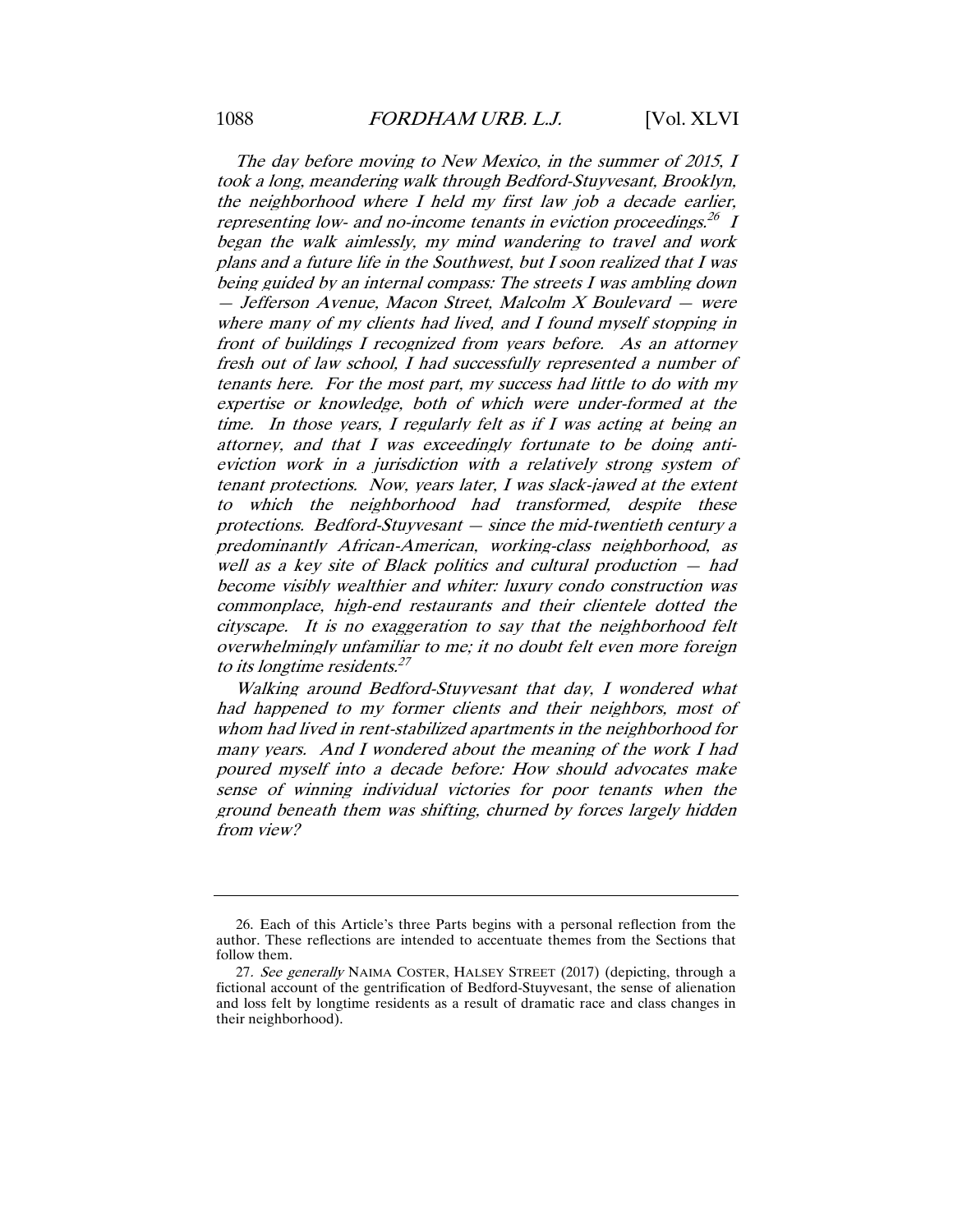Part I lays out the political-economic context of New York City's escalating affordable housing crisis, as well as the theoretical framework that supports this Article's core arguments. Section I.A describes the contours of the housing crisis and focuses on how the crisis manifests in Housing Court. The latter is examined in terms of critical disparities along the lines of race, class, gender, and legal representation between landlord and tenant litigants. Section I.B connects the housing crisis to the neoliberal reorganization of New York City's political economy in the wake of the city's fiscal crisis in the mid-1970s. It grounds this process of neoliberalization in the theoretical intervention of economic historian Karl Polanyi, using the usurpation of municipal authority by the state legislature and the whittling down of the protections of rent stabilization as examples of Polanyi's explication of the tension between the market economy and society. Section I.C examines the impact of the settlement of the fiscal crisis on the spatial reconfiguration of the city, with a focus on how policies of targeted austerity set the stage for the city's gentrification in recent decades. Section I.D discusses how, since the fiscal crisis, mayoral administrations from both major political parties, operating within a constricted policy field, have opted overwhelmingly for market-based policies that have intensified housing's commodification. It details these market-based housing policies, connecting them to rising land values and displacement.

#### A. The Housing Crisis and Housing Court

New York City has had an affordable housing crisis for at least a century.28 In recent years, the crisis has intensified to the degree that commentators have characterized it as a humanitarian emergency.<sup>29</sup> The statistics paint a stark picture of New Yorkers' housing troubles. In a period of stagnant wage growth, $30$  tenants, who comprise nearly  $70\%$  of all city residents,  $31$  have seen their rents increase

<sup>28.</sup> Kim Barker, *Behind New York's Housing Crisis: Weakened Laws and Regulation.* N.Y. TIMES (May 20, 2018). Fragmented Regulation, N.Y. TIMES (May 20, 2018), https://www.nytimes.com/interactive/2018/05/20/nyregion/affordable-housingnyc.html [https://perma.cc/8CJJ-3RD3]. See also supra note 2.

 <sup>29.</sup> Michael Greenberg, Tenants Under Siege, N.Y. REV. BOOKS (Aug. 17, 2017), https://www.nybooks.com/articles/2017/08/17/tenants-under-siege-inside-new-yorkcity-housing-crisis/ [https://perma.cc/ND56-C52W].

<sup>30.</sup> See Patrick W. Watson, Real Wage Growth Is Actually Falling, FORBES (Sept. 25, 2018), https://www.forbes.com/sites/patrickwwatson/2018/09/25/real-wage-growthis-actually-falling/#1b627c117284 [https://perma.cc/XH2F-39P4].

 <sup>31.</sup> According to a recent analysis of census data, in 2016, 65% of New York residents were renters. Michael Kolomatsky, Which Cities Have More Renters?,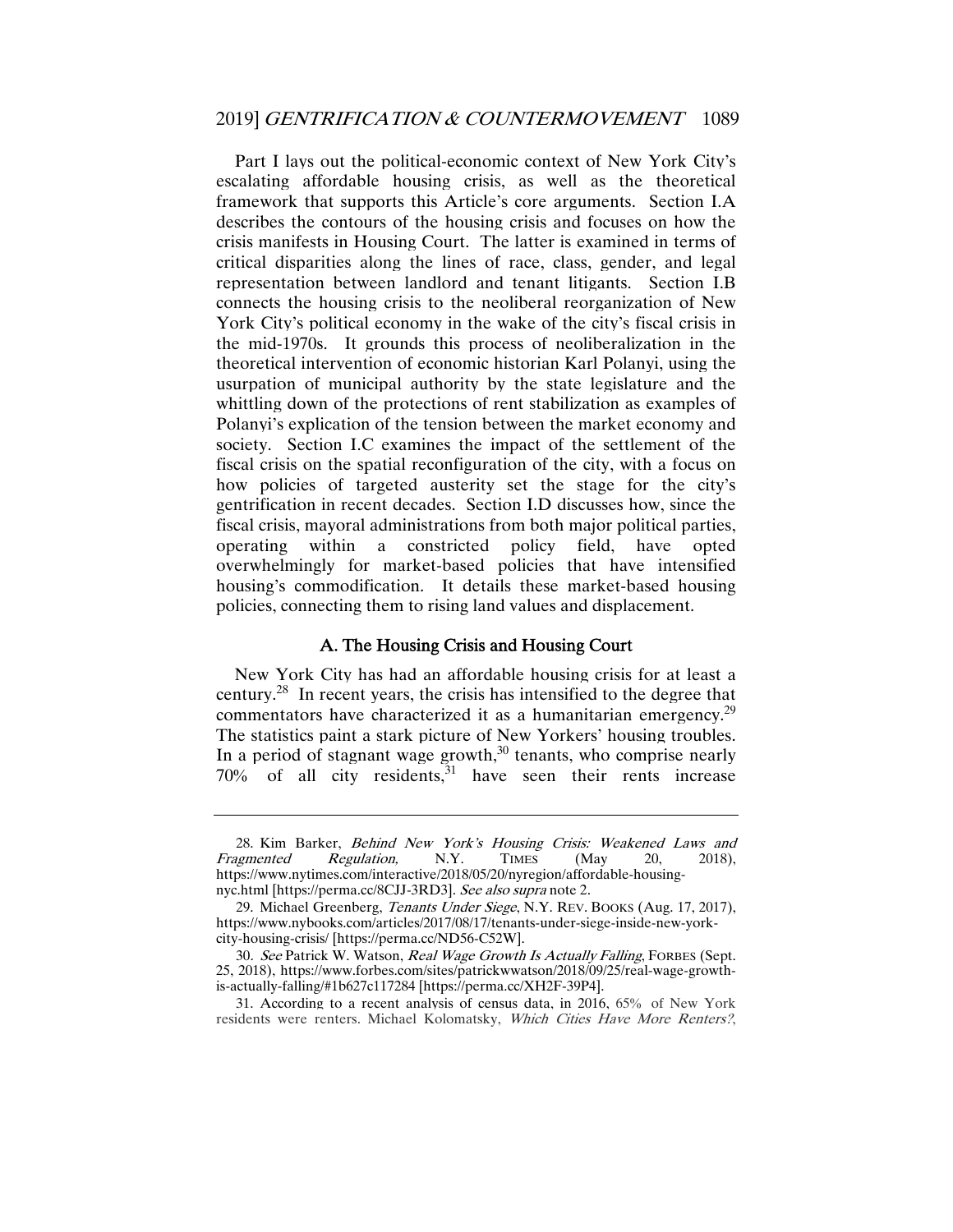precipitously. According to a recent study, a worker earning a minimum wage in 2019 would have to work 111 hours per week to afford a two-bedroom apartment in the city, leaving him or her with only 57 non-working hours per week.<sup>32</sup> From 2010 to 2018, the rents for all apartments in New York City rose from an indexed \$2093 to \$2757, an increase of  $31\%$ <sup>33</sup> During the same period in Brooklyn, the site of the city's steepest rent increases, indexed rents rose from \$1839 to \$2545, an increase of 38%. 34

New York City residents' housing struggles are further evidenced by the city's swelling homeless shelters. In 2016, more than 127,000 people slept in shelters, and in 2015, although the city managed to move 38,000 people from shelters to permanent housing, the number of people who are homeless has increased.<sup>35</sup> The city now has more

The composition of the New York City sales or rental market may vary substantially month to month, with differing proportions of units of a given size, location, or bedroom count available at any specific time . . . [the rental index controls] for this variability by looking at the change in sale price or asking rent for each individual unit over time. Combining the change in prices of several units over time gives us a more complete picture of how prices for a given area or segment of the market change.

Grant Long, Methodology: StreetEasy's Price and Rent Indices, STREETEASY: ONE BLOCK OVER (July 27, 2017), https://streeteasy.com/blog/methodology-price-andrent-indices/ [https://perma.cc/3PJS-WWJK].

34. See McDonald, supra note 33; American Community Survey (ACS), U.S. CENSUS BUREAU, https://www.census.gov/programs-surveys/acs [https://perma.cc/8T8R-GYLE] (last visited Sept. 27, 2019). See also Rental Burdens: Rethinking Affordability Measures, PD&R EDGE, https://www.huduser.gov/portal/pdredge/pdr\_edge\_featd\_article\_092214.html [https://perma.cc/9YTK-ETG9] (last visited Oct. 4, 2019). A tenant is rent burdened when they spend over 30% of their household income on rent; severe rent burden is defined as over  $50\%$  of household income spent on rent. *Id.* With rising rents also comes displacement, but accurately measuring the number of people who have left a given place raises methodological challenges beyond the scope of this Article. In New York City, in particular, where residential turnover is high for many reasons, it is difficult to quantify the number of people who have left the city because they can no longer afford to live there. Rent as a proportion of household income, however, has been tracked by the Census Bureau for decades and provides a much more accurate measurement of the affordability crisis. See American Community Survey, supra note 34.

35. Greenberg, supra note 29.

N.Y. TIMES (Feb. 15, 2018), https://www.nytimes.com/2018/02/15/realestate/rentincreases-2017.html [https://perma.cc/27GX-M2VH].

<sup>32.</sup> See Out of Reach 2019: New York, NAT'L LOW INCOME HOUS. COAL. (Aug. 2, 2019), https://nlihc.org/oor/new-york [https://perma.cc/M5JF-D352].

<sup>33.</sup> See Emily McDonald, NYC Rents Are Rising This Fall, Defying the Typical Autumn Chill, STREETEASY: ONE BLOCK OVER (Nov. 15, 2018), STREETEASY: ONE BLOCK OVER (Nov. 15, 2018), https://streeteasy.com/blog/october-2018-market-reports/ [https://perma.cc/F2NV-A85V]. The StreetEasy rent index tracks the change in asking rent for all apartments in New York City and controls for unit quality over time.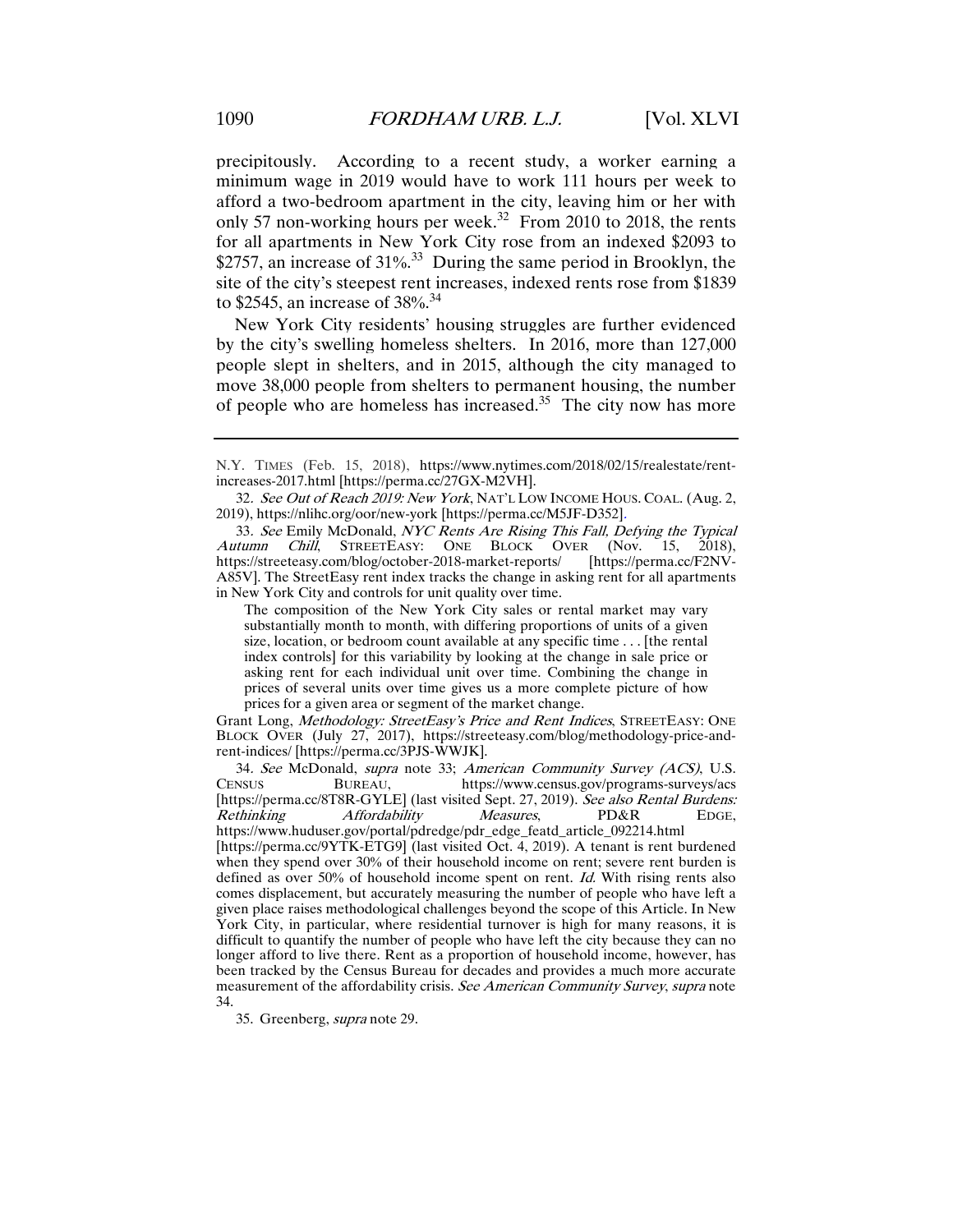homeless people than at any time since the Great Depression.<sup>36</sup> It is not an exaggeration to say that most New Yorkers live in precarious housing circumstances, struggling to make ends meet and to keep up with the rising cost of rent in a low-wage  $-$  and highly unequal  $$ economy.

The escalating affordable housing crisis is playing out in myriad ways across the city. It takes the form of sharp rent increases (both lawful and unlawful), harassment by landlords, the withholding of necessary repairs, aggressive efforts to buy out low-income tenants, a steady stream of eviction proceedings, and overcrowded homeless shelters.<sup>37</sup> This crisis cannot be boiled down to individual landlordtenant disputes, but such disputes can be viewed as ground battles that comprise a larger-scale war for New York City's neighborhoods. New York City Housing Court, the venue that adjudicates these disputes, is the highest volume court in the country, hearing more cases annually than the combined civil dockets of all the federal district courts.<sup>38</sup> Most of these cases are nonpayment proceedings, brought when tenants allegedly fall into rent arrears; a small fraction of all cases are holdover proceedings, which implicate a range of causes of action brought to evict on some basis other than nonpayment of rent.<sup>39</sup>

The scales of justice have never been balanced in New York City Housing Court. Even though the Court was initially conceived to address substandard housing conditions, $40$  very few cases are initiated by tenants who are seeking repairs in their apartments. In four of the city's five Housing Court branches, $41$  only one courtroom, presided over by a single judge, is devoted to adjudicating tenant-initiated

<sup>36.</sup> MADDEN & MARCUSE, supra note 22, at 1.

<sup>37</sup>. See Greenberg, supra note 29.

 <sup>38.</sup> New York City Housing Court processes hundreds of proceedings each day. In the aggregate, it adjudicates more eviction cases annually than all the civil and criminal cases filed annually in all the federal district courts of the 50 states combined. See ANDREW SCHERER, RESIDENTIAL LANDLORD-TENANT LAW IN NEW YORK (2017–2018 ed.), §§ 1:1–1:40.

<sup>39</sup>. See id. §§ 9:1–9:46.

 <sup>40.</sup> The 1972 law that created Housing Court was explicitly intended to enforce landlord compliance with the Housing Maintenance Code as a means of serving the public interest. See Dennis E. Milton, The New York City Housing Part: New Remedy for an Old Dilemma, 3 FORDHAM URB. L.J. 267, 268 (1975).

 <sup>41.</sup> New York City's Housing Court system is organized geographically, with a Housing Part in each county or borough's Civil Court. The Housing Court handles both residential and commercial landlord-tenant disputes, which are adjudicated by 50 appointed judges. See New York City Housing Court, N.Y. UNIFIED CT. SYS., https://www.nycourts.gov/courts/nyc/housing [https://perma.cc/V5AE-LA2S].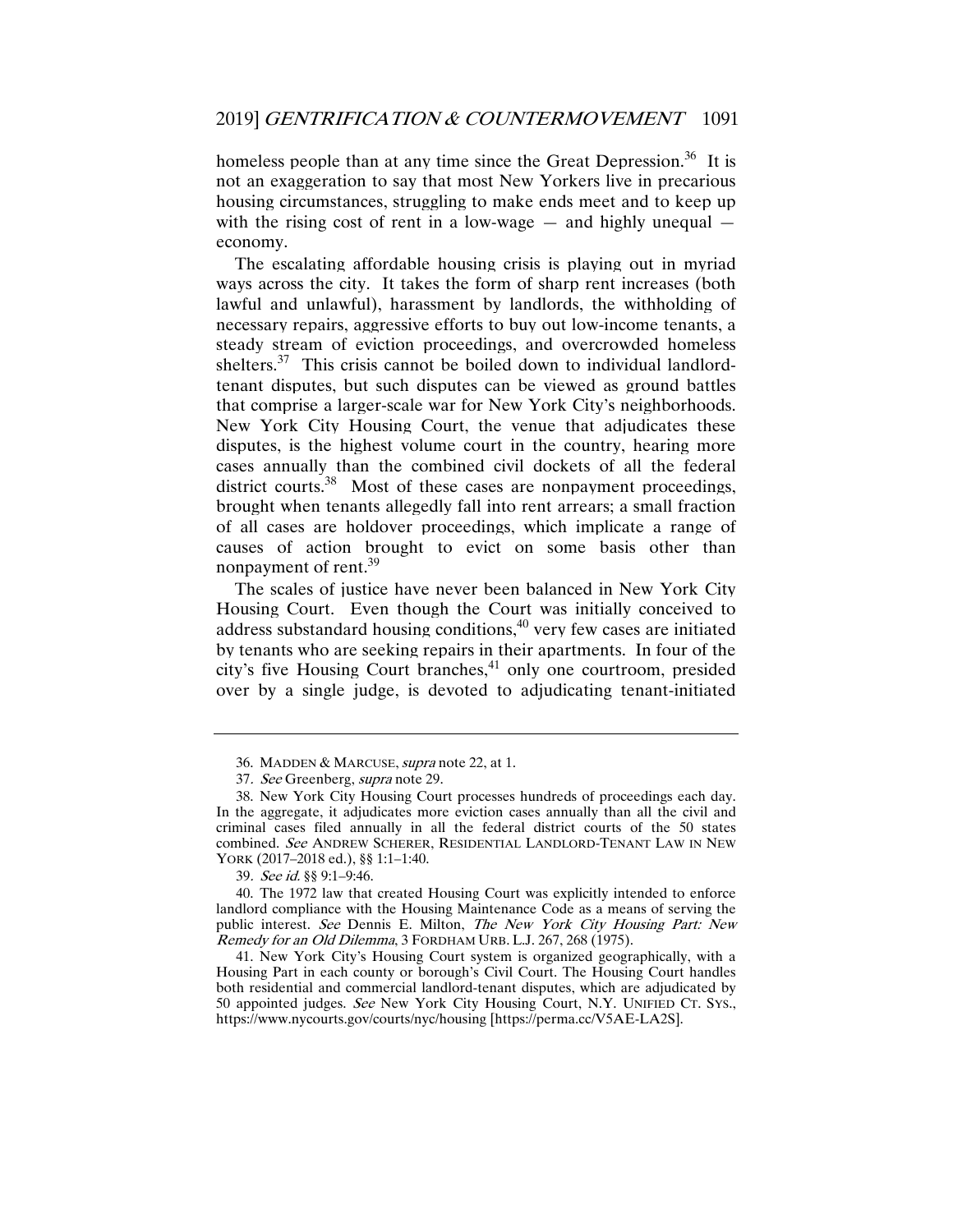proceedings. Meanwhile, the rest of the courtrooms, of which there are dozens, are devoted to handling all manner of landlord-initiated eviction proceedings.<sup>42</sup> In most cases filed in Housing Court, tenants find themselves in a defensive posture, a misstep away from losing their homes.<sup>43</sup>

Housing Court has also been unbalanced in terms of the relative attorney power brought to bear by landlords and tenants. In an area of law that has been called an "impenetrable thicket" because of its opacity and complexity,44 90% of landlords have historically been represented by counsel, as compared to  $5-10\%$  of tenants.<sup>45</sup> The imbalance in legal representation between landlords and tenants plays out in an overtly racist, classist, and sexist manner. The vast majority of tenants in Housing Court are poor women of color, while the vast majority of landlords, landlord attorneys, and judges are upper-class White men.<sup>46</sup> The power imbalances flowing from these disparities play a central role in the way the Court functions and is experienced by litigants and attorneys, making it feel more like a conveyor belt for predatory racial capitalism<sup>47</sup> than a place where justice is meted out. $48$ 

[https://perma.cc/2ZNH-GNZD]; *Bronx Civil Court Term VIII July 15, 2019–August 11, 2019*, N.Y. STATE UNIFIED COURT SYS., STATE UNIFIED COURT SYS., https://www.nycourts.gov/COURTS/nyc/SSI/term\_sheets/bxterm.pdf

44. 89 Christopher Inc. v. Joy, 318 N.E.2d 776, 780 (N.Y. 1974).

<sup>42</sup>. See Civil Court–New York County–Term VIII–July 15, 2019 to August 11, 2019, N.Y. STATE UNIFIED COURT SYS., https://www.nycourts.gov/COURTS/nyc/SSI/term\_sheets/nyterm.pdf

<sup>[</sup>https://perma.cc/WK7R-NLKX]; Civil Court-Kings County Term VIII-July 15, 2019–August 11, 2019, N.Y. STATE UNIFIED COURT SYS.,

https://www.nycourts.gov/COURTS/nyc/SSI/term\_sheets/kingsterm.pdf

<sup>[</sup>https://perma.cc/P2PX-YL8F]; Civil Court of the City of New York–Queens County July 15, 2019 to August 11, 2019, N.Y. STATE UNIFIED COURT SYS., https://www.nycourts.gov/COURTS/nyc/SSI/term\_sheets/queensterm.pdf [https://perma.cc/F2FH-MMSJ].

 <sup>43.</sup> In 2017, landlords filed approximately 230,000 residential eviction proceedings in Housing Court, including both nonpayment and holdover cases, resulting in approximately 21,000 evictions. N.Y.C. OFFICE OF CIVIL JUSTICE, 2017 ANNUAL REPORT AND STRATEGIC PLAN 18 (2017), REPORT AND STRATEGIC PLAN 18 https://www1.nyc.gov/assets/hra/downloads/pdf/services/civiljustice/OCJ\_Annual\_Re port\_2017.pdf [https://perma.cc/29TJ-3CBX].

 <sup>45.</sup> Harvey Gee, From Hallway Corridor to Homelessness: Tenants Lack Right to Counsel in New York Housing Court, 17 GEO. J. ON POVERTY L. & POL'Y 87, 88 (2010).

 <sup>46.</sup> Kathryn Sabbeth, Housing Defense as the New Gideon, 41 HARV. J.L. & GENDER 55, 79 (2018).

 <sup>47.</sup> According to historian Robin D.G. Kelley, the term "racial capitalism" was elaborated by Cedric Robinson to theorize the mutually-reinforcing, interconnected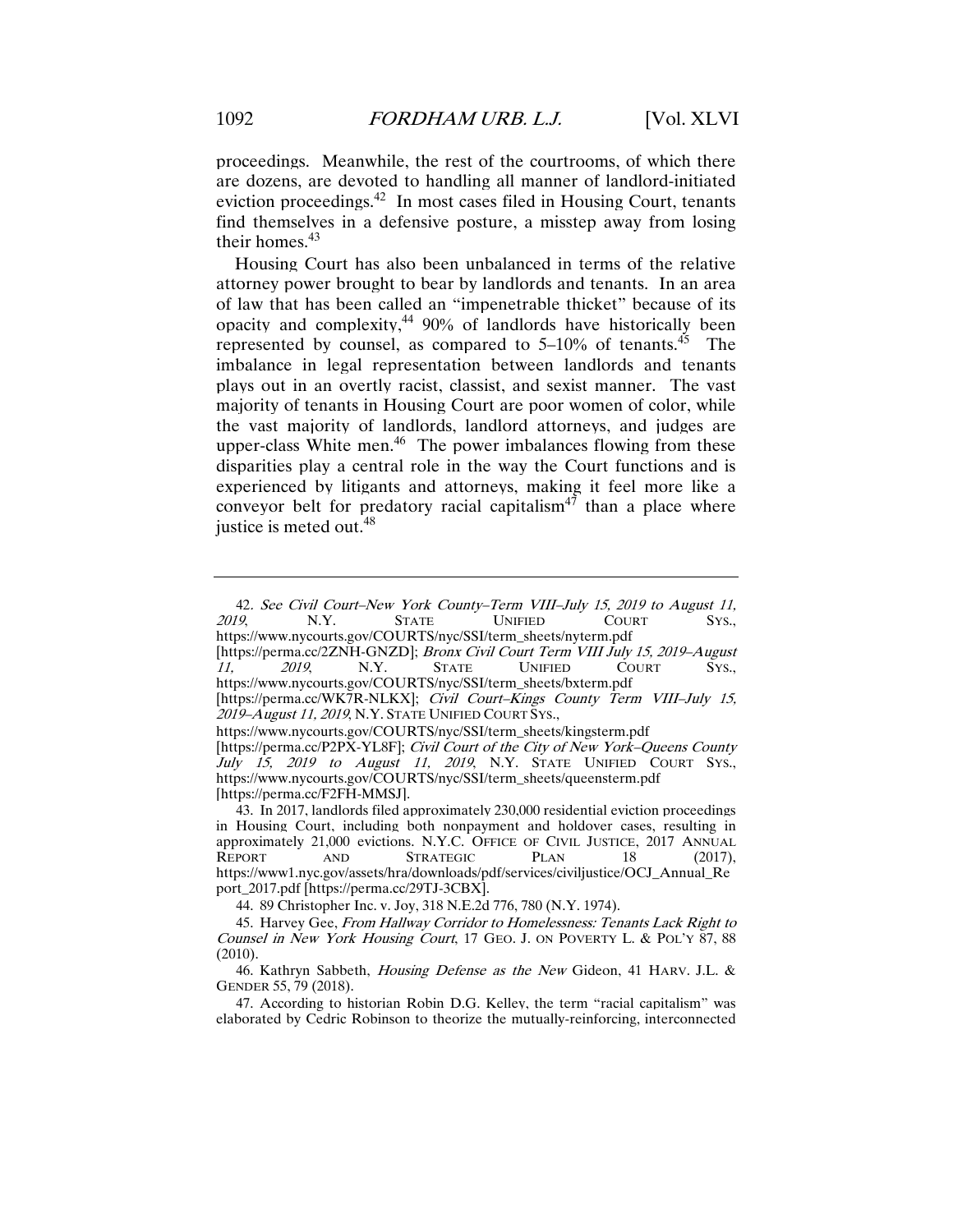A 2018 New York Times piece on housing court painted a bleak picture.<sup>49</sup> According to the *Times*, Housing Court long ago became a tool for landlords to push out poor and working-class tenants and to wrest apartments out of rent regulation.<sup>50</sup> According to the article, landlords  $-$  particularly those with expansive holdings  $-$  exploit a broken and overburdened system, inundating their tenants with court papers.51 They rely on an "eviction machine" in which landlord attorneys make money off of the volume of cases they handle each year and regularly manipulate gaps in enforcement to the detriment of tenants.<sup>52</sup> In this portrayal, Housing Court appears as a space that has been weaponized by landlords intent on displacing their tenants, the vast majority of whom are left to navigate a complex legal process on their own. It is the juridical expression of an affordable housing crisis that is spreading across New York City.

Robin D.G. Kelley, What Did Cedric Robinson Mean by Racial Capitalism, Bos. REV. (Jan. 12, 2017), bostonreview.net/race/robin-d-g-kelley-what-did-cedricrobinson-mean-racial-capitalism [https://perma.cc/X4RD-HTDB].

 48. Anecdotally, when I started as a tenant attorney in Brooklyn Housing Court in 2004, one of the larger landlord law firms, Gutman, Mintz, Baker, and Sonnenfeldt ("Gutman Mintz"), was such a fixture in a particular room of the courthouse that court personnel, tenants, and tenant attorneys referred to the space as the "Gutman Mintz room." When anyone needed to deal with one of the firm's attorneys, they went  $-$  or were sent by a judge or court clerk  $-$  to the "Gutman Mintz room," thereby giving the firm the not-so-subtle imprimatur of officialdom. Pro se tenants often assumed that the Gutman Mintz attorneys were affiliated with Housing Court because of their quasi-official courthouse location. For tenants and their advocates, the firm's longtime occupation of courthouse space was a potent symbol of landlords' relative power in the legal system, a reminder that housing court functioned overwhelmingly for the benefit of property owners.

49. See generally Kim Barker et al., The Eviction Machine Churning Through  $New$  York City, N.Y. TIMES (May 20, 2018), https://www.nytimes.com/interactive/2018/05/20/nyregion/nyc-affordablehousing.html [https://perma.cc/D6QL-RZKP].

51. Id.

52. Id.

historical relationship between racial differentiation and the capitalist mode of production.

Capitalism was "racial" not because of some conspiracy to divide workers or justify slavery and dispossession, but because racialism had already permeated Western feudal society . . . . The tendency of European civilization through capitalism was thus not to homogenize but to differentiate — to exaggerate regional, subcultural, and dialectical differences into 'racial' ones.

<sup>50</sup>. Id.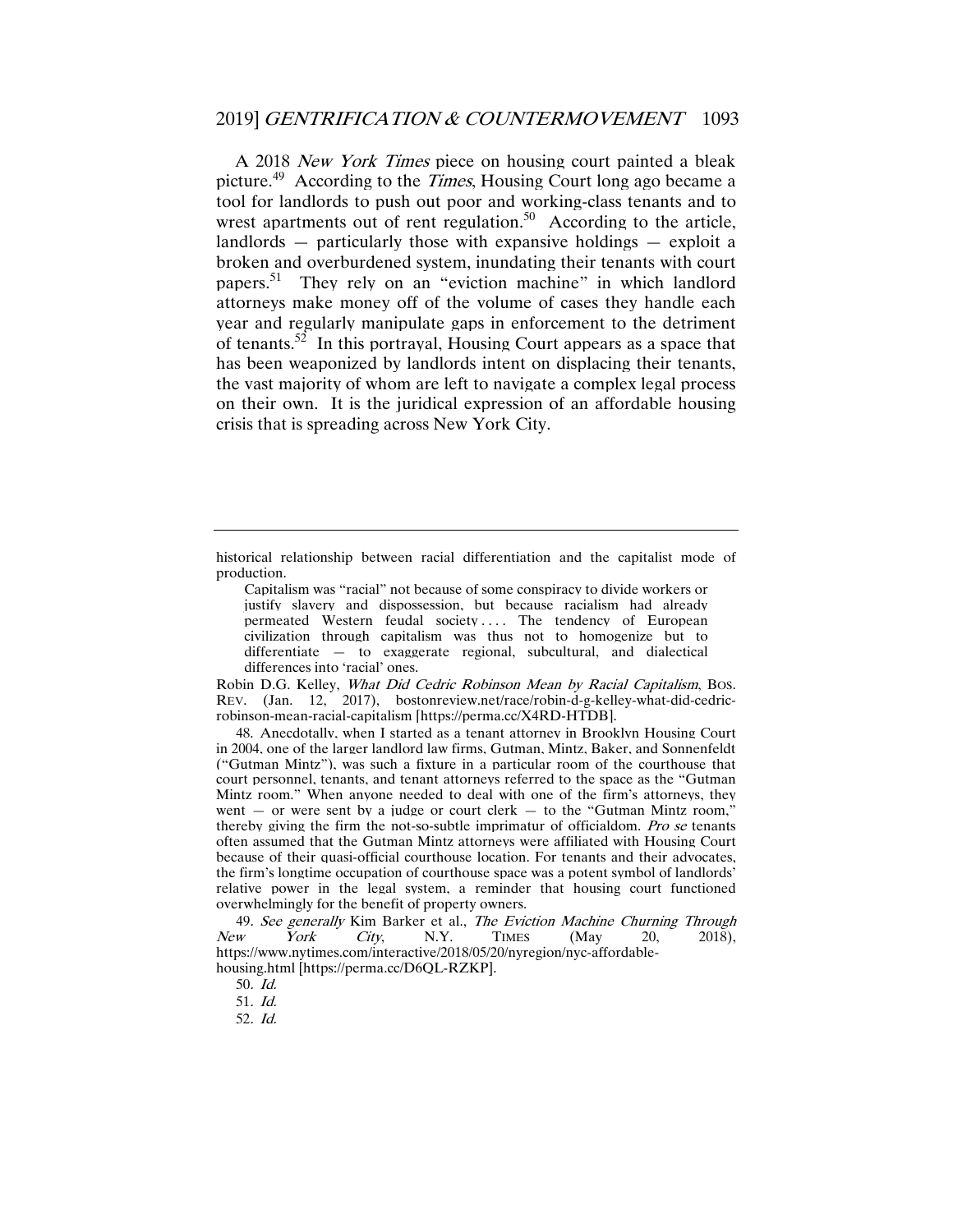#### B. The Neoliberalization of New York City

The current iteration of New York City's housing crisis<sup>53</sup> is an outgrowth of a sea change in governance that occurred in the 1970s, when a deep fiscal crisis ushered in a new policy and ideological paradigm. The settlement of the fiscal crisis reorganized the city's political economy along neoliberal lines, leaving critical economic sectors like real estate and finance in an enhanced position vis-à-vis the city's multi-racial and multi-ethnic working class. The shifting terrain of New York City's political economy in the 1970s has deep resonances with the theoretical intervention of economic historian Karl Polanyi, which, as explored in this Section, depicts an intrinsic tension between the market economy and society, with the imperatives of the economic sphere coming to dominate social life.

At the time of the fiscal crisis, planned suburbanization and deindustrialization had already depleted the municipal tax base,  $54$ calling into question the solvency of the institutions — public housing, rent regulation, public hospitals, public university system, municipal labor unions — that together formed what historian Joshua Freeman has called a social democratic polity.<sup>55</sup> The economy of pre-crisis New York City could be viewed as a paradigmatic example of embedded liberalism,<sup>56</sup> with unions and subaltern groups capable of making actionable demands for redistributive equality on the municipal government.<sup>57</sup> After the crisis, this situation was altered considerably, as the municipality was granted a reprieve from bankruptcy in exchange for drastic cuts to the institutions and programs comprising the social democratic polity.<sup>58</sup>

 56. David Harvey describes embedded liberalism as the form of politicaleconomic organization, widely accepted in the decades following World War II, in which "the state [focuses] on full employment, economic growth, and the welfare of its citizens, and that state power should be freely deployed, alongside of or, if necessary, intervening in or even substituting for market processes to achieve these ends." DAVID HARVEY, A BRIEF HISTORY OF NEOLIBERALISM 10 (2007).

<sup>53.</sup> MADDEN & MARCUSE, *supra* note 22, at 1.

<sup>54.</sup> See PHILLIPS-FEIN, supra note 18, at 21-22.

<sup>55.</sup> John Whitlow, Beyond Access to Justice: Challenging the Neoliberal Roots of Hyper-Gentrification, L. & POL. ECON. BLOG (Apr. 9, 2018) [hereinafter Whitlow, Access to Justice], https://lpeblog.org/2018/04/09/beyond-access-to-justicechallenging-the-neoliberal-roots-of-hyper-gentrification/ [https://perma.cc/49JT-PRGY]; see also JOSHUA FREEMAN, WORKING CLASS NEW YORK: LIFE AND LABOR SINCE WORLD WAR II 55–71 (2000) (describing how, in the years after World War II, the ramifications of labor politics in New York City increased access to jobs, housing, healthcare, education, and culture).

<sup>57</sup>. See MOODY, supra note 17, at 16–17.

 <sup>58.</sup> Whitlow, Access to Justice, supra note 55.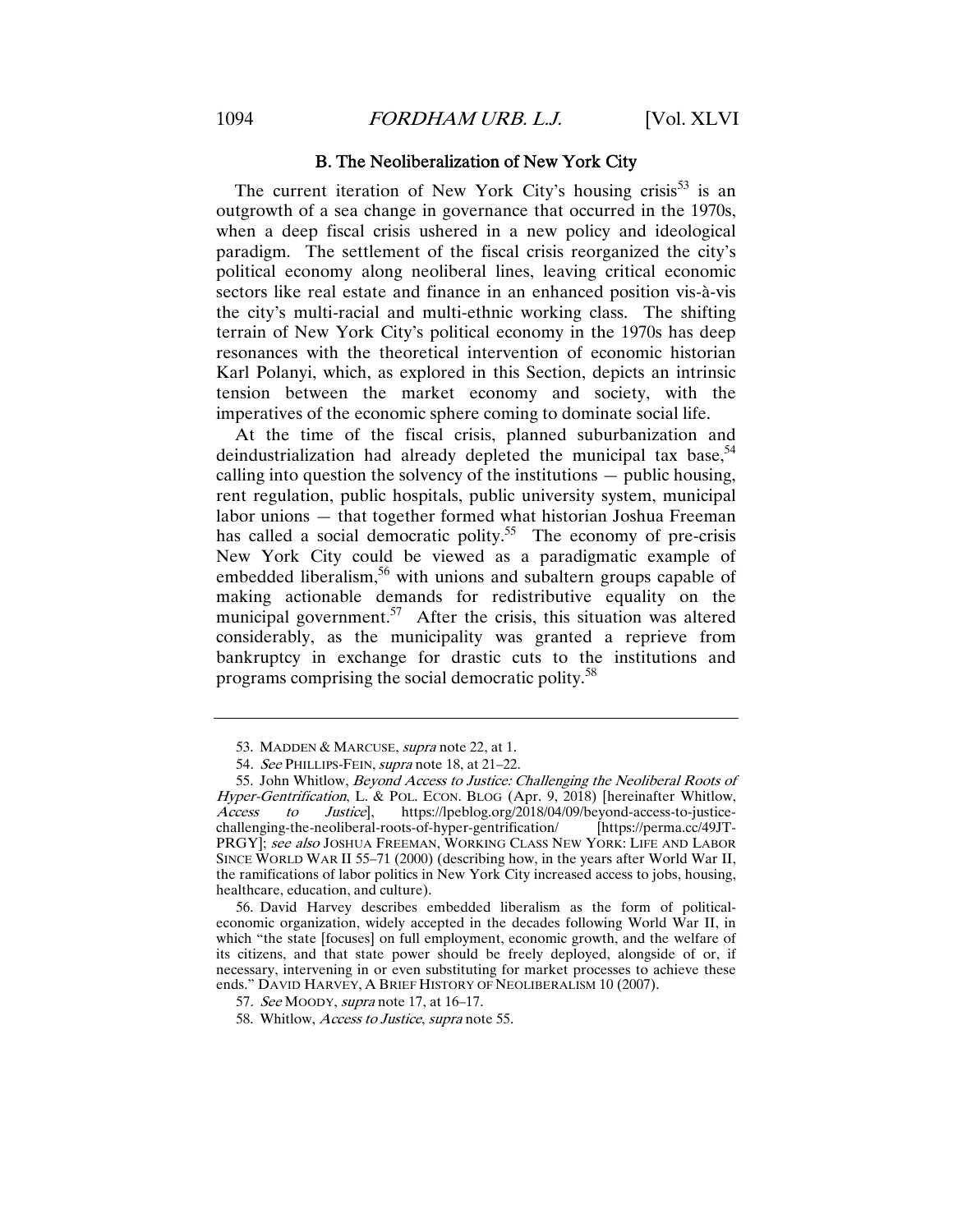The city's move to austerity in the wake of the fiscal crisis was legally constituted and had a wide-ranging impact on the daily lives of New York City residents. It was operationalized through the creation of state-run emergency control boards that evacuated political sovereignty from New York City to Albany.<sup>59</sup> Through this process, New Yorkers were effectively disenfranchised, with local electoral participation turned into "an empty ritual."60 Following the crisis settlement, many aspects of city residents' lives that had previously been under the purview of elected city officials, from City College admissions to garbage collection and hospital expenditures, were determined by the unelected Emergency Financial Control Board  $(EFCB)$ <sup>61</sup> The EFCB imposed harsh austerity measures, laying off 15 of all city employees between January 1, 1975 and May 31, 1976.<sup>62</sup> Hospitals were closed, firehouse response times increased substantially, and conditions in jails and mental hospitals worsened. $63$ A number of city neighborhoods, in particular those with sizable African-American and Latinx populations, were starved of municipal resources, their residents left to fend for themselves in an economy increasingly characterized by high unemployment and stagflation.<sup>64</sup>

In the housing sphere, the city's sovereignty had already been usurped by Albany at the time the fiscal crisis broke out.<sup>65</sup> In 1971, the state legislature responded to the New York City Council's expansion of tenant protections by passing the Urstadt Law, which removed the city's home rule over its supply of rent-regulated housing.<sup>66</sup> In the years following the Urstadt Law's passage, rent stabilization, the city's most prevalent form of affordable housing,  $67$ 

65. See John Whitlow, Community Law Clinics in the Neoliberal City: Assessing CUNY's Tenant Law and Organizing Project, 20 CUNY L. REV. 351, 366 (2017).

66. See Whitlow, Access to Justice, supra note 55; Joe Lamport, Repealing the Urstadt Law, GOTHAM GAZETTE (Jan. 25, 2005), https://www.gothamgazette.com/demographics/2727-repealing-the-urstadt-law [https://perma.cc/UL97-UAUQ].

 67. According to the Rent Guidelines Board, there were approximately 950,000 rent-stabilized units in 2018. See N.Y.C. RENT GUIDELINES BD., 2019 HOUSING

<sup>59</sup>. See MOODY, supra note 17, at 38–39.

 <sup>60.</sup> TABB, supra note 16, at 28.

<sup>61</sup>. Id.

<sup>62</sup>. Id. at 30.

<sup>63.</sup> See PHILLIPS-FEIN, supra note 18, at 207.

 <sup>64.</sup> For a discussion of the economic crisis of the early 1970s, see HARVEY, supra note 56, 5–38. For a discussion of the ways in which working-class Black and Brown neighborhoods in New York City were starved of resources, see Deborah Wallace & Rodrick Wallace, *Benign Neglect and Planned Shrinkage*, VERSO (Mar. 25, 2017), https://www.versobooks.com/blogs/3145-benign-neglect-and-planned-shrinkage [https://perma.cc/H7ZJ-858D].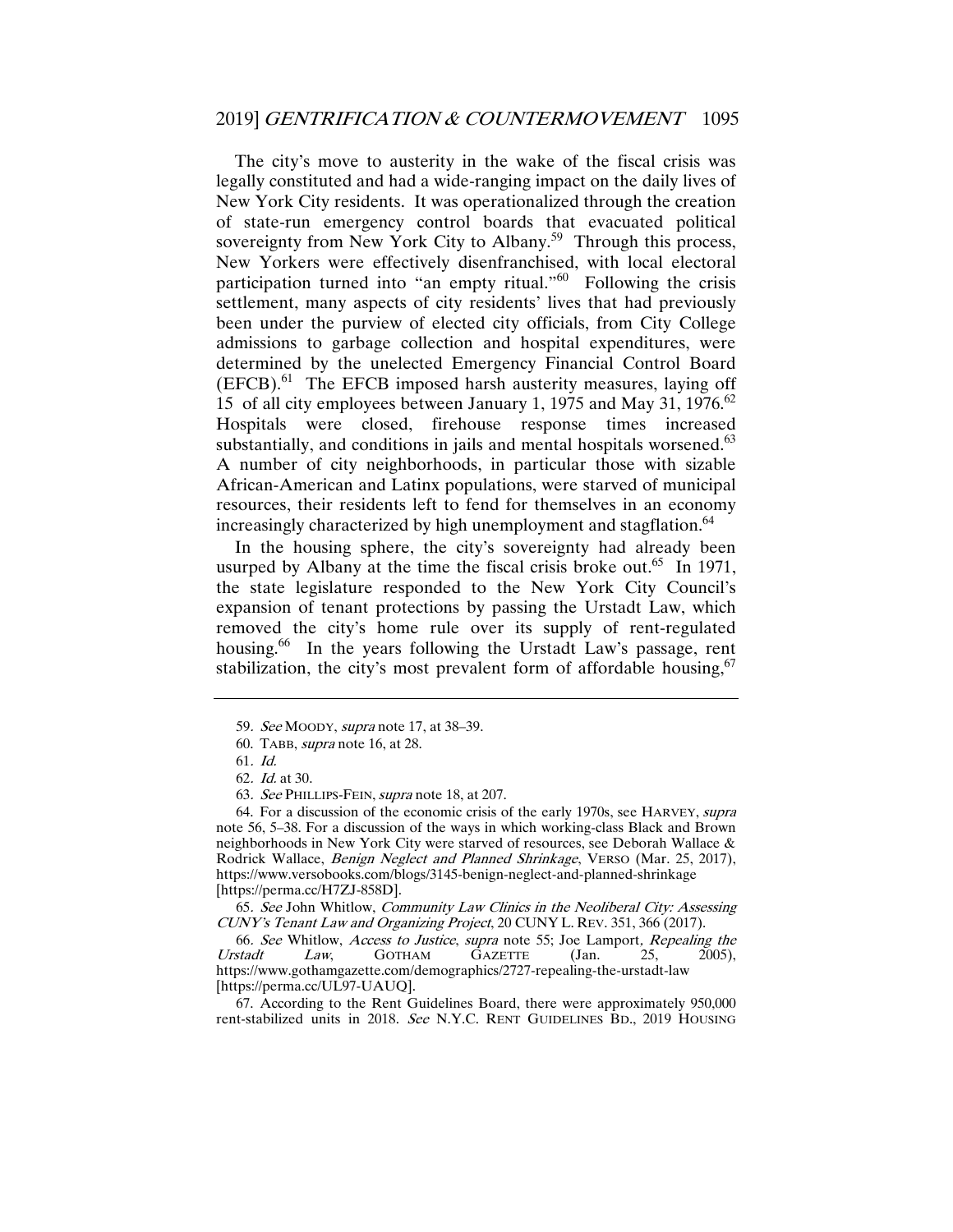has been weakened by a raft of legislatively-created loopholes that allow landlords to remove regulated units from the system.<sup>68</sup> For example, in 1997 the state legislature passed high-rent vacancy decontrol, which allowed rent-stabilized apartments to be removed from the regulatory system when they reach a specified rent level and are vacant.<sup>69</sup> This provision effectively incentivized owners of rentstabilized buildings to increase rents to the threshold level and vacate their apartments in order to obtain higher, "market" rents.<sup>70</sup>

In 2003, the Rent Stabilization Code was further altered to allow landlords to charge the legal, regulated rent, rather than the lower, preferential rent, upon renewal of a rent-stabilized lease.<sup>71</sup> Prior to 2003, preferential rents remained in place for the duration of a tenancy.<sup>72</sup> In many instances, the leap from a preferential rent to the legally regulated rent can amount to hundreds of dollars, an untenable increase for many rent-stabilized tenants.<sup>73</sup> These legislative loopholes have had a marked impact on the city's supply of affordable housing. From 1994 to 2017, approximately 290,958 units left the rent regulation system.<sup>74</sup> This figure includes the loss of

70. See Marcelo Rochabrun & Cezary Podkul, The Fateful Vote that Made New York City Rents So High, PROPUBLICA (Dec. 15, 2016), https://www.propublica.org/article/the-vote-that-made-new-york-city-rents-so-high [https://perma.cc/7X4X-LY82].

72. See id.

73. See generally Cezary Podkul, New York Landlords Exploit Loophole to Hike<br>Rents Despite Freeze, PROPUBLICA (Apr. 25, 2017, 8:00 AM),  $Freeze$ , PROPUBLICA (Apr. 25, 2017, 8:00 AM), https://www.propublica.org/article/new-york-landlords-exploit-loophole-to-hikerents-despite-freeze [https://perma.cc/5G57-XCHU].

74. See N.Y.C. RENT GUIDELINES BD., CHANGES TO RENT STABILIZED HOUSING<br>OCK IN NEW YORK CITY IN 2017 9 (2018). STOCK IN NEW YORK CITY IN 2017 9 (2018), https://www1.nyc.gov/assets/rentguidelinesboard/pdf/changes18.pdf [https://perma.cc/A2WD-MHQU]. It is worth noting that 143,446 rent-stabilized units

SUPPLY REP. (2019), https://www1.nyc.gov/assets/rentguidelinesboard/pdf/hsr19.pdf [https://perma.cc/2A8L-98AR].

<sup>68</sup>. See OKSANA MIRONOVA, CMTY. SERV. SOC'Y N.Y., A GUIDE TO RENT REGULATION IN NEW YORK CITY: HOW IT WORKS, WHAT WENT WRONG, AND HOW TO FIX IT 8-10 (2019), https://smhttp-ssl-TO FIX IT 8–10 (2019), https://smhttp-ssl-58547.nexcesscdn.net/nycss/images/uploads/pubs/Rent\_Reg\_Explainer\_V6.pdf [https://perma.cc/QCA3-RZY2].

 <sup>69.</sup> It is worth noting that the City Council passed a version of high-rent vacancy decontrol in 1994 before the latter was codified by the State Legislature in 1997. See Steven Wishnia, If Your Rent Is Too Damn High, Blame Anthony Weiner, VILLAGE VOICE (May 2, 2018), https://www.villagevoice.com/2018/05/02/if-your-rent-is-toodamn-high-blame-anthony-weiner/ [https://perma.cc/6CW6-SJMM].

<sup>71.</sup> See Amy Plitt, How New York's Preferential Rent Loophole Is Unfairly Used<br>
results Tenants, CURBED (Apr. 27, 2017, 5:32 PM), Against Tenants, CURBED (Apr. 27, 2017, 5:32 PM), https://ny.curbed.com/2017/4/25/15425058/nyc-rent-stabilization-loophole-landlords [https://perma.cc/FEM7-CHQ3].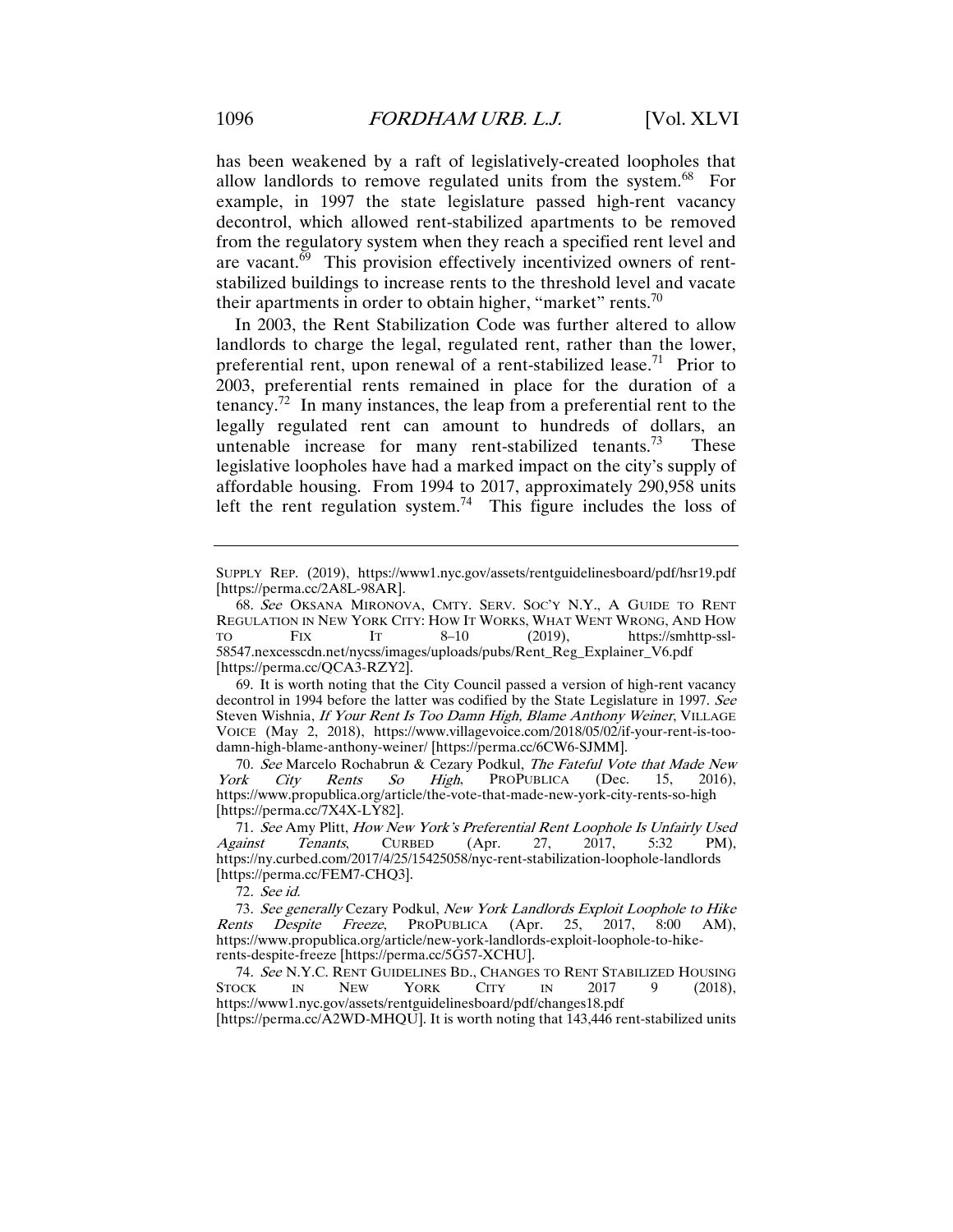155,664 units via the high-rent vacancy deregulation mechanism alone.75 Notably, the renewal of the rent laws in June 2019 closed many of these loopholes, including high-rent vacancy decontrol and preferential rent rescission, marking the first time since the passage of the Urstadt Law that the tenant movement has made significant legislative gains at the state level.

Post-Urstadt, New York City tenants and municipal legislators have been restricted from strengthening the city's rent laws to preserve affordable housing. They find themselves in the unenviable position of looking to Albany for relief or seeking small fixes to the city's housing problems in areas where municipal sovereignty was retained.<sup>76</sup> As with other areas of diminished municipal sovereignty, the Urstadt Law operated to wall off property  $-$  in this case, the city's supply of rent-regulated apartments — from popular demands for redistributive equality. The loss of sovereignty left municipal policymakers with a limited menu of options to address the city's chronic shortage of affordable housing, a theme examined in Section I.D of this Article.

Overall, the fiscal crisis allowed for a recalibration of the relationship between the city's market economy and its social institutions, with the dictates of the former subordinating the commitments of the latter. Through the settlement of the crisis, elite economic interests in key sectors consolidated their power, and municipal and state policies were reshaped to impose austerity on

were added to the system during this time period. *Id.* at 9. Units being added to the system are usually due to the addition of  $421$ -a units. *Id.* at 3. As noted later in this Article, however, units that are stabilized pursuant to a 421-a agreement generally only have stabilized status for the length of the tax abatement the owner is receiving and will become market-rate once the abatement expires. See infra Section I.D.

<sup>75</sup>. See id. at 6; MIRONOVA, supra note 68 (noting 1994 is used as the benchmark year because that was when high-rent vacancy decontrol became law in New York City).

 <sup>76.</sup> For instance, the city retains control over the enforcement of the housing code and registration requirements for landlords. See, e.g., N.Y.C. DEP'T OF HOUS. PRES. & DEV., THE ABCS OF HOUSING: HOUSING RULES AND REGULATIONS FOR OWNERS AND TENANTS (2014), https://www1.nyc.gov/portal/apps/311\_literatures/HPD/ABCshousing-singlepg.pdf

<sup>[</sup>https://perma.cc/KW65-FZHJ]. For example, in 2009, the New York City Council passed a law requiring corporate landlords organized as LLCs to register the names of their individual principals with the Department of Housing Preservation and Development. Aaron Short, *New Effort in Williamsburg to 'Unmask' Landlords*,<br>BROOKLYN PAPER (Aug. 25, 2009), BROOKLYN PAPER (Aug. 25, 2009), https://www.brooklynpaper.com/stories/32/35/williamsburg\_courier\_newsnhhyyth082 02009.html [https://perma.cc/7BE6-PTGB].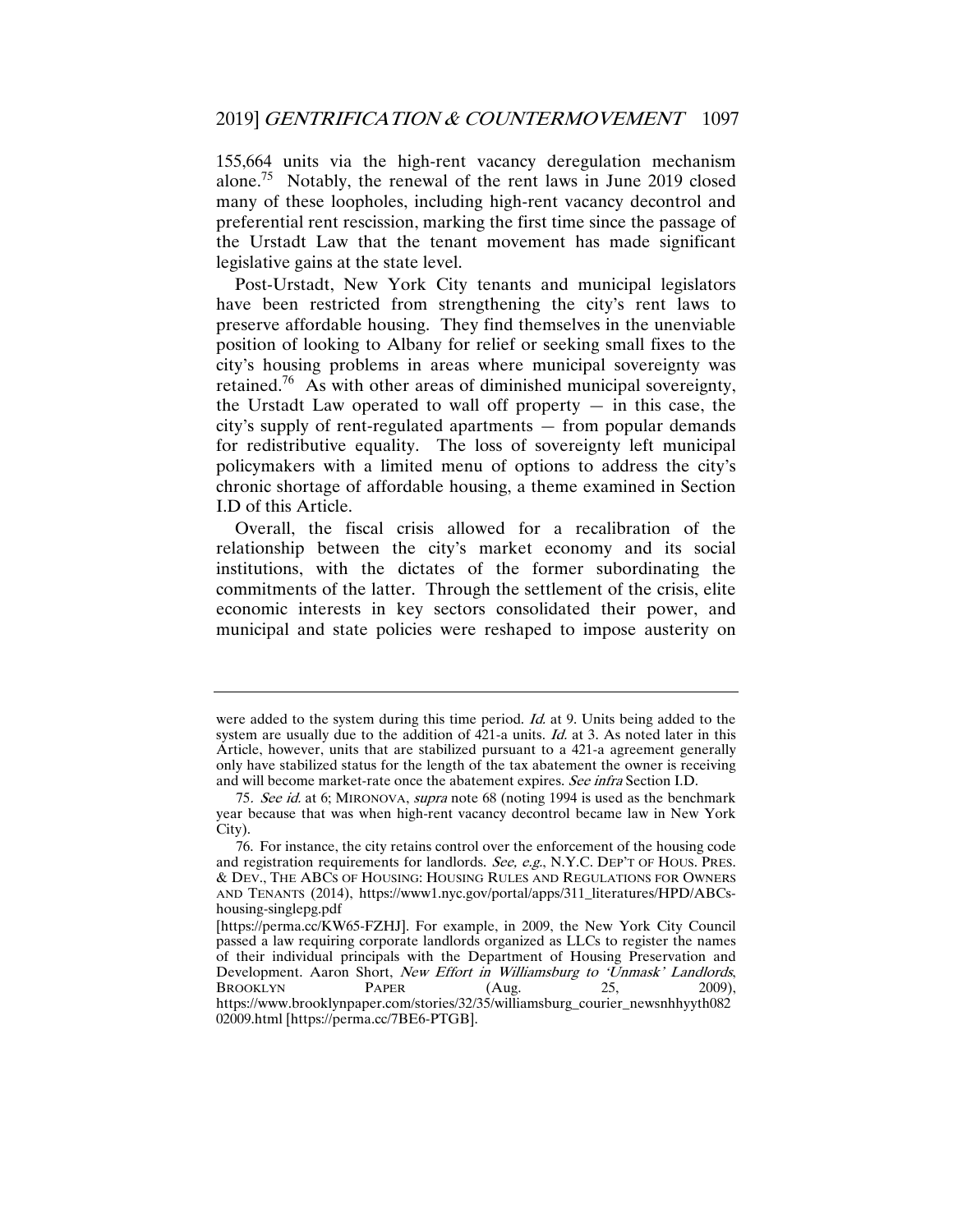workers and poor and marginalized people, $^{77}$  who were left adrift in an economy characterized by joblessness and stagnant growth.<sup>78</sup>

The entirety of this process calls to mind Polanyi's analysis of the relation between the market economy and society.<sup>79</sup> According to Polanyi, instead of the economy being embedded within, and subjected to, social relations  $-$  as was the case in pre-capitalist societies — in modern capitalism the economic sphere is disembedded from society, with societal institutions operating as a corollary to the market. $80$  The market economy establishes itself as hegemonic through the commodification of areas of social life (land, labor, money) that are more properly social than economic.<sup>81</sup> This process is constituted substantially through the law, and it results in the separation of the economic and political spheres, with the former wielding disproportionate control over the latter.<sup>82</sup>

When the economy is walled off from democratic intervention and veers too far in the direction of social disembededness — when society is substantially run according to the logic of the market inequality, deprivation, and human suffering inevitably follow. $83$ Ordinary people are forced to bear the costs of excessive marketization<sup>84</sup> in the form of austerity, unemployment, and/or displacement. According to Polanyi, the deleterious effects of the market's subjugation of social life provoke countermovements that mobilize for social protection and the re-embedding of the market in society.<sup>85</sup> The theme of countermovement, and its relation to discourses of legal rights, is explored in Section III.A.

In In Defense of Housing, David Madden and Peter Marcuse apply Polanyi's theoretical framework to New York City's current

83. See generally BLOCK, supra note 80.

<sup>77</sup>. See JEREMIAH MOSS, VANISHING NEW YORK: HOW A GREAT CITY LOST ITS SOUL 108 (2017).

<sup>78.</sup> See David Harvey, *The Enigma of Capital and the Crisis This Time*, READING<br>NRX'S CAPITAL WITH DAVID HARVEY (Aug. 30, 2010), MARX'S CAPITAL WITH DAVID HARVEY (Aug. 30, 2010), http://davidharvey.org/2010/08/the-enigma-of-capital-and-the-crisis-this-time [https://perma.cc/QRH9-ST9K].

 <sup>79. &</sup>quot;Market economy" instead refers to "an economic system controlled, regulated, and directed by market prices; order in the production and distribution of goods is entrusted to this self-regulating mechanism." POLANYI, *supra* note 8, at 71.

 <sup>80.</sup> FRED BLOCK, INTRODUCTION TO KARL POLANYI, THE GREAT TRANSFORMATION xxiv (2d ed., Beacon Press 2001) (1944).

<sup>81</sup>. See DALE, supra note 9, at 60.

<sup>82.</sup> See POLANYI, supra note 8, at 74.

<sup>84</sup>. See id.

<sup>85</sup>. See Dale, supra note 9, at 70. See infra Part III.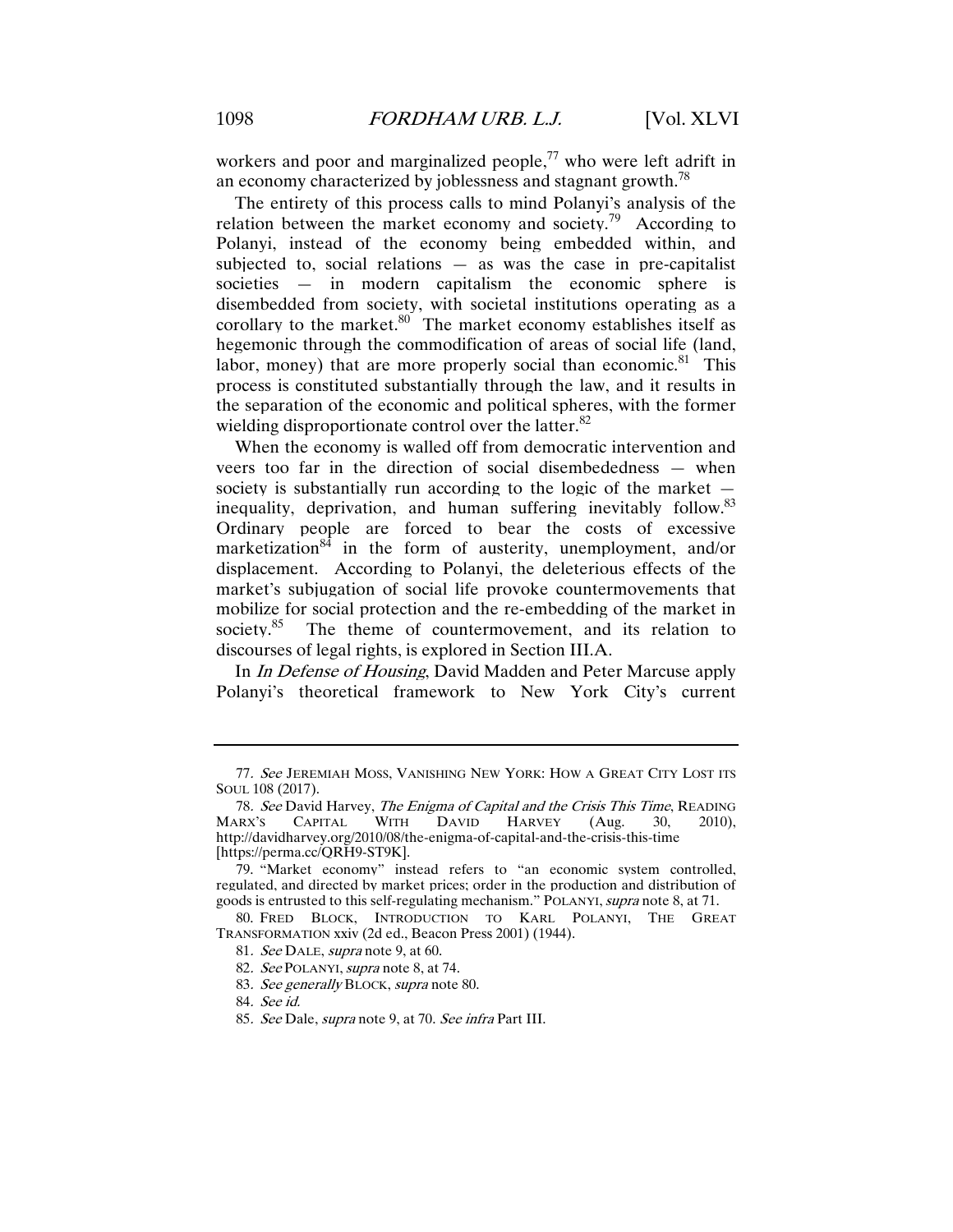affordable housing crisis. $86$  Their focus is the commodification of housing, which has been facilitated by the settlement of the fiscal crisis and occurs when housing's social uses are subordinated to its economic value. $87$  When this happens, housing becomes disembedded from traditional circuits of labor and social reproduction, and its role as an investment overtakes all other claims upon it.<sup>88</sup> The divergence between the use value of a dwelling as home versus its exchange value as a vehicle for capital accumulation is the central dilemma of property in a market economy. This has long animated political struggles over urban space.<sup>89</sup>

According to Madden and Marcuse, in recent years New York City has reached the point of hyper-commodification, meaning that virtually all of housing's material and legal structures — "buildings, land, labor, property rights"  $-$  have been turned into commodities.<sup>90</sup> Housing's hyper-commodification is interlinked with rising inequality and has been driven by processes of deregulation, financialization, and globalization.<sup>91</sup> As the state has cut regulations that protect tenants (for example, the aforementioned whittling down of the protections of rent stabilization following the passage of the Urstadt Law), large-scale corporate financial interests have increased their investments in urban real estate markets. These interests are increasingly transnational, as reflected in the proliferation of private equity real estate investment.<sup>92</sup> They connect cities' local housing stocks to global investment circuits.  $93$  Tenants in global cities characterized by overheated real estate markets feel the brunt of housing's hyper-commodification, as their continued residence in their homes comes to be seen as a drag on property owners' right to maximize potentially high returns on their assets.<sup>94</sup>

<sup>86.</sup> See MADDEN & MARCUSE, supra note 22, at 50.

<sup>87.</sup> See id. at 17. Madden and Marcuse define "commodification" as "the general process by which the economic value of a thing comes to dominate its other uses." Id.

<sup>88.</sup> See id. These claims may be "based upon right, need, tradition, legal precedent, cultural habit, or the ethical and affective significance of the home." Id.

<sup>89</sup>. See generally Kathe Newman & Elvin K. Wyly, The Right to Stay Put, Revisited: Gentrification and Resistance to Displacement in New York City, 43 URB. STUD. 23 (2006).

 <sup>90.</sup> MADDEN & MARCUSE, supra note 22, at 26.

<sup>91</sup>. See id. at 28–34.

<sup>92</sup>. See id. at 33.

<sup>93</sup>. See RAQUEL ROLNIK, URBAN WARFARE: HOUSING UNDER THE EMPIRE OF FINANCE 16–17 (2019).

<sup>94.</sup> See MADDEN & MARCUSE, supra note 22, at 42-43.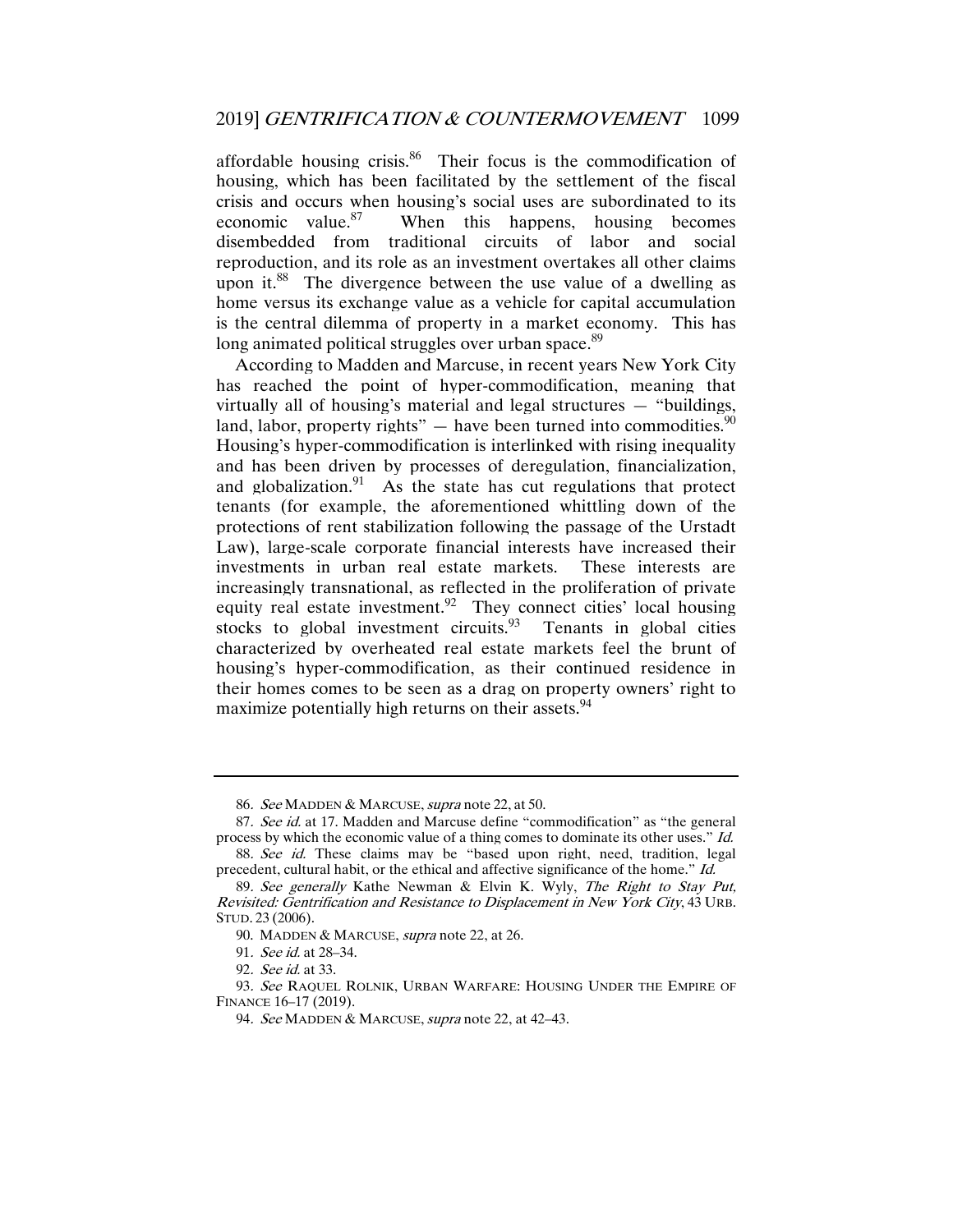Following the theoretical path blazed by Polanyi, New York City's affordable housing crisis comes into focus when viewed through the lens of housing's intensifying commodification, which, as discussed, is part and parcel of capitalism's tendency towards marketization. The reorganization of New York City's political economy along neoliberal lines in the 1970s enabled the deconstruction of housing as a social good in the ensuing decades. This process has been carried out through laws and policies that have reduced protections for tenants while at the same time prioritizing real estate as the predominant motor of urban capital accumulation.<sup>95</sup>

#### C. From Neoliberalization to Gentrification

Gentrification is a contested term that evokes strong reactions from across the political spectrum.<sup>96</sup> Originally coined by the British sociologist Ruth Glass to refer to the invasion of Central London by the middle class in the  $1960s$ , <sup>97</sup> gentrification has morphed substantially from its somewhat quaint origins. Echoing Madden and Marcuse's Polanyian framing of housing's hyper-commodification, Jeremiah Moss argues that in recent years, New York City has reached a phase of hyper-gentrification in which virtually the entire city has been taken over by capital.<sup>98</sup> If early periods of gentrification can be thought of in terms of relatively well-off individuals moving into urban areas in search of affordability and diversity, the current iteration is driven by the union of market-based public policy with

97. Glass's fuller depiction of gentrification is as follows:

<sup>95.</sup> See STEIN, CAPITAL CITY, supra note 15, at 45.

 <sup>96.</sup> For an overview of divergent frameworks for understanding gentrification, see Newman & Wyly, *supra* note 89. For Newman and Wyly, "[g]entrification is directly related to how cities experience economic transformation and policy interventions. The urban disinvestment produced by economic change and federal urban policy along with the individual desire for the suburban dream laid the groundwork for gentrification's appearance." Id. at 26.

One by one, many of the working-class quarters of London have been invaded by the middle classes — upper and lower. Shabby, modest mews and cottages  $-$  two rooms up and two down  $-$  have been taken over, when their leases have expired, and have become elegant, expensive residences. Larger Victorian houses, downgraded in an earlier or recent period which were used as lodging houses or were otherwise in multiple occupation — have been upgraded once again . . . once this process of 'gentrification' starts in a district it goes on rapidly until all or most of the original workingclass occupiers are displaced and the whole social character of the district is changed.

RUTH GLASS ET AL., LONDON: ASPECTS OF CHANGE xviii–xix (1964).

<sup>98</sup>. See MOSS, supra note 77, at 39–40.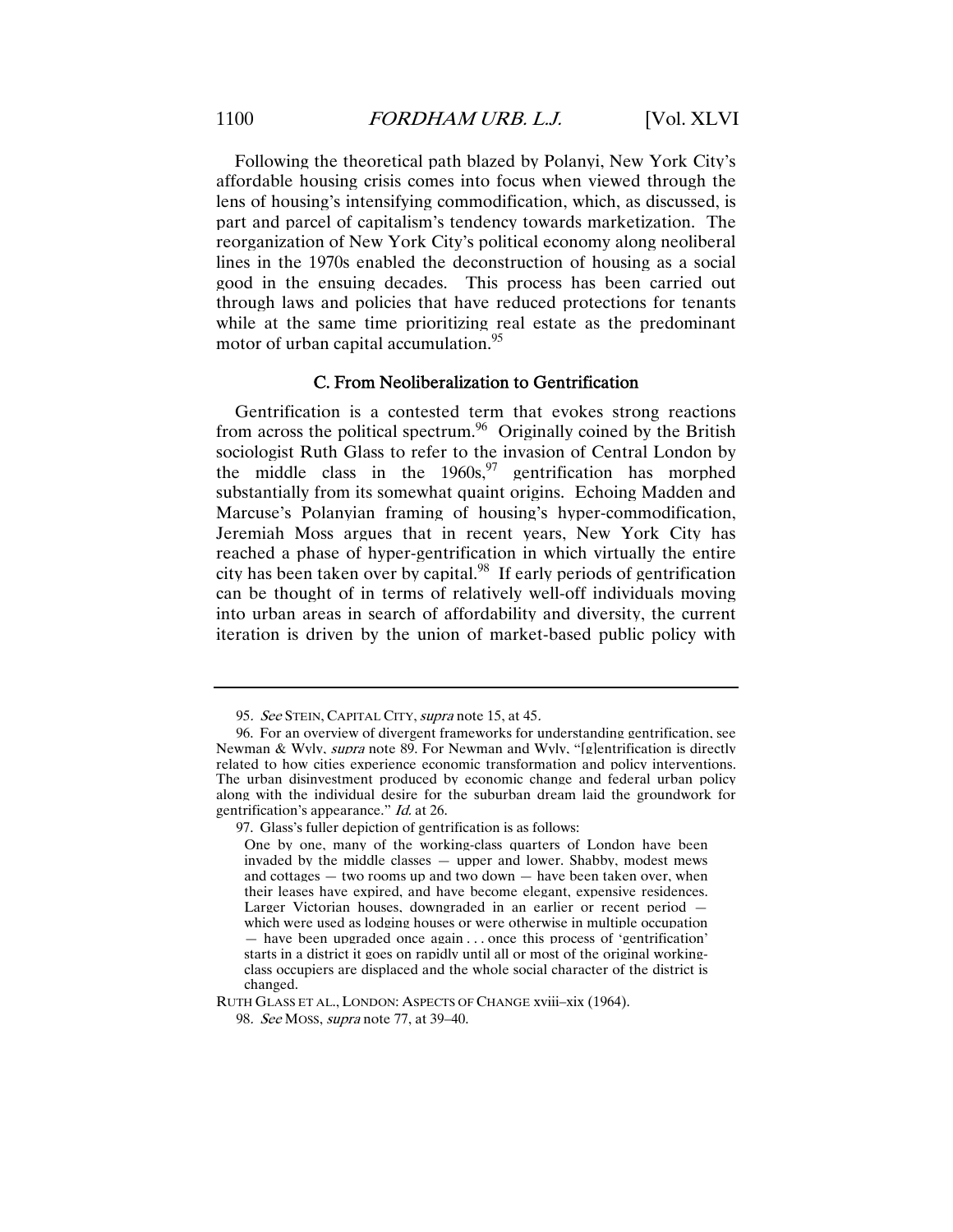private real estate and finance capital.<sup>99</sup> In the words of Neil Smith, gentrification is best viewed as "a back-to-the-city movement by capital rather than people."<sup>100</sup>

Gentrification is bound up with how cities were caught up in and adapted to the global economic slowdown of the early 1970s. During this period, many urban economies in the advanced capitalist world experienced a dramatic loss of manufacturing jobs.<sup>101</sup> Concomitantly, they found themselves deprived of much of the traditional protection of national state institutions, as deregulation, privatization, and the dismantling of the welfare state became the coin of the policy realm.<sup>102</sup> In this context, real estate moved to the fore as an increasingly vital engine of economic growth. $103$  State-facilitated, market-driven gentrification became a hallmark of the economic development strategies of emerging global cities, including New York. $1\overline{0}4$ 

The interconnected concepts of the rent gap and the revanchist  $city^{105}$  are highly useful in understanding how the gentrification of New York City has been powered in the decades following the fiscal crisis. The rent gap represents the difference between the potential ground rent level and the actual ground rent capitalized under the present land use.106 Real estate speculators invest in a particular area because they determine that there is "a gap between the rents that land currently offers and the potential future rents it might [offer] if some action were taken, such as evicting long-term tenants . . . or demolishing and reconstructing buildings."107 For purposes of this Article, rent gaps are generated by the capital devalorization of particular areas of the city, followed by urban development and expansion that leads to increased potential rent levels in the future.<sup>108</sup> The rent gap theory posits that a particular zone of the city can become profitable precisely because it has been under-resourced and devalorized in a given historical moment, provided there is a compelling indication of future profitability in a subsequent

<sup>99</sup>. See id. at 37.

 <sup>100.</sup> NEIL SMITH, THE NEW URBAN FRONTIER: GENTRIFICATION AND THE REVANCHIST CITY 70 (1996).

<sup>101.</sup> See STEIN, CAPITAL CITY, supra note 15, at 53.

<sup>102</sup>. See SMITH, supra note 100, at 36–39.

<sup>103</sup>. See id.

<sup>104</sup>. See id.

<sup>105</sup>. See id. at 49–71, 206–27.

<sup>106</sup>. See id. at 65.

 <sup>107.</sup> STEIN, CAPITAL CITY, supra note 15, at 49.

<sup>108</sup>. See SMITH, supra note 100, at 67–68.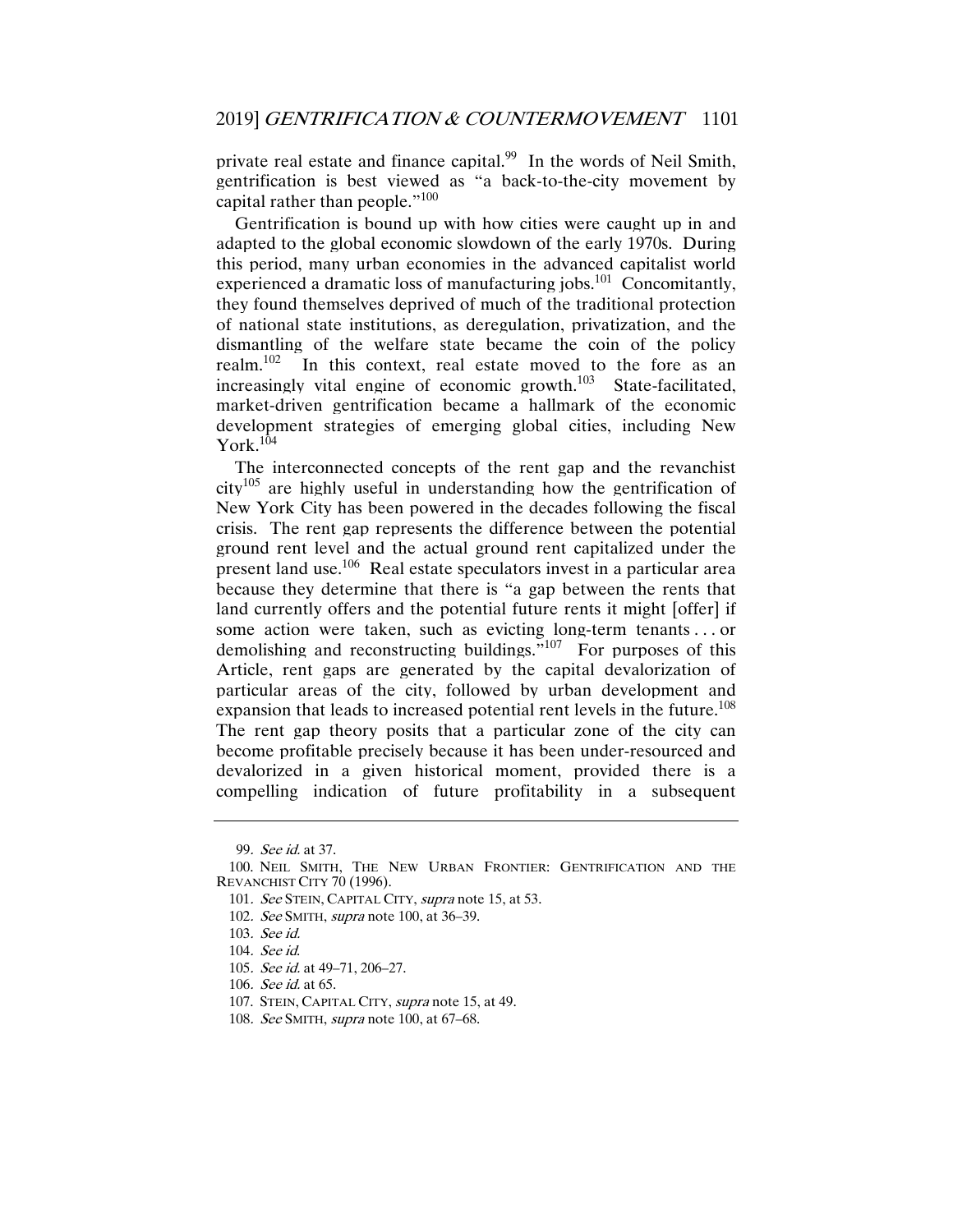moment.<sup>109</sup> State action is operative at both ends of the rent gap cycle because public policy can devalorize urban space and later revalorize it.

Rent gaps operate at varying scales — within a city, neighborhood, block, and even a single building — and have been directly impacted by the laws and policies that have constituted housing's increasing commodification. For example, the rent regulations that cover nearly half the private rental units in New York have kept hundreds of thousands of apartments at below-market rents for decades.<sup>110</sup> This phenomenon creates a rent gap that landlords are actively seeking to close through a range of tactics, including evictions, buyouts, and harassment of working-class tenants.<sup>111</sup> As rent regulations have been whittled down in recent decades, $112$  these rent gaps can more readily be closed by landlords and speculators, who can increase rents, displace tenants, and deregulate rent-stabilized units through  $lawful$  means. $113$ 

Just as the rent gap is indispensable in understanding how state and private forces have contributed to the gentrification of New York City, the concept of the revanchist city<sup>114</sup> is useful in exploring gentrification's interlocking race and class dimensions. For Smith, revanchism — the French word for revenge — refers to the all-out attack, in the post-crisis period, on the social policy structures of the New Deal.<sup>115</sup> In New York City during and after the fiscal crisis, revanchism played out through the construction of blame for the

 113. This Article highlights the lawful means used by owners of rent-stabilized properties. It should also be noted that unlawful tactics are common and are given unofficial sanction by the lack of regulatory oversight in this area. Anecdotally, when I was representing tenants in the gentrifying neighborhood of Bushwick, Brooklyn in the 2000s, it was common to see landlords aggressively raising rents to the high-rent vacancy decontrol threshold — then \$2000 a month — through lawful and unlawful mechanisms so as to deregulate rent-stabilized units.

<sup>109</sup>. Id.

<sup>110.</sup> See STEIN, CAPITAL CITY, supra note 15, at 50.

<sup>111</sup>. Id.

<sup>112</sup>. See generally Craig Gurian, Let Them Rent Cake: George Pataki, Market Ideology, and the Attempt to Dismantle Rent Regulation in New York, 31 FORDHAM URB. L.J. 339 (2004) (discussing the process through which the protections of rent stabilization have been scaled back).

<sup>114.</sup> See SMITH, supra note 100, at 45.

<sup>115.</sup> See id. at 42–44; see also JORDAN CAMP, INCARCERATING THE CRISIS 9 (2016) (writing about the emergence of the carceral-security state as a response to the gains of the Black freedom movement, and arguing that "[r]evanchism is reproduced through the common-sense notions of race, class, gender, and sexuality underpinning neoliberalization, and through the depiction of labor, civil rights, feminist, and socialist movements as the enemies of the nation").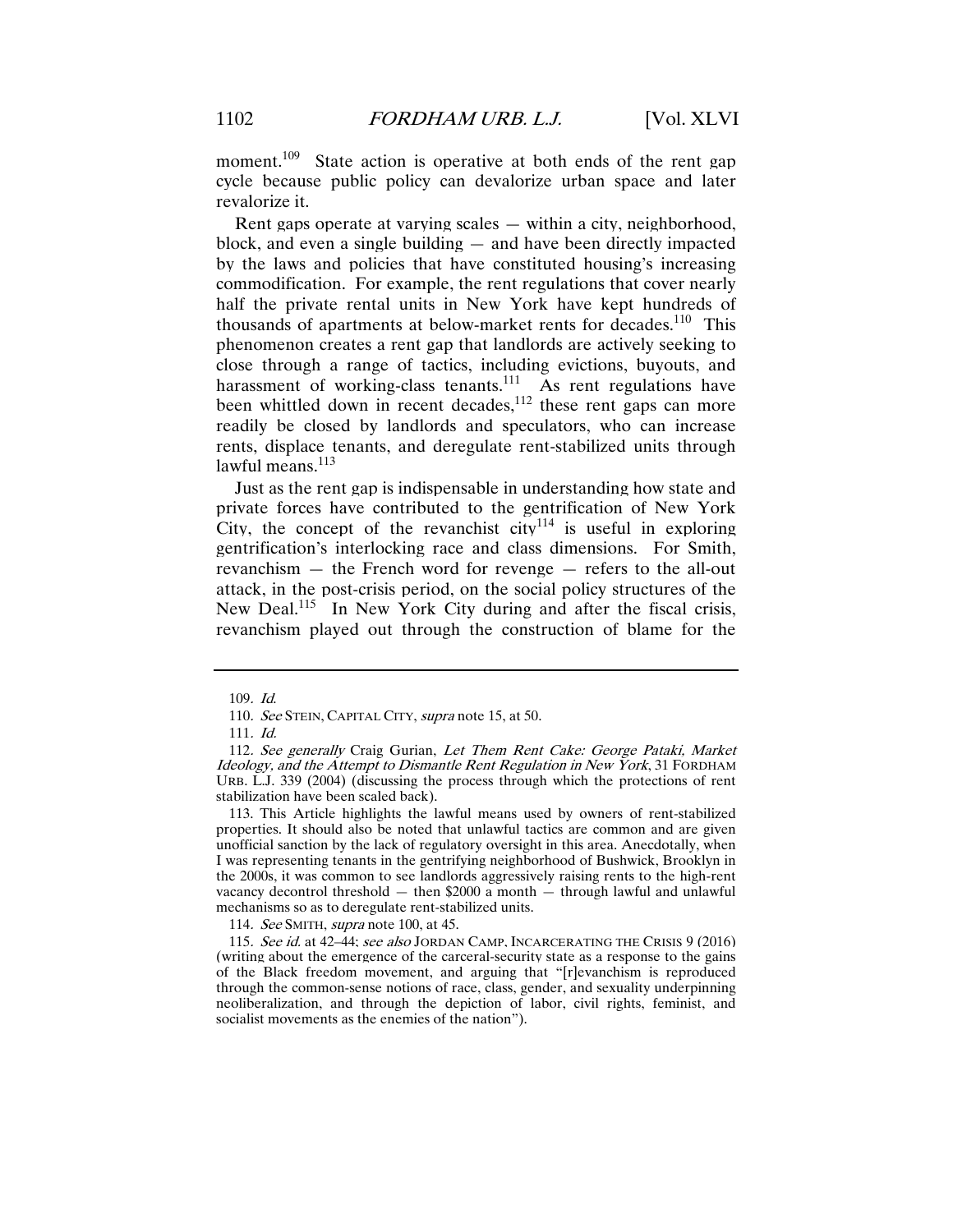city's dire economic predicament.<sup>116</sup> The causes of this economic predicament were distorted and racialized by politicians and media outlets,<sup>117</sup> which cast Black and Brown residents and a largely minority municipal workforce as undeserving beneficiaries of profligate social spending.118 In this way, "[t]he cultural ideologies of the crisis . . . inculpated a supposedly unruly populace that wasted municipal resources and brought disrepute to the formerly glittering metropolis."<sup>119</sup> The post-crisis racialized blame game served as the ideological basis for the targeted cuts to the city's social democratic polity that this Article described in the previous Section.

In the wake of the fiscal crisis, revanchist policies operated along vectors of race, class, and geography, leading to the near ruination of predominantly Black and Latinx working-class sections of the city.120 In a 1976 New York Times op-ed, Housing and Development Administrator Roger Starr advocated for a policy of "planned shrinkage," which refers to the removal of social services from the city's most impoverished neighborhoods.121 Even though it was not official city policy, shrinkage offered a rationale for making cuts, a way to see them as part of a plan that dovetailed with a pared-down,

116. SMITH, supra note 100, at 207. According to Smith:

117. See generally MOODY, supra note 17, at 49.

118. See id.

120. See TABB, supra note 16, at 38–39.

Revanchist antiurbanism represents a reaction against the supposed "theft" of the city, a desperate defense of a challenged phalanx of privileges, cloaked in the populist language of civic morality, family values, and neighborhood security. More than anything the revanchist city expresses a race/class/gender terror felt by middle- and ruling-class whites who are suddenly stuck in place by a ravaged property market, the threat and reality of unemployment, the decimation of social services, and the emergence of minority and immigrant groups, as well as women, as powerful urban actors. It portends a vicious reaction against minorities, the working class, homeless people, the unemployed, women, gays and lesbians, immigrants.

Id.

 <sup>119.</sup> HILLARY MILLER, DROP DEAD: PERFORMANCE IN CRISIS, 1970S NEW YORK 2 (2016).

<sup>121.</sup> See generally Roger Starr, Opinion, Making New York Smaller, N.Y. TIMES (Nov. 14, 1976), https://www.nytimes.com/1976/11/14/archives/making-new-yorksmaller-the-citys-economic-outlook-remains-grim.html [https://perma.cc/VLA7- LED3]. Starr also said:

Stop the Puerto Ricans and the rural blacks from living in the city . . . reverse the role of the city . . . it can no longer be the place of opportunity . . . our urban system is based on the theory of taking the peasant and turning him into an industrial worker. Now there are no industrial jobs. Why not keep him a peasant.

MOSS, supra note 77, at 76–77.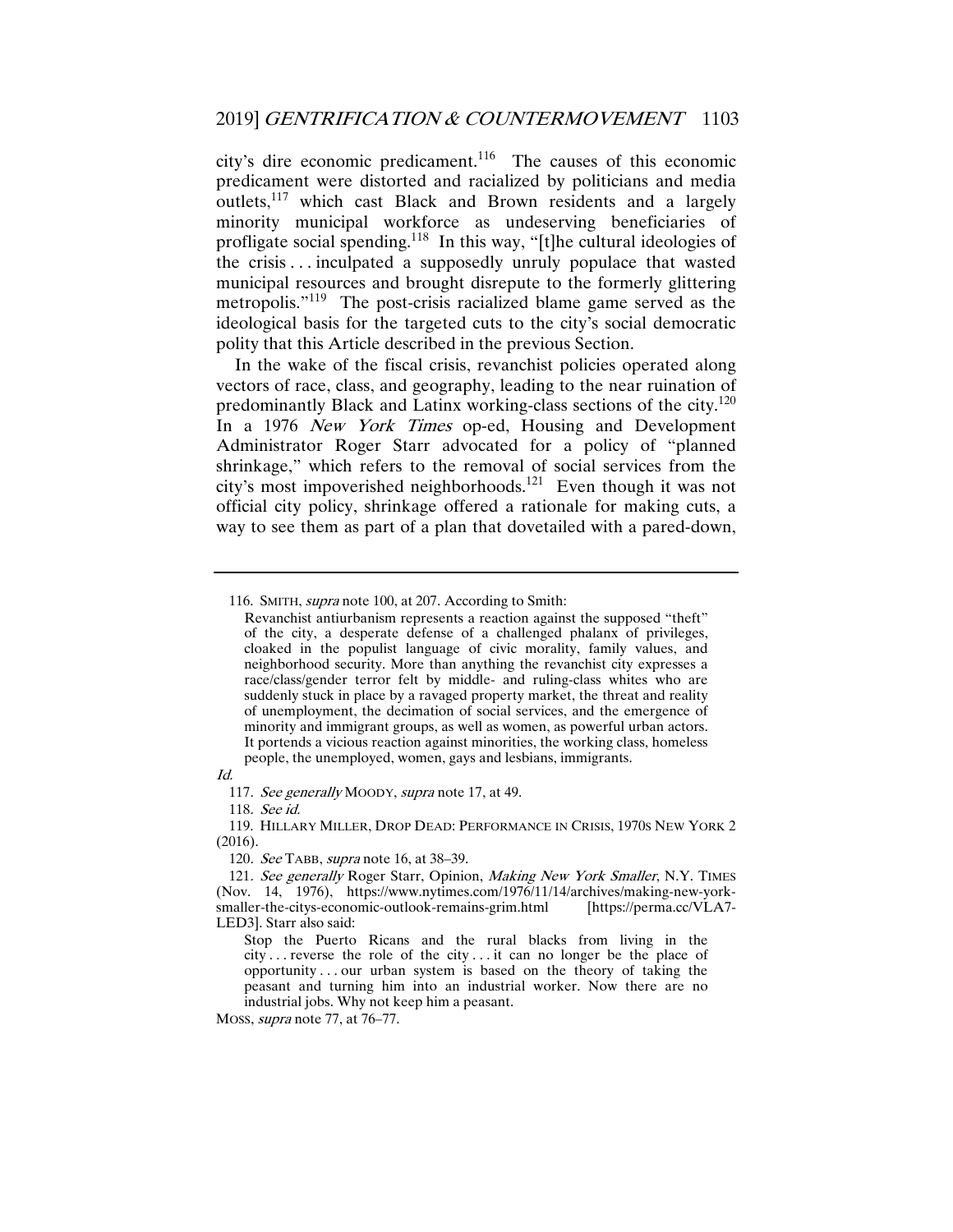austere vision of urban life.<sup>122</sup> During and after the crisis, in a stateled move that has been characterized as "organized abandonment,"<sup>123</sup> many city neighborhoods were starved of essential public services, like firehouses and health clinics, and their residents' public benefits were slashed.<sup>124</sup> Land values in these neighborhoods declined to such an extent that it was sometimes considered more profitable for landlords to abandon their buildings rather than continue to rent them. $125$ 

Read together, the concept of revanchism and the rent gap theory are key to understanding how the neoliberal political-economic reorganization of New York City in the 1970s paved the way for the city's subsequent gentrification. The post-crisis turn to a politics of targeted austerity, implemented in a climate of racialized blame for the economic downturn, fed into substantial public and private disinvestment from vast swaths of the city.126 In the 1970s and 1980s, neighborhoods like the South Bronx, Bushwick, and Bedford-Stuyvesant were starved of resources and effectively devalorized by revanchist state practices. This process of devalorization contributed to the emergence, in the ensuing decades, of rent gaps in many of these same areas, which would become magnets for capital investment when the economy rebounded. The diminished, austere New York City of the crisis and post-crisis years is inextricably linked to the waves of state-facilitated, market-driven gentrification and displacement that have operated to reorganize urban space in recent decades.

#### D. Market-Based Approaches to Affordable Housing

Successive mayoral administrations, operating within a policymaking field constricted by the terms of the crisis settlement, have relied overwhelmingly on market-based strategies to preserve and create affordable housing.<sup>127</sup> Due to their limited ability to

<sup>122</sup>. See PHILLIPS-FEIN, supra note 18, at 208.

 <sup>123.</sup> Ruth Wilson Gilmore, Forgotten Places and the Seeds of Grassroots Planning, in ENGAGING CONTRADICTIONS: THEORY, POLITICS, AND METHODS OF ACTIVIST SCHOLARSHIP 32 (Charles R. Hale ed., 2008).

<sup>124</sup>. See PHILLIPS-FEIN, supra note 18, at 208.

<sup>125.</sup> See MADDEN & MARCUSE, supra note 22, at 174.

<sup>126</sup>. See PHILLIPS-FEIN, supra note 18, at 207.

<sup>127.</sup> See Jason Hackworth & Neil Smith, *The Changing State of Gentrification*, 92 TIJDSCHRIFT VOOR ECONOMISCHE EN SOCIALE GEOGRAFIE 464, 464–65, 469, 471–72 (2000). Although a reliance on market-based policies has been a through-line of New York City's municipal governance since the crisis settlement, the gentrification of urban space has taken different forms. See generally id. Neil Smith and Jason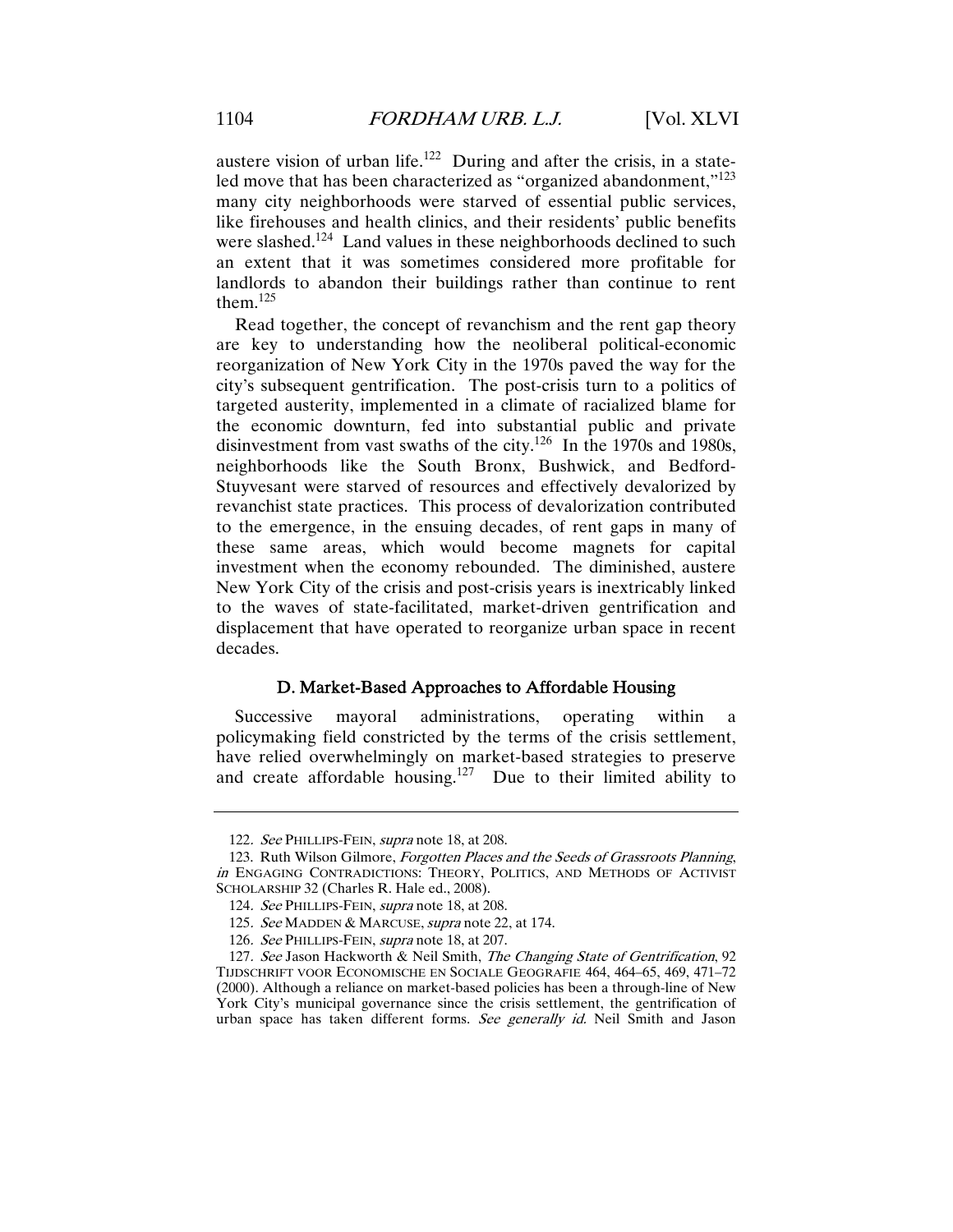strengthen rent protections and create public housing, municipal officials have focused on incentivizing capital investment in many of the same neighborhoods devalorized during and immediately after the fiscal crisis.<sup>128</sup> This approach has had the dual effect of elevating land values and increasing displacement.<sup>129</sup> This Section describes several key state-sponsored, market-based programs that are representative of this dynamic: the J-51 tax abatement, the 421-a tax abatement, and rezoning. It will then connect these programs to the current affordable housing crisis.

The J-51 tax abatement program was designed to incentivize the rehabilitation of older buildings by tying a tax exemption and abatement to the cost of the rehabilitation.<sup>130</sup> This program has helped to revitalize the city's aging housing stock and has also contributed to displacement.<sup>131</sup> New York City enacted the J-51 program in 1955, but it came into widespread use decades later, as

128. See Adele Oltman, Zoning for the 1, DISSENT MAG. (Nov. 3, 2018), https://www.dissentmagazine.org/online\_articles/inwood-rezoning-bill-de-blasio-mih [https://perma.cc/749N-DHVS].

129. See Samuel Stein, *Gentrification Is a Feature, Not a Bug, of Capitalist Urban Planning*, JACOBIN (Mar. 12, 2019), Planning, JACOBIN (Mar. 12, 2019), https://www.jacobinmag.com/2019/03/gentrification-is-a-feature-not-a-bug-ofcapitalist-urban-planning [https://perma.cc/Q9SV-BRU3].

130. See N.Y.C. Admin. Code § 11-243 (2006); Directory of NYC Housing Programs, NYU FURMAN CTR., https://furmancenter.org/coredata/directory/entry/j-51-tax-incentive [https://perma.cc/4RKB-YT64] (last visited Aug. 30, 2019). The program offers a 14-year exemption and 4-year phase-out of the benefit for "gut" building rehabilitation (a more comprehensive form of rehabilitating a building) and a 32-year exemption and 4-year phase-out for "moderate" rehabilitation of an occupied residential multiple dwelling by awarding the owner a 32-year exemption in tax increases. See Debra S. Vorsanger, New York City's J-51 Program: Controversy and Revision, 12 FORDHAM URB. L.J. 103, 112, 113-14, 117 (1984). The "moderate" rehabs grew to encompass most rehabs that owners would do, and includes many of the same rehabilitations an owner would perform as a Major Capital Improvement including a new boiler, new elevator (or substantial rehab of the elevator), new piping for gas or water, and a new water storage tank. See id. at 113.

131. See J-51 Tax Break Adds Up to Millions in Lost Revenue to Upgrade Fewer partments, COMTY. SERV. SOC'Y (Jun. 7, 2012), Apartments, COMTY. SERV. SOC'Y (Jun. 7, 2012), https://www.cssny.org/news/entry/css-report-reveals-j-51-tax-breaks-add-up-tomillions-in-lost-revenue-to-up [https://perma.cc/6RGK-KK4X].

Hackworth have developed a comprehensive theory of gentrification's stages, in which cycles of investment and disinvestment continually reconfigure urban space. See generally id. In Hackworth and Smith's formulation, the first wave of gentrification, which occurred in the 1970s, is sporadic and mainly state-led. Id. at 466. In its second wave, which occurred in the 1980s, gentrification was integrated into a wider range of economic and cultural processes at the global and national scales. Id. at 468. The third wave of gentrification, which began in the 1990s, has been characterized by an intensification of the scale of investment and the level of corporate, as opposed to smaller-scale capital. Id.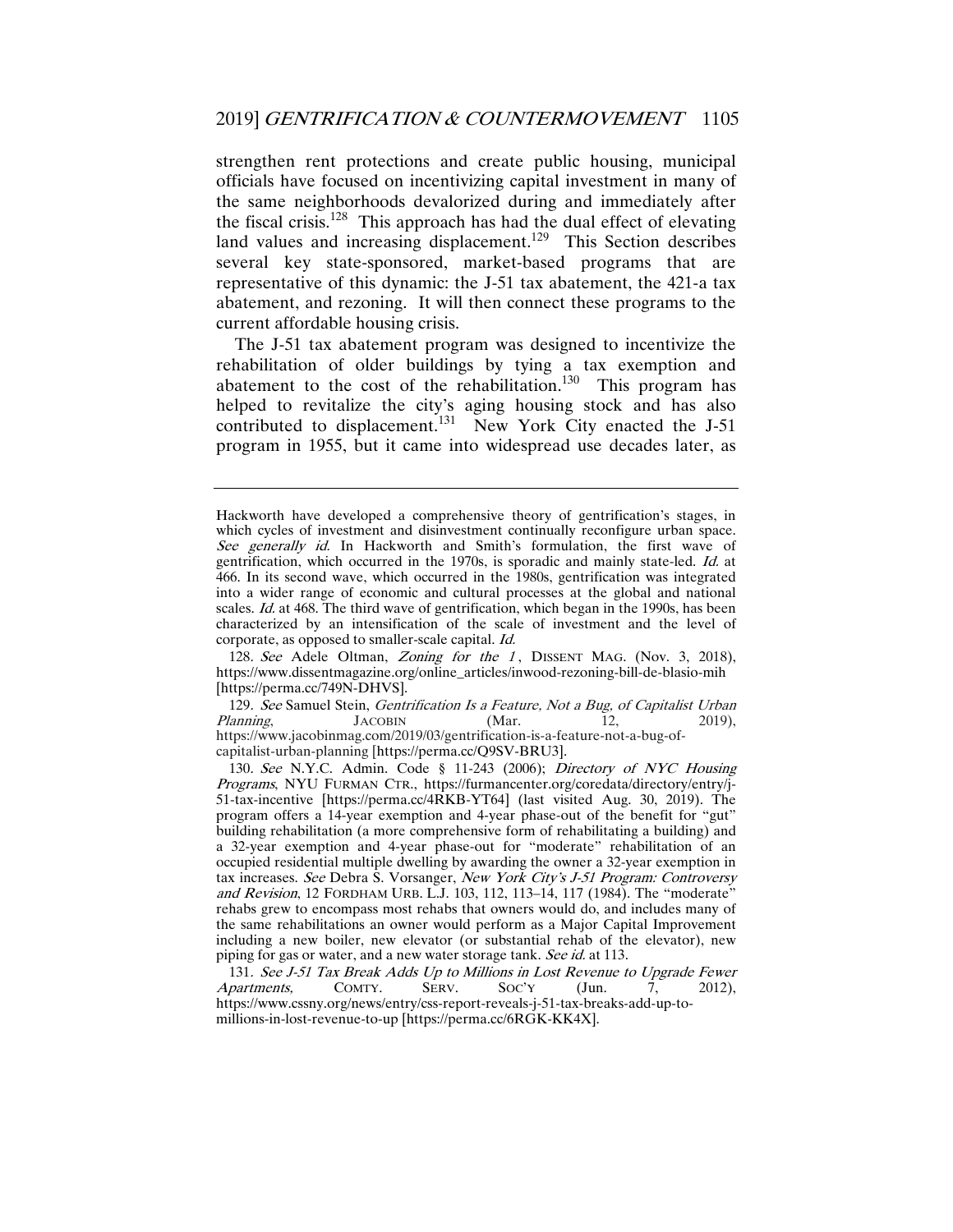part of Mayor Ed Koch's "In-Rem Foreclosure" program.132 Koch's 1986 Ten-Year Plan invested city resources in the rehabilitation of housing, and the J-51 tax abatement became the main tool through which the city incentivized landlords to repair dilapidated buildings.<sup>133</sup> The J-51 program contains an affordability component — units in participating buildings must remain rent-stabilized for the duration of the program's benefits. $134$  The rehabilitation component of the program has led to increased land values, but the program's temporary nature has meant that rent-stabilized tenants often become vulnerable when the tax abatement runs its course.<sup>135</sup> This confluence of forces has resulted in a tendency toward displacement in former J-51 buildings,  $136$  a tendency that is particularly pronounced in a perpetually overheated real estate market.

While the J-51 program promotes the rehabilitation of alreadyexisting buildings, the 421-a tax abatement program is meant to encourage new residential development.<sup>137</sup> Under 421-a, property owners are taxed on the initial value of land for a discrete time, rather than the subsequent increased value after the land is developed.<sup>138</sup> In general, tenants residing in a building that is receiving 421-a tax benefits should have a rent-stabilized lease.<sup>139</sup> An amendment to the law in 2006 requires all affordable units in a 421-a building to be rentstabilized for 35 years, regardless of whether a tenant has vacated the

<sup>132.</sup> Dennis Hevesi, *Transforming City's Housing: Act 2*, N.Y. TIMES (May 2, 2004), https://www.nytimes.com/2004/05/02/realestate/transforming-city-s-housingact-2.html [https://perma.cc/U77P-JZB8].

<sup>133</sup>. See Alex Schwartz, New York City and Subsidized Housing: Impacts and Lessons of the City's \$6 Billion Capital Budget Housing Plan, 10 HOUSING POL'Y DEBATE 839, 840, 843 (1999).

<sup>134</sup>. See N.Y. STATE HOMES & COMTY. RENEWAL, DHCR J-51 REGISTRATION AND RENT-REVISION INITIATIVE: LIST OF BUILDINGS THAT MAY HAVE BEEN OUT OF COMPLIANCE AT SOME POINT(S) FROM 2012 TO 2017 DUE TO LISTING MULTIPLE APARTMENTS AS PERMANENTLY EXEMPT FROM STABILIZATION, https://hcr.ny.gov/system/files/documents/2019/03/j-51list3explanation.pdf [https://perma.cc/L4RV-FASV].

<sup>135.</sup> See Cezary Podkul, New York Isn't Telling Tenants They May Be Protected from Big Rent Hikes, PROPUBLICA (July 6, 2016),  $PROPUBLICA$  (July 6, 2016), https://www.propublica.org/article/new-york-isnt-telling-tenants-they-may-beprotected-from-big-rent-hikes [https://perma.cc/SY2H-ZPTW].

<sup>136</sup>. See id.

<sup>137</sup>. See Seth B. Cohen, Teaching an Old Policy New Tricks: The 421-A Tax Program and the Flaws of Trickle-Down Housing, 16 J.L. & POL'Y 757, 764–66 (2009).

<sup>138</sup>. See id. at 765.

<sup>139</sup>. See id.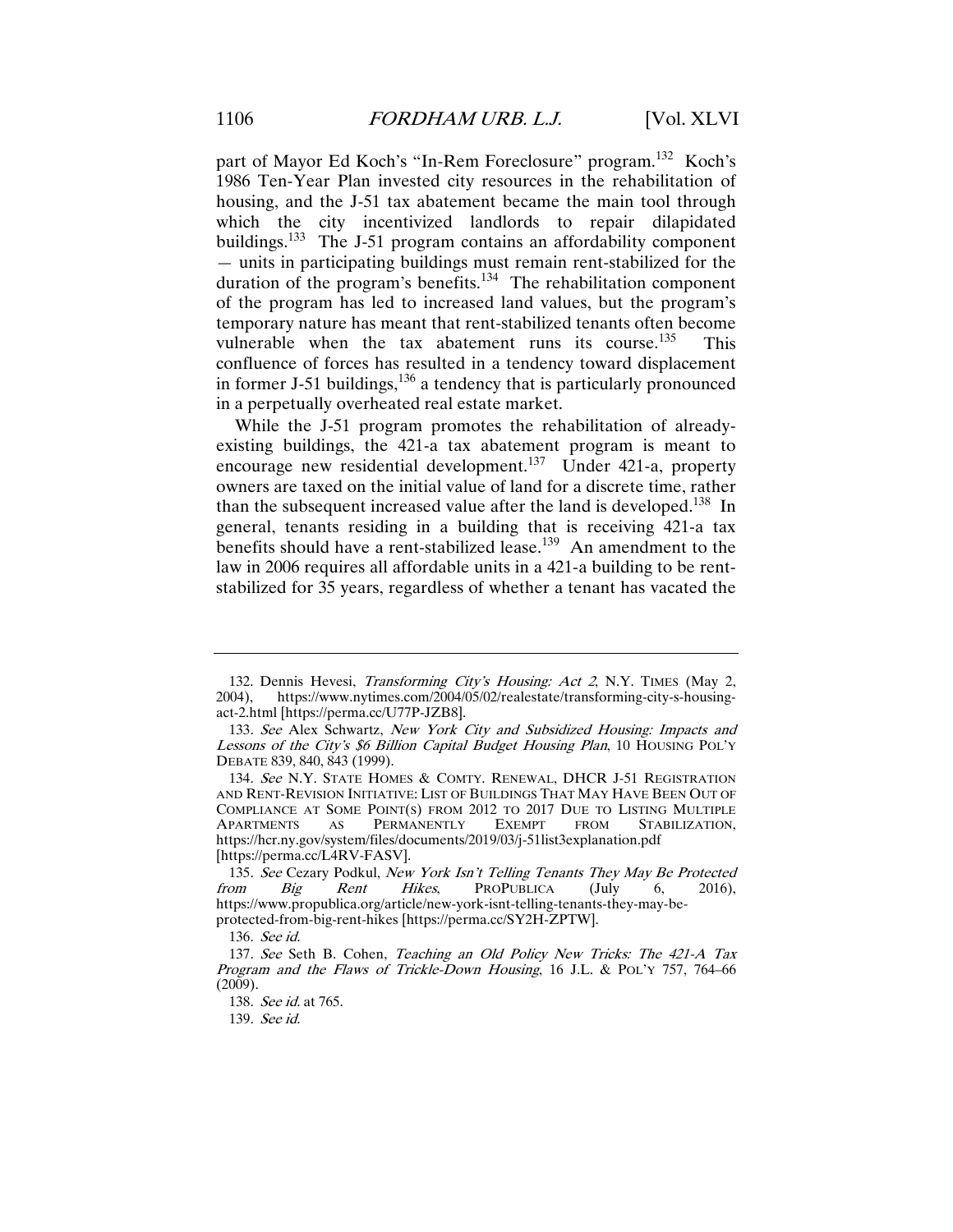unit.<sup>140</sup> Market rate units are only covered under rent stabilization for the duration of the tax abatement.<sup>141</sup> Regardless of when the tax benefits expire or whether a unit is market rate or affordable, an owner may only remove a unit from rent stabilization when the tenant vacates the apartment.<sup>142</sup>

The 421-a program was enacted in 1971 by the state legislature in response to high levels of vacancies and the loss of tax revenue stemming from White, middle-class flight to the suburbs,  $143$  but now operates in a vastly different context. The city is in the midst of a long real estate boom, and 421-a continues to provide developers of luxury real estate enormous tax exemptions, including in neighborhoods that have thoroughly gentrified and no longer require tax incentivizes to foster development.<sup>144</sup>

The amount of affordable housing produced by 421-a has been minimal, since rental amounts are primarily pegged to Area Mean Income  $(AMI)^{145}$  and, for most of the program's existence, the only requirements for affordable development have fallen within specified exclusion zones. $146$  But the impact of both the 421-a and J-51 programs on New York City's tax revenue has been substantial. In the most recent fiscal year, the city has foregone tax revenue for 72,390 projects under 421-a, with a total assessed value of \$11.2 billion, and an actual loss of tax revenue of \$1.4 billion.<sup>147</sup> During this same period, the J-51 program has resulted in \$215 million in lost tax revenue.<sup>148</sup>

145. See HOUS. N.Y., MANDATORY INCLUSIONARY HOUSING (MIH), https://www1.nyc.gov/assets/planning/download/pdf/plans-studies/mih/mih-

summanry-adopted.pdf [https://perma.cc/SE69-S7B7] (last visited Aug. 29, 2019). 146. See N.Y.C. LOCAL LAW 58 (2006).

 147. CITY OF N.Y. DEP'T OF FIN., ANNUAL REPORT ON TAX EXPENDITURES 17–18 (2018), https://www1.nyc.gov/assets/finance/downloads/pdf/reports/reports-taxexpenditure/ter\_2018\_final.pdf [https://perma.cc/LB2P-8DQX].

148. Id. at 15.

 <sup>140.</sup> N.Y. REAL PROP. TAX § 421-a(7)(e) (2017).

<sup>141</sup>. See Cohen, supra note 137, at 776.

 <sup>142.</sup> N.Y. STATE DIV. OF HOUS. & CMTY. RENEWAL, FACT SHEET #41 TAX ABATEMENTS (2010), http://www.nyshcr.org/Rent/FactSheets/orafac41.pdf [https://perma.cc/GM5C-4BU5].

<sup>143</sup>. See Cohen, supra note 137, at 764.

<sup>144.</sup> See generally PRATT CTR. FOR CMTY. DEV., STILL SUBSIDIZING LUXURY DEVELOPMENT: 50 HIGH-END CONDO DEVELOPMENTS THAT WOULD STILL BE ELIGIBLE FOR 421-A TAX BREAKS EVEN AFTER PROPOSED EXCLUSION ZONE EXPANSION AND REFORM (2006), http://prattcenter.net/sites/default/files/rpt\_-\_421astill\_subsidizing\_luxury\_development.pdf [https://perma.cc/YGY3-VST7].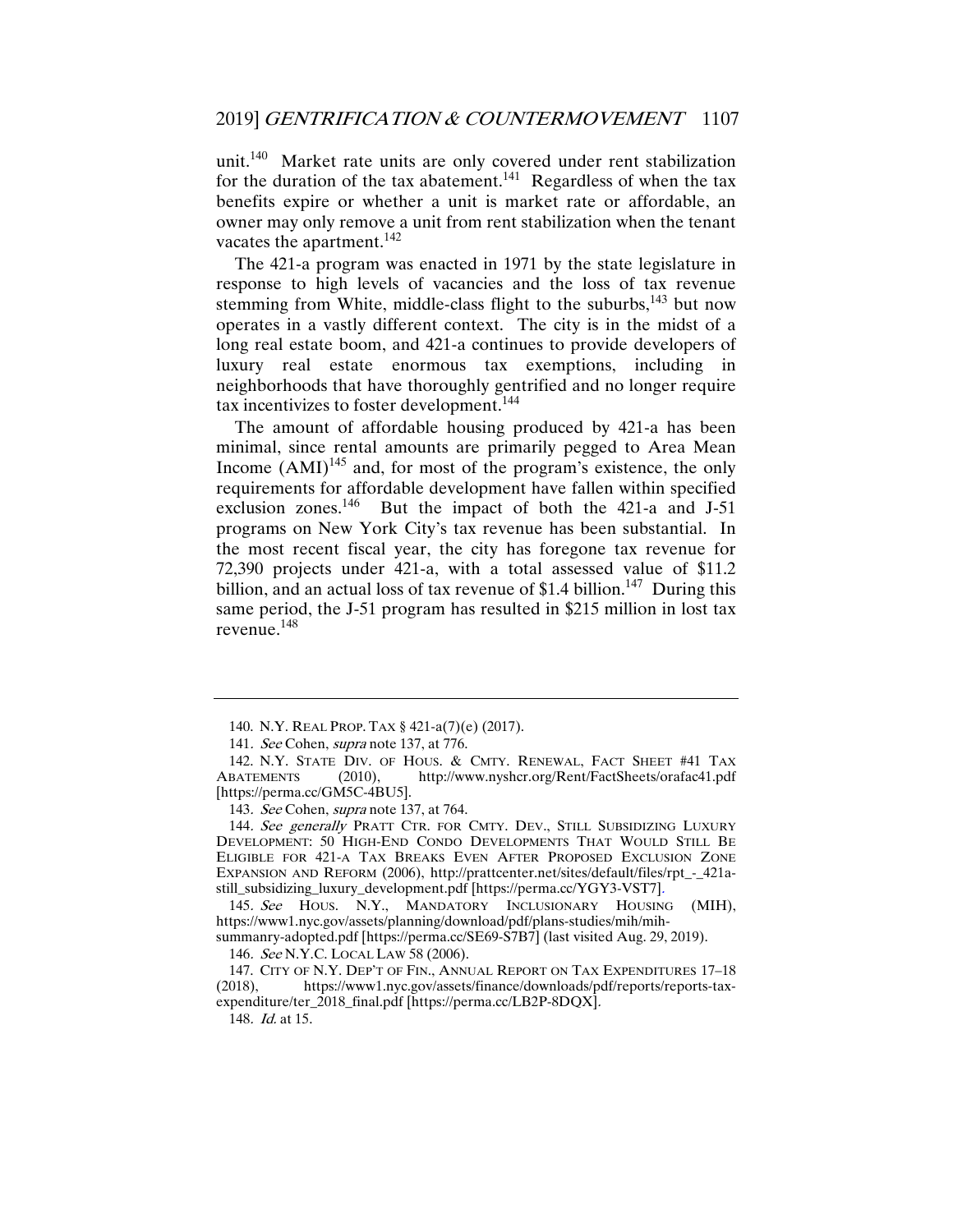Another key tool that New York City has used to attempt to stimulate the construction of affordable housing is inclusionary zoning. Inclusionary zoning policies incentivize private developers to incorporate a percentage of below-market-rate units in new developments by altering zoning laws to allow for taller structures.<sup>149</sup> Beginning with the Bloomberg administration, the city has used its considerable authority over the zoning process to dictate what kinds of new developments are permitted in specific areas of the city.<sup>150</sup> During the Bloomberg years, development was focused in and around Manhattan, with few affordability requirements.<sup>151</sup> Under Bloomberg, 37% of land in the city was rezoned in almost 140 separate zoning actions.<sup>152</sup> Bloomberg's approach allowed for a voluntary "inclusionary zoning" approach, which granted developers an extra 20% floor area in exchange for 20% "affordable" units (based on NYC AMI).153 Some developments elected for this approach, but it produced few affordable units.<sup>154</sup>

Although the de Blasio administration expressed a commitment to addressing issues of inequality and affordable housing,  $155$  it continues to operate squarely within Bloomberg's market-based policy framework.<sup>156</sup> It has also expanded neighborhood-wide rezoning to the outer boroughs and attached affordability requirements.<sup>157</sup> As

153. See id. at 69.

154. Id. Voluntary inclusionary zoning, which had existed since 1987 in some form, only produced approximately 7000 units prior to the de Blasio administration. See Creating Affordable Housing Out of Thing Air: The Economics of Mandatory Inclusionary Zoning in New York City, NYU FURMAN CTR. (Mar. 2015), https://furmancenter.org/files/NYUFurmanCenter\_CreatingAffHousing\_March2015. pdf [https://perma.cc/D8KV-GBXH].

155. See Text of Bill de Blasio's First State of the City Address, N.Y. TIMES (Feb. 10, 2014), https://www.nytimes.com/2014/02/11/nyregion/text-of-bill-de-blasios-firststate-of-the-city-address.html [https://perma.cc/2MCY-V4UZ] ("Because the truth is, the state of our city, as we find it today, is a Tale of Two Cities — with an inequality gap that fundamentally threatens our future.").

156. See generally Vincent Michael, New York Is Still a Tale of Two Cities, SOCIALIST WORKER (Mar. 14, 2017), https://socialistworker.org/2017/03/14/new-yorkis-still-a-tale-of-two-cities [https://perma.cc/TNA8-LYZG].

157. See generally Mayor de Blasio Unveils 'Housing New York': A Five-Borough, 10-Year Housing Plan to Protect and Expand Affordability, NYC.GOV (May 5, 2014), https://www1.nyc.gov/office-of-the-mayor/news/199-14/mayor-de-blasio-housing-newyork—five-borough-10-year-housing-plan-protect-and#/0 [https://perma.cc/T9B3- 4UW2].

<sup>149</sup>. See THOMAS ANGOTTI, NEW YORK FOR SALE: COMMUNITY PLANNING CONFRONTS GLOBAL REAL ESTATE 54 (2008).

<sup>150</sup>. See MOODY, supra note 17, at 215.

<sup>151</sup>. See id.

<sup>152.</sup> ANGOTTI & MORSE, *supra* note 19, at 32.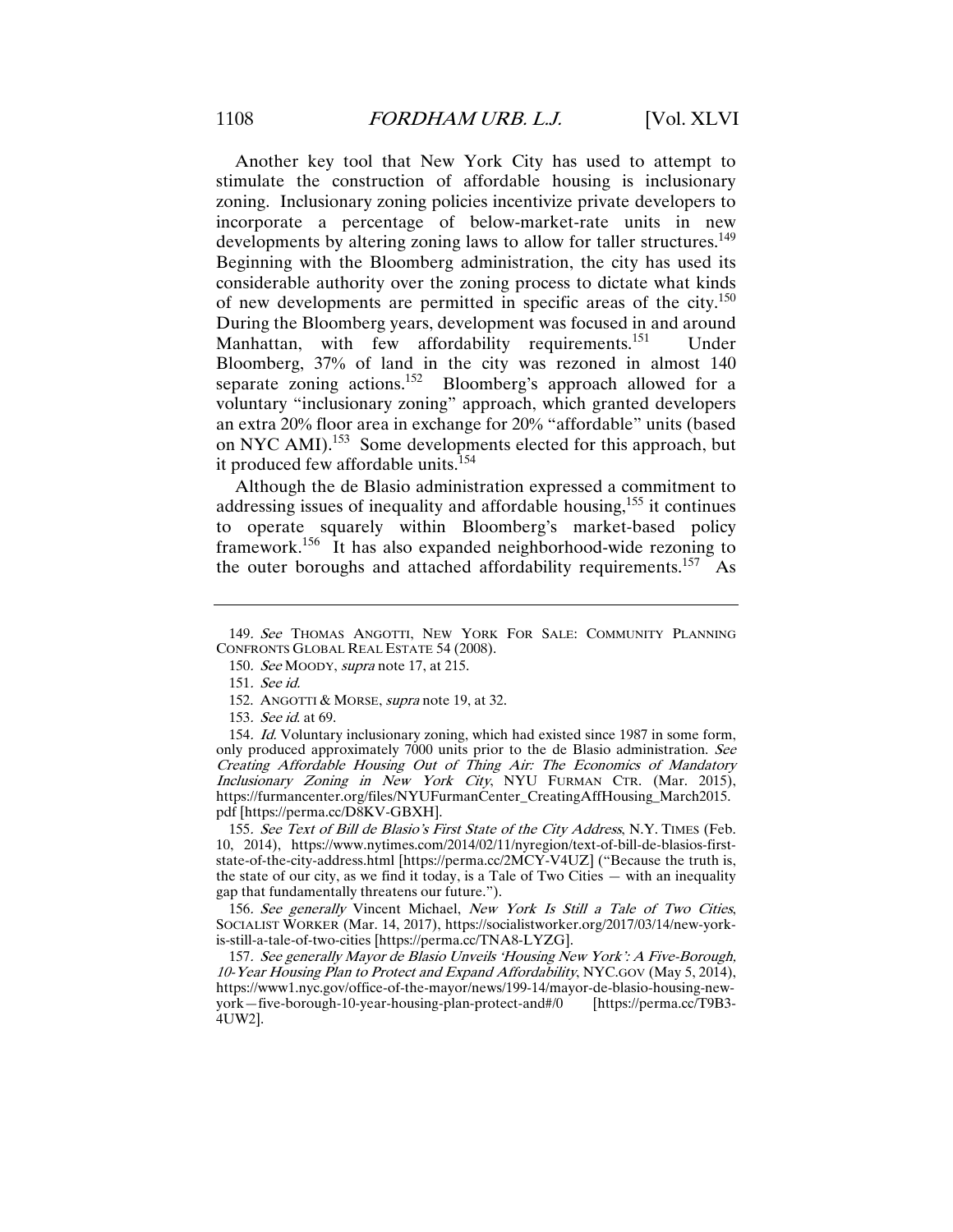every mayor since Koch has done, de Blasio crafted a housing plan soon after entering office.<sup>158</sup> Released in May 2014, the plan aims to build or preserve 200,000 units of affordable housing by 2024 — the most ambitious plan by a New York City mayor yet.<sup>159</sup> The plan specifically calls for preserving 120,000 stabilized units — mainly through right to counsel funding — and constructing 80,000 new units by up-zoning outer borough neighborhoods and creating Mandatory Inclusionary Housing (MIH) provisions for new construction in rezoned areas.<sup>160</sup> This approach has focused on under-developed neighborhoods in the city like East New York in Brooklyn, East Harlem in Manhattan, and Far Rockaway in Queens.<sup>161</sup>

The case of East New York is illustrative of how de Blasio's economic development plan impacts the city's affordable housing crisis. East New York was a telling choice for the first neighborhood to be upzoned under the de Blasio plan, as it is an example of a redlined, disinvested, and "blockbusted" neighborhood that remained Black and working-class as much of the rest of the borough became whiter and wealthier.<sup>162</sup> Immediately after the 2014 announcement of the neighborhood's rezoning, real estate speculation in the neighborhood spiked, driving up land values, which in turn drove up rents.163 In the two years after the rezoning plan was announced,

<sup>158.</sup> See STEIN, CAPITAL CITY, *supra* note 15, at 100.

<sup>159</sup>. See Mayor de Blasio Unveils 'Housing New York', supra note 157.

<sup>160.</sup> See CITY OF N.Y., HOUSING NEW YORK: A FIVE-BOROUGH, TEN-YEAR PLAN<br>29 (2014), https://www1.nyc.gov/assets/hpd/downloads/pdf/housing\_plan.pdf 29 (2014), https://www1.nyc.gov/assets/hpd/downloads/pdf/housing\_plan.pdf [https://perma.cc/L3RM-VH7T]. Under de Blasio's plan, any new development that is created as a result of the zoning process, whether as a result of a city-sanctioned neighborhood rezoning or "spot zoning" of a single site, gives developers the option of including either 25% affordable units at roughly 60% of AMI (\$47,000 for a family of three), or 30% of affordable at roughly 80% AMI (\$62,200 for a family of three). See id. at 19. For reference, the median household income in East Harlem in 2017 was \$37,471 - well below even the 60% AMI standard. New York City Neighborhood Data Profiles, MN11: East Harlem, NYU FURMAN CTR., https://furmancenter.org/neighborhoods/view/east-harlem [https://perma.cc/N3K7https://furmancenter.org/neighborhoods/view/east-harlem AT3E] (last visited Aug. 30, 2019).

<sup>161</sup>. See generally Abigail Savitch-Lew, A New Year's Update on the de Blasio Rezonings, CITYLIMITS (Dec. 28, 2017), https://citylimits.org/2017/12/28/a-new-yearsupdate-on-the-de-blasio-rezonings/ [https://perma.cc/BT4T-ULNQ].

<sup>162</sup>. See STEIN, CAPITAL CITY, supra note 15, at 101.

<sup>163</sup>. See generally Samar Khurshid, The East New York Rezoning, One Year Later, GOTHAM GAZETTE (Mar. 23, 2017), http://www.gothamgazette.com/city/6825 the-east-new-york-rezoning-one-year-later [https://perma.cc/E5Q8-YXBV]; see also SCOTT M. STRINGER, CITY OF N.Y. OFFICE OF THE COMPTROLLER, MANDATORY INCLUSIONARY HOUSING AND THE EAST NEW YORK REZONING: AN ANALYSIS (Dec. 2, 2015), https://comptroller.nyc.gov/wp-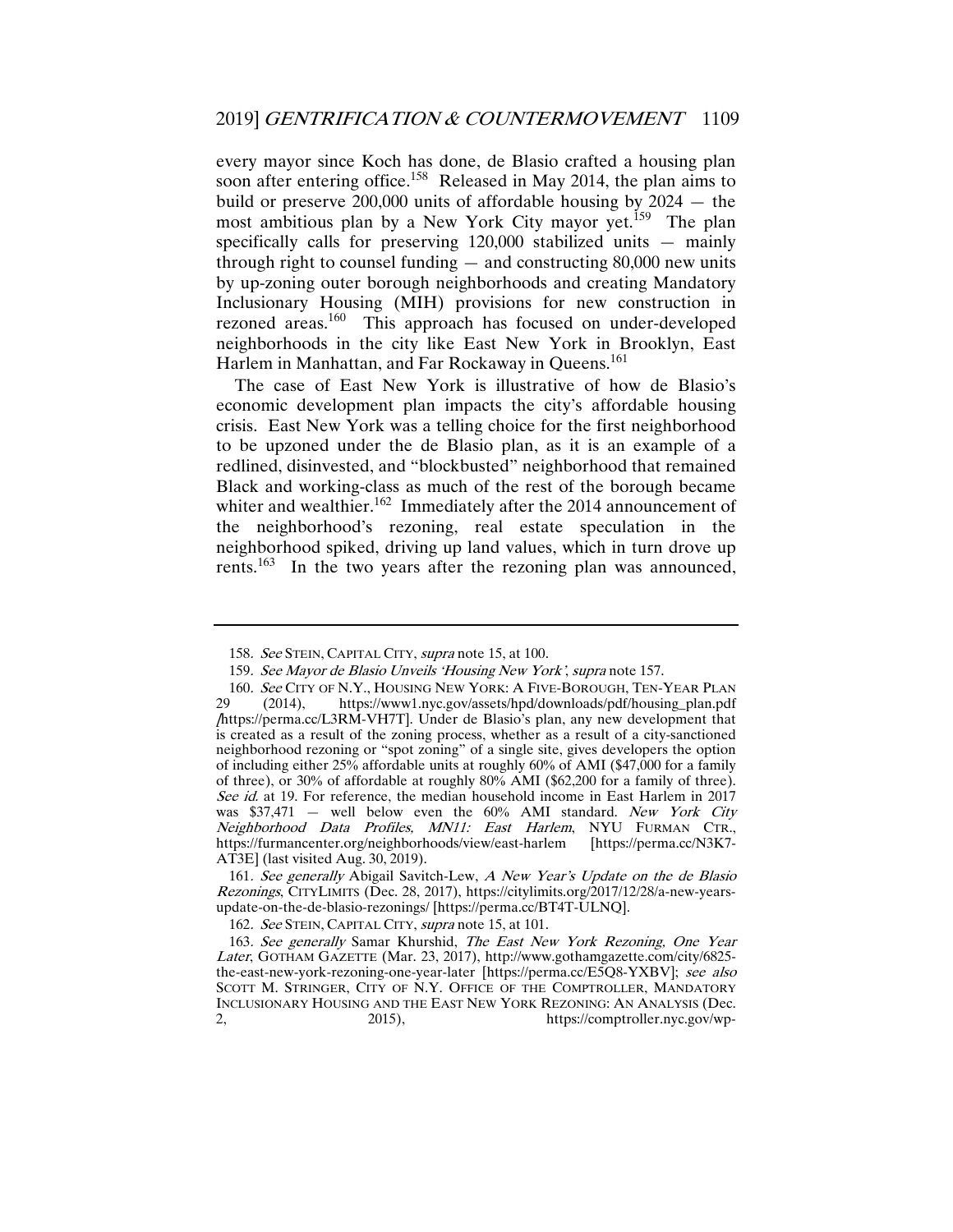prices for lots with small buildings (six units or fewer) jumped  $63\%$ <sup>164</sup> And home prices increased by 13.7% in 2015 after increasing a total of 15.5% from 2011 to 2015.165 East New York has also become one of the primary neighborhoods in the city for "flipping" homes by investors  $-$  in 2015, the area led the city with 94 homes flipped.<sup>166</sup> The increase in land values produced by the rezoning continues to incentivize the harassment and eviction of longtime tenants in the neighborhood.<sup>167</sup> East New York was one of the first zip codes in the city to receive guaranteed tenant representation under the Right to Counsel, but there were 1671 evictions from 2017 to 2018 in zip codes 11207 and 11208.<sup>168</sup>

Mainstream critiques of market-based approaches to affordable housing tend to focus on the relatively small quantity of affordable units produced.<sup>169</sup> While these critiques are useful, they miss the deeper, more structural flaw: market-based housing policies marshal significant capital into places that are already experiencing gentrification and, as a result, place upward pressure on an area's land values, ultimately incentivizing speculation and contributing to gentrification.<sup>170</sup> In other words, market-based approaches to In other words, market-based approaches to affordable housing tend to exacerbate the problem they target by making housing more expensive and rendering poor and workingclass tenants vulnerable to displacement. In the context of a decadeslong weakening of the rent laws, described in Section I.B, this risk has

content/uploads/documents/Mandatory\_Inclusionary\_Housing\_and\_the\_East\_New\_ York\_Rezoning.pdf [https://perma.cc/FMA6-UQSY].

<sup>164</sup>. See Samuel Stein, New York City Has the Power to Do Better Than de Blasio's Housing Plan, NEW POLITICS (Mar. 20, 2016), https://newpol.org/new-yorkcity-has-power-do-better-de-blasios-housing-plan/ [https://perma.cc/XPL6-HHAU].

<sup>165.</sup> See Abigail Savitch-Lew, Some Suspect East New York Rezoning Has Triggered Speculation, CITYLIMITS (Mar. 10, 2016), Speculation, https://citylimits.org/2016/03/10/some-suspect-east-new-york-rezoning-has-triggeredspeculation/ [https://perma.cc/T9YG-4BJA].

<sup>166</sup>. See The Impact of Property Flipping on Homeowners and Renters in Small Buildings, CTR. FOR NYC NEIGHBORHOODS, https://cnycn.org/wpcontent/uploads/2016/04/CNYCN-NYC-Flipping-Analysis.pdf

<sup>[</sup>https://perma.cc/CAJ9-3JR8] (last visited Aug. 30, 2019).

<sup>167.</sup> See generally Kathleen Culliton, Brownsville Primed for Gentrification, New Map Shows, PATCH (Mar. 22, 2019), https://patch.com/newhttps://patch.com/newyork/brownsville/brownsville-primed-gentrification-new-map-shows [https://perma.cc/4WCE-FMQ4].

<sup>168.</sup> See generally Evictions, N.Y.C. COUNCIL (2018), https://council.nyc.gov/public-advocate/evictions/ [https://perma.cc/BHV6-3BYR].

<sup>169</sup>. See STEIN, supra note 15, at 96–97.

<sup>170.</sup> See generally Stein, supra note 20.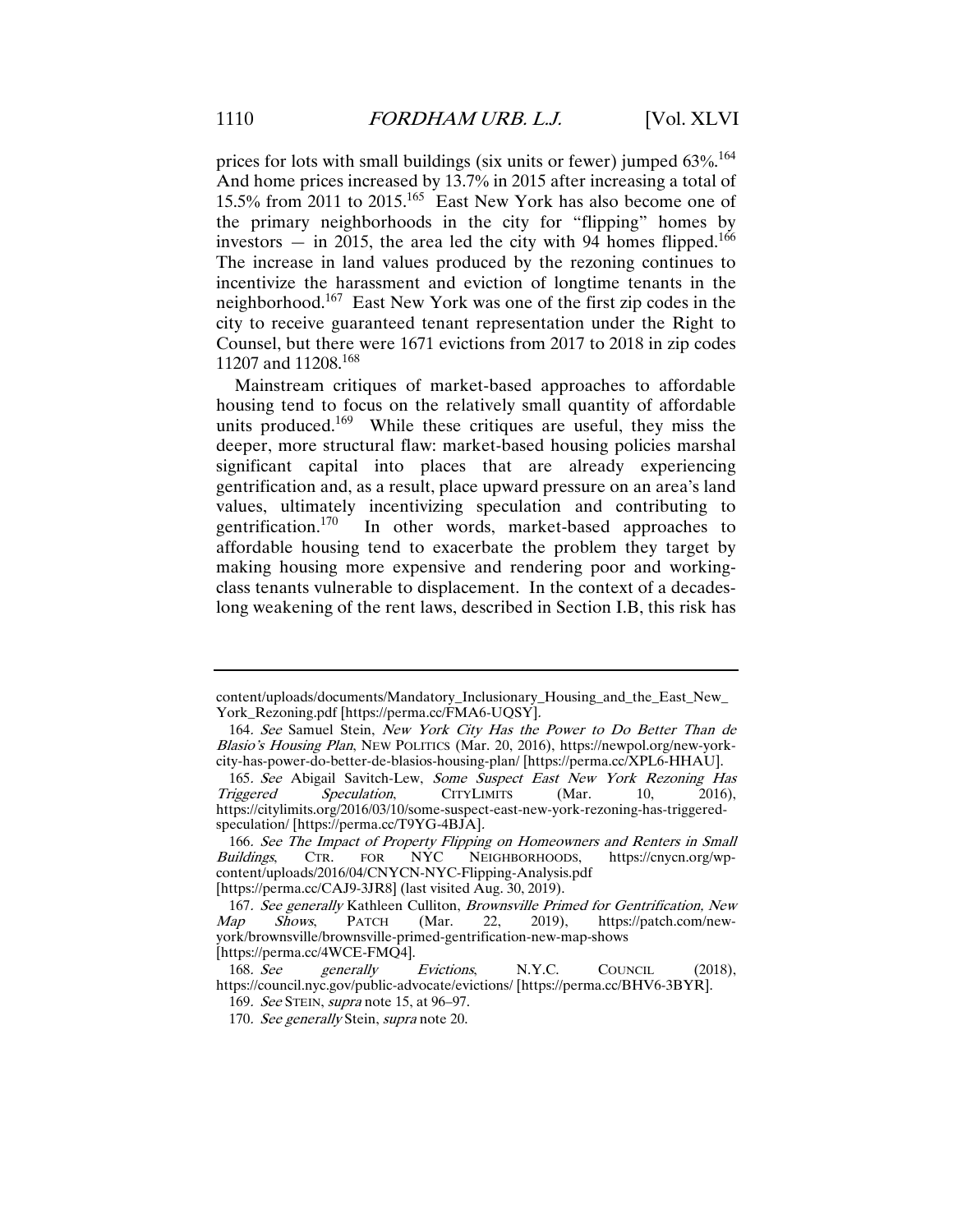been particularly pronounced for both regulated and unregulated tenants.

In terms of the theory of gentrification elaborated in Section I.C.<sup>171</sup> the results of the market-based approach are predictable. According to Smith:

[O]nce the rich arrive, rent gaps will appear in the surrounding area; landlords will seek to close them through rent hikes and evictions; neighborhood stores will close; more working class people will be displaced by gentrification than will ever be housed in the new inclusionary complexes; a few somewhat-affordable apartments will be built in neighborhoods that are suddenly and severely transformed.172

These dynamics are unfolding in gentrifying neighborhoods throughout New York City, including neighborhoods severely impacted by the targeted austerity of the post fiscal-crisis period, described in the previous Section, underscoring the point that state policies can function to devalorize urban space in one historical moment and in a subsequent moment can act to revalorize it. Overall, the union of state and market forces that are driving up land values attests to the structural basis of the affordable housing crisis. The latter has been facilitated by legal and policy initiatives — made possible by the city's neoliberal restructuring in the 1970s — that have intensified housing's commodification, elevating its value as real estate above its value as home.

#### II. THE RIGHT TO COUNSEL AND CRITIQUES OF LEGAL RIGHTS

"Rights function to articulate a need, a condition of lack or injury, that cannot be fully redressed or transformed by rights, yet within existing political discourse can be signified in no other way.<sup>"173</sup>

When I began working as a New York City tenant attorney in  $2004<sup>174</sup>$  the right to counsel was a pipedream. Virtually every tenant in Housing Court appeared pro se and nearly every landlord was represented by an attorney. With my horizons extending barely

<sup>171.</sup> Smith's theory of gentrification is discussed *supra*, Section I.C.

<sup>172.</sup> STEIN, CAPITAL CITY, supra note 15, at 99.

<sup>173.</sup> Wendy Brown, Suffering the Paradoxes of Rights, in LEFT LEGALISM/LEFT CRITIQUE 431 (Wendy Brown & Janet Halley eds., 2002).

 <sup>174.</sup> In my first job out of law school, I worked as a Staff Attorney in the Eviction Prevention Unit of Bedford Stuyvesant Legal Services (BSLS) in the Bedford-Stuyvesant section of Brooklyn. BSLS was a legal services corporation-funded entity that provides free legal services to low- and no-income individuals.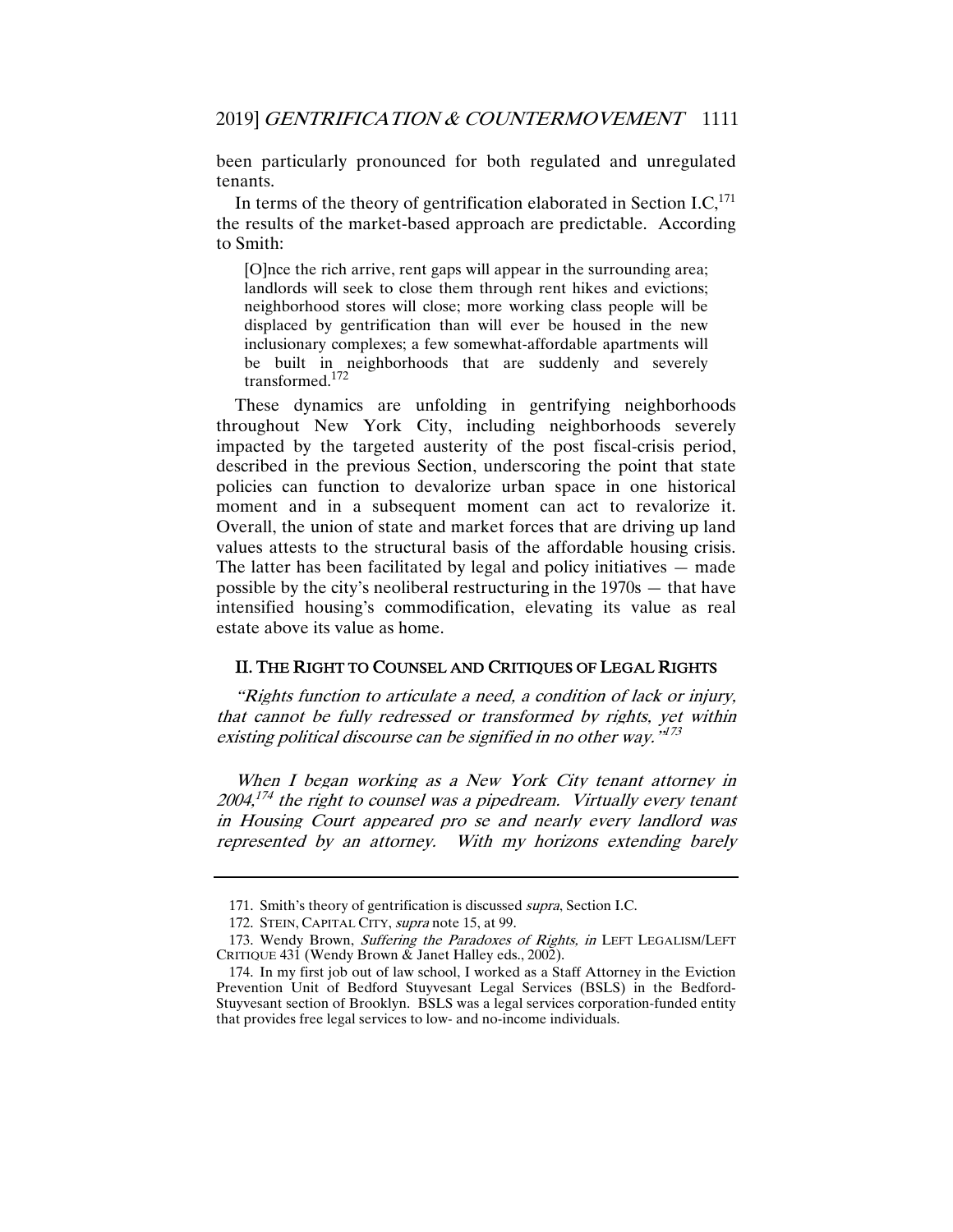beyond my docket of eviction defense cases in any given week, I assumed that this representational imbalance would always remain in place. I was wrong. After a few years living and working in New Mexico, I returned in 2018 to a very different legal landscape in New York City. The affordable housing crisis had reached a fever pitch, leaving huge swaths of neighborhoods nearly unrecognizable from just a few years before, and the right to counsel had become the law of the city. Since my return to New York, I have tried to make sense of the right to counsel in the context of the city's intensifying gentrification  $-$  to understand the forces that led to the right to counsel becoming law and to think through the limits and possibilities of this kind of legal right amid widening social inequalities.

Part II of this Article explores the capacity of the right to counsel to intervene in New York City's affordable housing crisis. Section II.A examines the history and mechanics of the right to counsel, grounding its advent in the decades-long organizing efforts of tenants and their advocates. Section II.B draws distinctions between the right to counsel in eviction proceedings and criminal proceedings. These distinctions — which revolve around the right to counsel's focus on positive substantive outcomes and its contention with private power — facilitate an expansive construction of the right to counsel that moves beyond the confines of Housing Court. Further, they extend to mobilizations that target the structural forces underlying the affordable housing crisis, outlined in Part I. Section II.C situates the right to counsel in the context of progressive critiques of legal rights. It addresses the question of how legal rights discourses can operate to legitimize rather than undermine structural inequalities, before turning to transformative formulations of legal rights that can animate countermovements for social change.

#### A. The Right to Counsel — History and Mechanics

In the face of crowded eviction dockets, a complex governing body of law, a stark disparity in legal representation between landlords and tenants, and an oppressive court culture, tenant advocates have long agitated for enhanced due process and fairness for tenants facing eviction. As early as five years after Housing Court was created in 1973, observers were already casting it as a failure in no small part because of its insufficient procedural protections for tenants.<sup>175</sup> From

<sup>175</sup>. See Emily Jane Goodman, Housing Court: The New York Tenant Experience, 17 URB. L. ANN. 57, 59–60 (1979).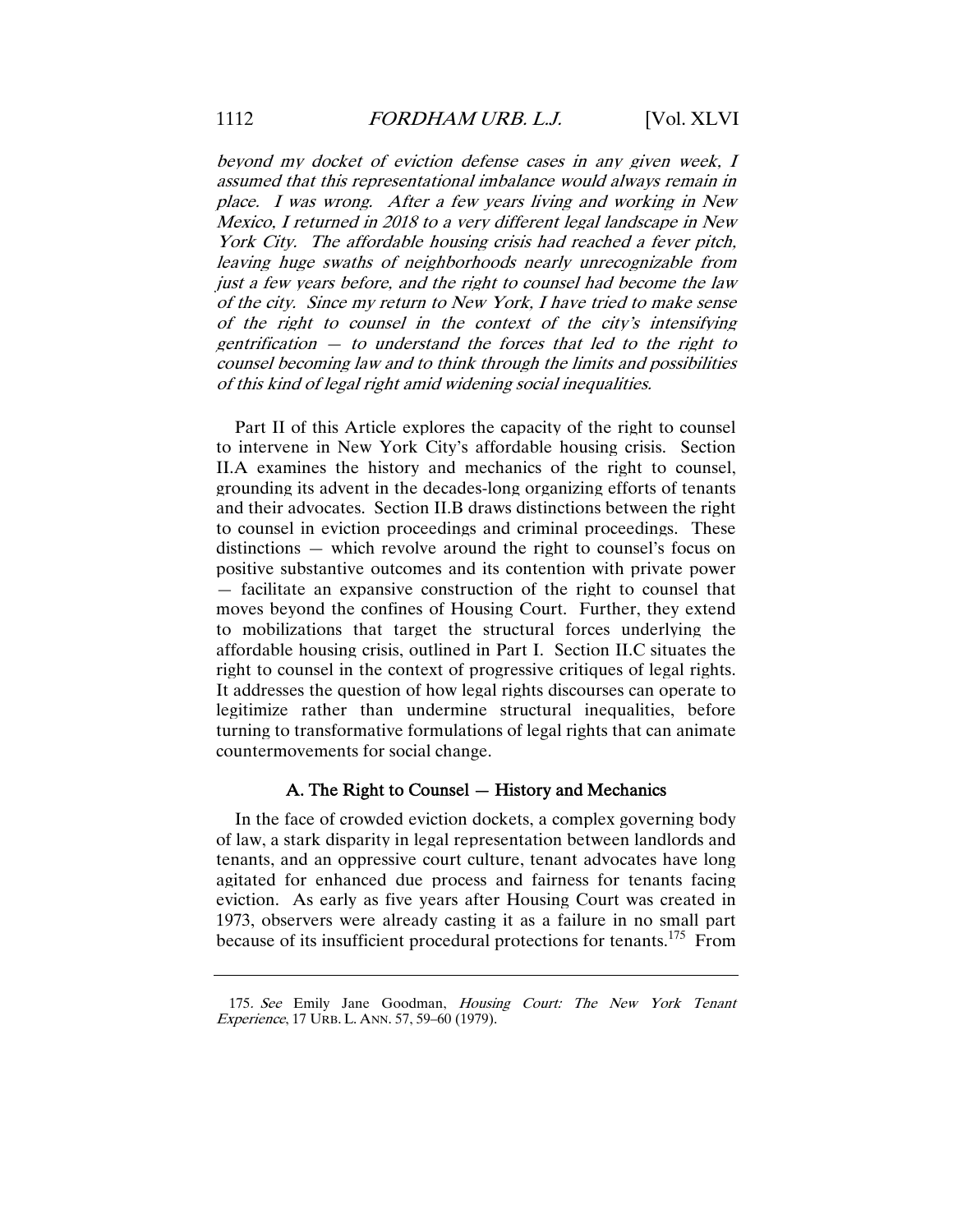the outset, the Court was said to have morphed from a place where tenants could petition for the enforcement of housing standards into a tool for landlords to collect rent arrears from tenants through expedited proceedings.<sup>176</sup>

The first legal arguments for a right to counsel in eviction proceedings entered the literature in the late 1980s. In his 1988 article, Gideon's Shelter, Andrew Scherer grounded the early critiques of Housing Court in due process arguments for a civil right to counsel.<sup>177</sup> Scherer based his argument on *Mathews v. Eldridge's* property interest analysis to assert that a person facing eviction has a constitutionally protected property interest in their apartment that they cannot be deprived of without due process of law.<sup>178</sup> Scherer argued that the property interest was strong enough that due process could not be adequately guaranteed without access to counsel in an eviction proceeding.<sup>179</sup> This reasoning became the salient line of argumentation in subsequent literature on the right to counsel in eviction proceedings.<sup>180</sup> To bolster their due process arguments, scholars marshaled empirical studies of eviction cases to show that legal representation in Housing Court resulted in better outcomes for tenants and a significant decrease in evictions.<sup>181</sup>

179. See Scherer, supra note 177, at 563.

<sup>176.</sup> See id. at 62. Housing courts in cities across the country were falling short of their objectives as well. See Anthony J. Fusco et al., Chicago's Eviction Court: A Tenants' Court of No Resort, 17 URB. L. ANN. 93, 101 (1979). See generally Russell Engler & Craig S. Bloomgarden, Summary Process Actions in the Boston Housing Court: An Empirical Study and Recommendations for Reform (May 20, 1983) (unpublished

https://student.nesl.edu/userfiles/file/Center 20for 20law 20and 20social 20responsibili ty/Engler\_Bloomgarden.pdf [https://perma.cc/P5NZ-6JGN].

<sup>177.</sup> See Andrew Scherer, Gideon's Shelter: The Need to Recognize a Right to Counsel for Indigent Defendants in Eviction Proceedings, 23 HARV. C.R.-C.L. L. REV. 557, 558 (1988).

<sup>178.</sup> In determining the amount of process due under the Mathews test, courts must balance three factors: (1) the private interest that will be affected by the official action; (2) the risk of erroneous deprivation of the interest through procedures currently in place and the probable value, if any, of additional or substitute procedural safeguards; and (3) the administrative burdens that additional or substitute procedural requirements would entail. Mathews v. Eldridge, 424 U.S. 319, 335 (1976).

<sup>180</sup>. See Ken Karas, Recognizing a Right to Counsel for Indigent Tenants in Eviction Proceedings in New York, 24 COLUM. J.L. & SOC. PROBS. 527, 544–47 (1991); Rachel Kleinman, Housing Gideon: The Right to Counsel in Eviction Cases, 31 FORDHAM URB. L.J. 1507, 1508 (2004).

<sup>181</sup>. See Steven Gunn, Eviction Defense for Poor Tenants, 13 YALE L. & POL'Y REV. 385, 385–86 (1995); Karl Monsma, 20 Years of Representation Before a Public Housing Eviction Board, 26 L. & Soc'y Rev. 627, 647 (1992); Carroll Seron, The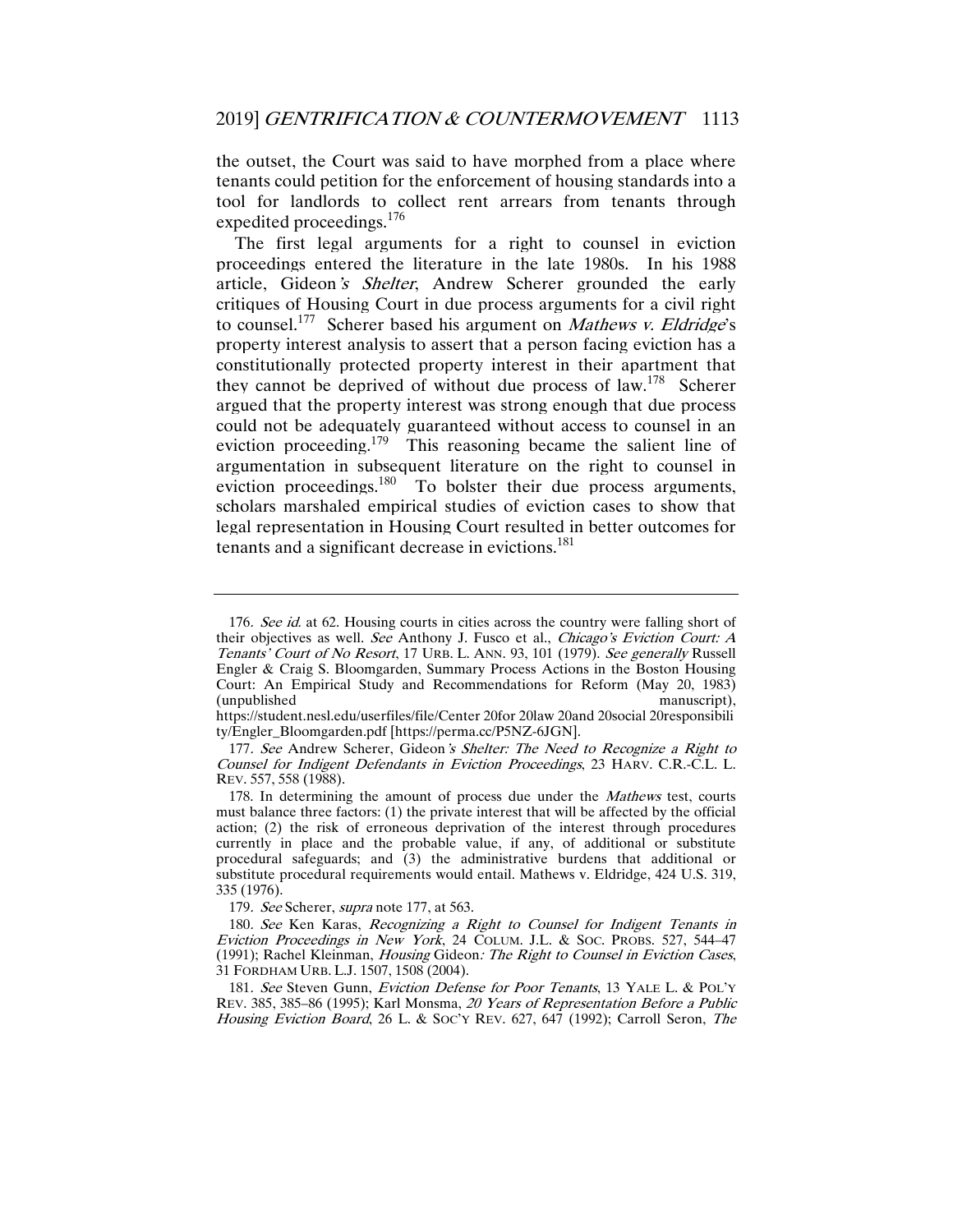By the mid-2000s, the voices calling for a right to counsel in Housing Court were growing louder. The legal arguments had cohered around due process, and advocates turned their attention to policy and logistics. A right to counsel, they argued, would reduce the high cost of evictions to the city and individual tenants by cost savings on shelters and other social services required when people lose their homes.<sup>182</sup> It would also soften the indirect costs of homelessness, including hospitalization for related physical and medical conditions, and incarceration for petty crimes.<sup>183</sup> Supporters of the right to counsel further argued that it would help to preserve New York's affordable housing stock by keeping vulnerable tenants in apartments protected by the state's rent regulation laws.<sup>184</sup>

The movement for the right to counsel received an infusion of energy in 2012, when members of the Bronx-based Community Action for Safe Apartments (CASA)<sup>185</sup> launched a campaign to reform the Bronx Housing Court.<sup>186</sup> In support of its campaign, CASA published a participatory research report, Tipping the

CMTY. ACTION FOR SAFE APARTMENTS & CMTY. DEV. PROJECT, TIPPING THE SCALES: A REPORT OF TENANT EXPERIENCES IN BRONX HOUSING COURT, at i (2013), https://cdp.urbanjustice.org/sites/default/files/CDP.WEB.doc\_Report\_CASA-TippingScales-full\_201303.pdf [https://perma.cc/BYC4-PGUU].

186. History of the Right to Counsel NYC Coalition, RIGHT TO COUNSEL NYC COALITION,

https://d3n8a8pro7vhmx.cloudfront.net/righttocounselnyc/pages/10/attachments/origi nal/1517948094/history\_of\_RTC.pdf?1517948094 [https://perma.cc/65DB-6S8N].

Impact of Legal Counsel on Outcomes for Poor Tenants in NYC's Housing Court, 35 L. & SOC'Y REV. 419, 419–20 (2001).

<sup>182</sup>. See Raymond Brescia, Sheltering Counsel: Towards a Right to a Lawyer, 25 TOURO L. REV. 187, 236 (2009); Andrew Scherer, Why People Who Face Losing Their Homes in Legal Proceedings Must Have a Right to Counsel, 3 CARDOZO PUB. L. POL'Y & ETHICS J. 699, 711 (2006).

<sup>183.</sup> See Gee, supra note 45, at 97.

<sup>184</sup>. See Scherer, supra note 182, at 707.

 <sup>185.</sup> According to CASA:

Community Action for Safe Apartments (CASA) is New Settlement Apartments' housing organizing initiative. CASA began in 2005, out of the need in the community to improve the poor housing conditions that persist for many families in our densely populated and underserved area of the Southwest Bronx. CASA is made up of community residents who work together to improve the living conditions in our neighborhood and maintain affordable housing through collective action. CASA's multifaceted work combines building-specific efforts to improve housing conditions with neighborhood-wide campaigns focused on tenants' rights to a safe, healthy and stable home. CASA also heavily participates in the work of other coalitions that advocate for legislation to preserve affordable housing and better protect tenants.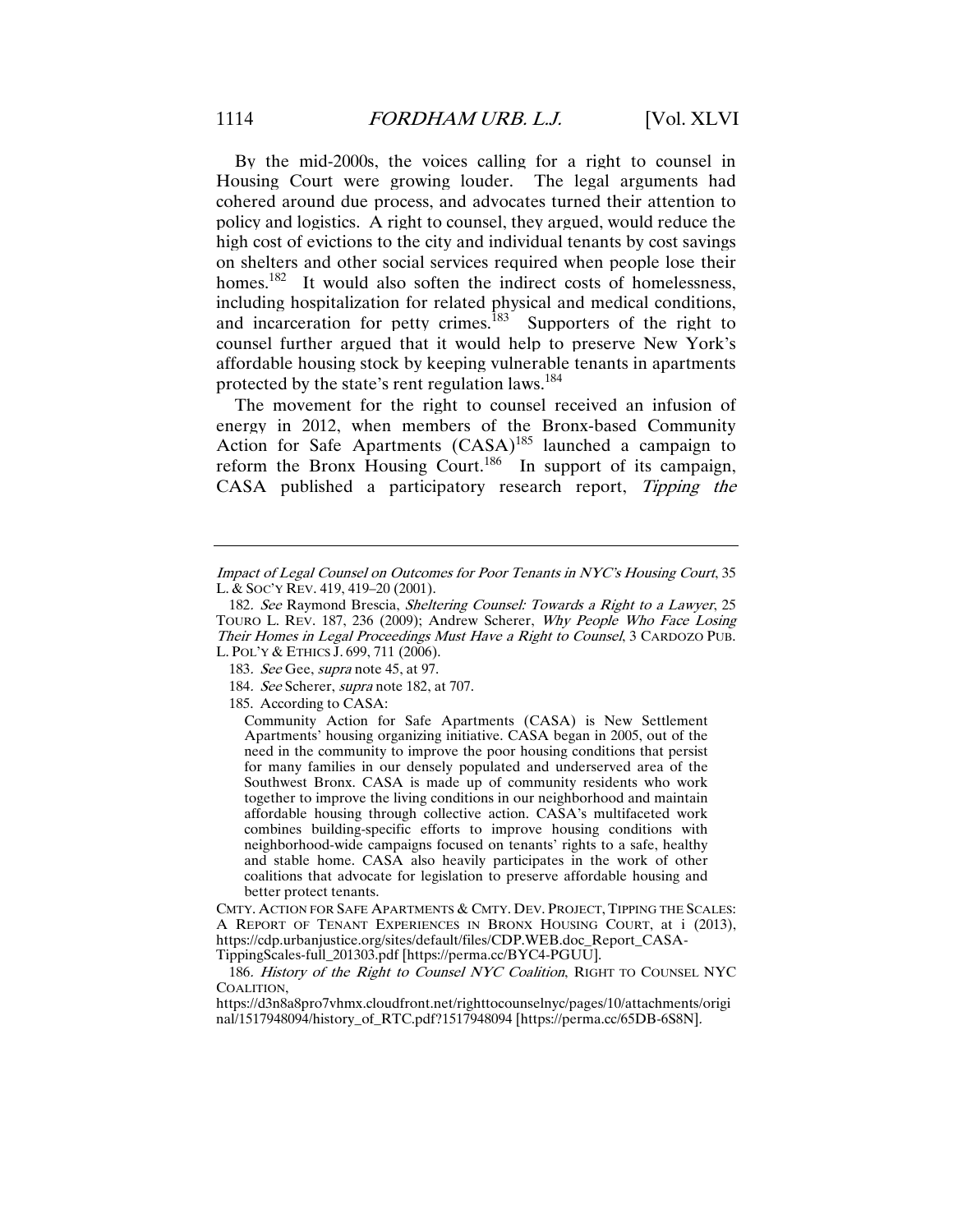Scales,<sup>187</sup> written from the perspective of low-income tenants at risk of eviction. Unsurprisingly, the report found that, in many respects, Housing Court overwhelmingly favored landlords — from the disparity in legal representation<sup>188</sup> to byzantine rules and procedures.<sup>189</sup> The report concluded with a list of recommendations to improve the Bronx Housing Court, including establishing a right to counsel.<sup>190</sup>

In 2014, the right to counsel moved closer to political reality. That year, New York City Councilmembers Mark Levine and Vanessa Gibson introduced Intro 214-B, local legislation that required the city to provide low-income tenants with representation in eviction proceedings.191 At around the same time, a number of city-wide tenant advocacy organizations, tenants, academics, and legal services providers came together to form the Right to Counsel (RTC) Coalition. According to the group's website, the RTC Coalition is "rooted in principles of equity, humanity, diversity and justice that honored the advocates and attorneys and tenant organizing groups who had been working on this issue for decades while re-igniting the urgency to finally make it happen."192 The RTC Coalition drew from a long history of tenant advocacy concerning the uneven playing field in Housing Court, embarking on a multi-pronged organizing campaign to win public support for a right to counsel.<sup>193</sup>

While the RTC Coalition was organizing for the right to counsel, the de Blasio administration was dramatically increasing funding for eviction defense legal services. Between 2013 and 2016, funding for tenant-side legal services increased from \$6 million to \$62 million.<sup>194</sup>

 <sup>187.</sup> CMTY. ACTION FOR SAFE APARTMENTS, supra note 185, at ii–iv.

 <sup>188.</sup> The disparity in legal representation between landlords and tenants in housing court is discussed supra Section I.A.

<sup>189.</sup> See generally CMTY. ACTION FOR SAFE APARTMENTS, supra note 185.

<sup>190</sup>. See id. at 23–24.

<sup>191</sup>. See RIGHT TO COUNSEL NYC COALITION, supra note 186, at 1.

<sup>192</sup>. Id.

 <sup>193.</sup> The RTC Coalition's efforts included: organizing a daylong forum on right to counsel at New York Law School and a follow-up report entitled "What the Experts Are Saying"; holding a series of town hall events for tenants in four of the city's five boroughs; developing an implementation plan for right to counsel; gathering signatures on a petition to the Mayor and the City Council Speaker in support of right to counsel; making presentations to community boards throughout the city; and holding rallies and press conferences. See id. at 2-3.

<sup>194</sup>. See Jimmy Tobias, These Cities Are About to Make it Harder for Landlords to Evict People, NATION (Aug. 28, 2017), https://www.thenation.com/article/thesecities-are-about-to-make-it-harder-for-landlords-to-evict-people/ [https://perma.cc/WGN7-J2NT].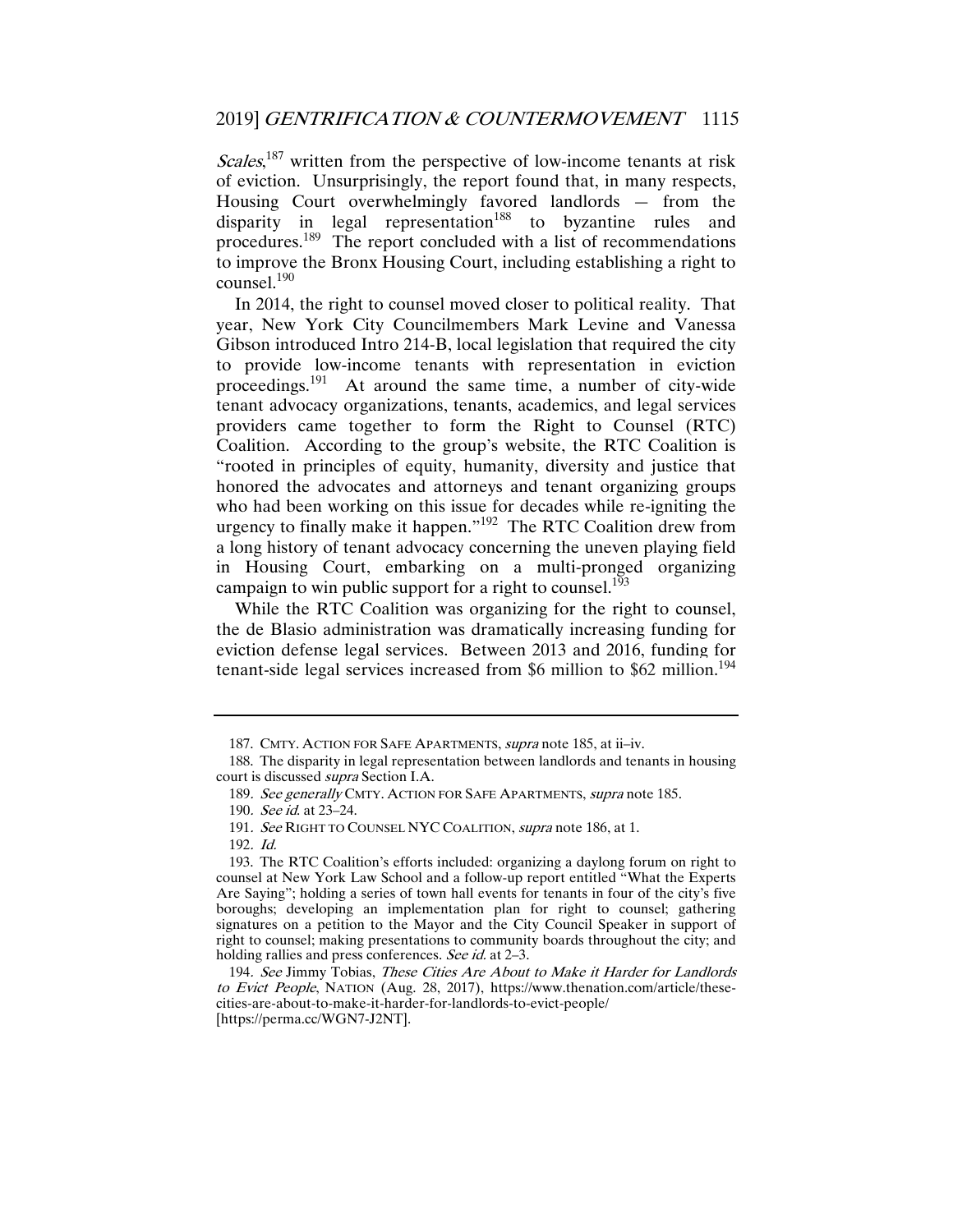In 2017, the right to counsel became law with the passage of Intro 214-B by the New York City Council. Intro 214-B commits \$155 million over a period of five years<sup>195</sup> to ensure full legal representation for income-eligible respondents in eviction proceedings and limited legal services for other tenant-respondents.<sup>196</sup> The guarantee of full legal representation for income-eligible tenants<sup>197</sup> covers "ongoing legal representation ... and all advice, advocacy, and assistance associated with the representation . . . including, but not limited to, filing a notice of appearance in [the relevant eviction proceeding]."198 In effect, under Intro 214-B, every poor person being evicted from private housing in New York City is legally entitled to free, full representation by an attorney in Housing Court.<sup>199</sup>

#### B. Distinguishing the Right to Counsel in Housing Court from **Gideon**

There are clear parallels between the rationale for the right to counsel in eviction proceedings and criminal proceedings, the latter

<sup>195</sup>. See Kriston Capps, Ensures Right to Counsel for All Eviction Cases, CITYLAB (Aug. 14, 2017), https://www.citylab.com/equity/2017/08/nyc-ensureseviction-lawyer-for-every-tenant/536508/ [https://perma.cc/7E2K-SWLQ].

<sup>196</sup>. See N.Y.C. ADMIN. CODE § 26-1301 (2017).

 <sup>197.</sup> Income eligibility is defined as annual gross household income at or below 200% of the federal poverty guidelines. See id.

 <sup>198.</sup> Sabbeth, supra note 46, at 82.

 <sup>199.</sup> Despite this guarantee, there remains some dispute as to whether the right to counsel in Housing Court is actually a right at all. This is manifest in the difference in the way the right to counsel is characterized by activists and organizers on the one hand and by politicians on the other. Organizers pushed for a right to counsel in public forums and advocated for it using that term, but as Intro 214-B worked its way toward passage, its political sponsors almost exclusively referred to its protections as "universal access" rather than as a right. The language of Intro 214-B itself reflects this hedging in two places in particular. First, subsection (a) opens with the words "subject to appropriation," indicating that the services provided are subject to the availability of funds. N.Y.C. ADMIN. CODE § 26-1302(a) (2017). Second, subsection (g) states that "[n]othing in this chapter or the administration or application thereof shall be construed to create a private right of action on the part of any person or entity against the city or any agency, official, or employee thereof." Id.  $\S$  26-1302(g). This language precludes any tenant action to compel the city to provide an attorney in Housing Court should the city fail to do so for whatever reason. While the significance of the characterization of the right to counsel — as a right or as something less than that  $-$  is a subject worth exploring, it is beyond the scope of this Article. This Article follows the lead of the tenant advocacy community as well as recent legal scholarship and uses the term right to counsel, as that characterization accurately reflects the content and functionality of the law, notwithstanding the above-mentioned limitations. See Sabbeth, supra note 46.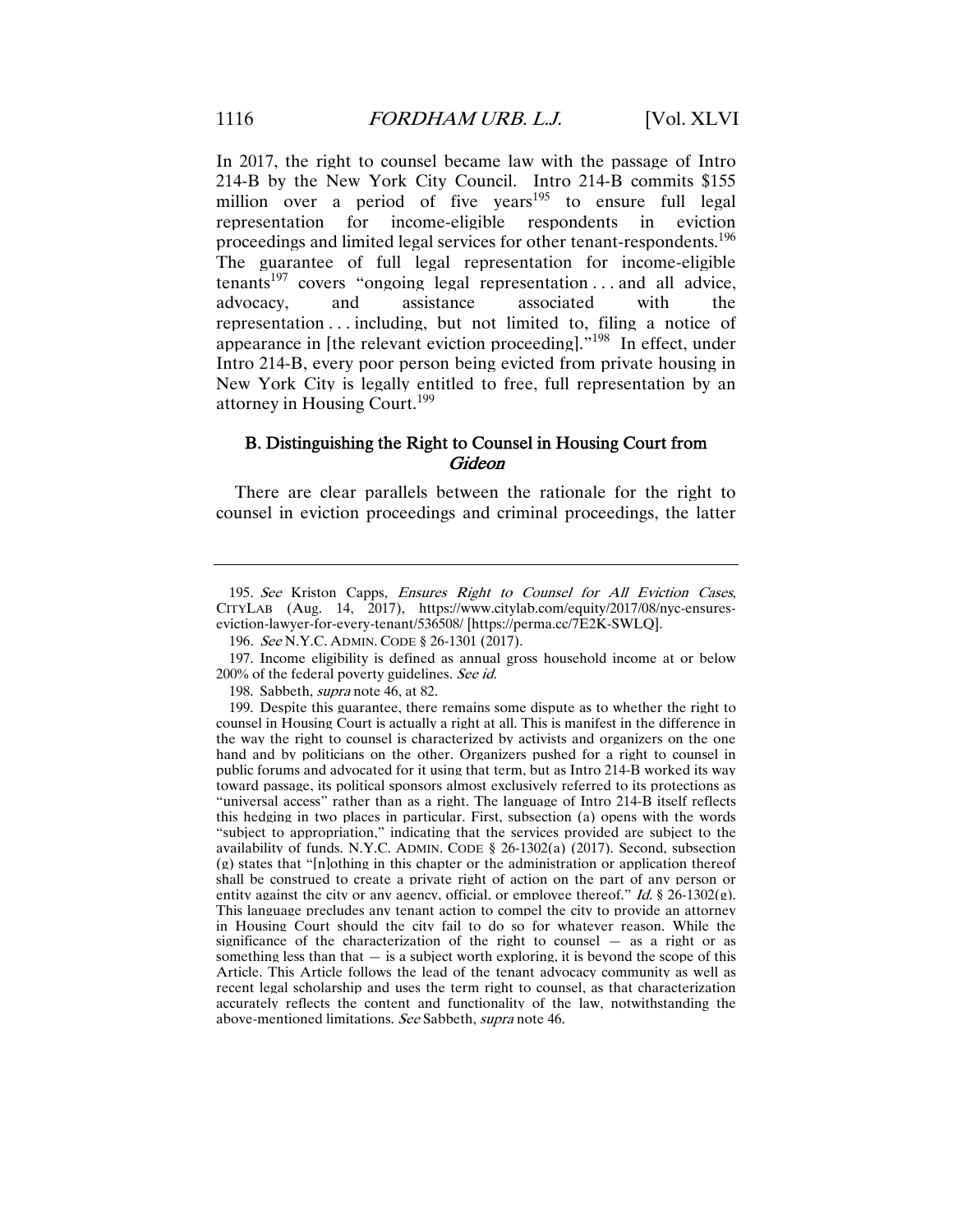established by the Supreme Court in Gideon v. Wainright.<sup>200</sup> The life-altering consequences of eviction include the loss of one's home and community ties, homelessness, employment hardship, adverse effects on children who change schools, and more.<sup>201</sup> These consequences are so severe that they trigger a right to legal representation, just as the potential deprivation of liberty does in criminal legal proceedings.<sup>202</sup> Further, both the right to counsel in criminal proceedings and in Housing Court are rooted in dignitary considerations, as it is widely held that access to an attorney increases the likelihood that a litigant will be heard and treated fairly when appearing before a tribunal. $203$ 

But there are critical distinctions between the right to counsel in criminal proceedings and in Housing Court as well. Kathryn Sabbeth recognizes that the right to counsel in Housing Court is unique in that it emphasizes positive substantive outcomes for tenants, as opposed to formal due process.<sup>204</sup> These positive substantive outcomes include preventing displacement, decreasing homelessness, and preserving affordable housing.205 The municipal legislators who drafted and voted for Intro 214-B envisioned it as an intervention in the affordable housing crisis.<sup>206</sup> Council Member Mark Levine, one of the bill's co-sponsors and most outspoken supporter, made clear that the main goal of the right to counsel legislation was to address the city's housing crisis by preventing evictions: "We're here to address a crisis. That crisis is the threat of eviction faced by tens of thousands of tenants."<sup>207</sup> Levine added, "[i]t is going to be transformative .... It will entirely change the tenant-landlord relationship in this city .... The potential benefits of this are just massive."<sup>208</sup> Councilmember

 <sup>200. 372</sup> U.S. 335 (1963).

 <sup>201.</sup> The social costs of eviction are meticulously described in Matthew Desmond's book Evicted. See generally MATTHEW DESMOND, EVICTED: POVERTY AND PROFIT IN THE AMERICAN CITY (2017).

<sup>202.</sup> See Scherer, supra note 177, at 567–69.

<sup>203</sup>. See Alan Donagan, Justifying Legal Practice in the Adversary System,

in THE GOOD LAWYER: LAWYERS' ROLES AND LAWYERS' ETHICS 130 (David Luban ed., 1984).

<sup>204.</sup> See Sabbeth, supra note 46, at 83-84. In addition to these distinctions, Sabbeth also notes the right to counsel's impact on poor women of color, who bear the disproportionate brunt of eviction proceedings. See id. Further, the right to counsel is distinct from *Gideon* in that it was created by a legislative body, the New York City Council, rather than through a court's constitutional interpretation. See id.

<sup>205</sup>. See id. at 85–88.

<sup>206</sup>. See id. at 87.

<sup>207</sup>. Id. at 85.

 <sup>208.</sup> Tobias, supra note 194.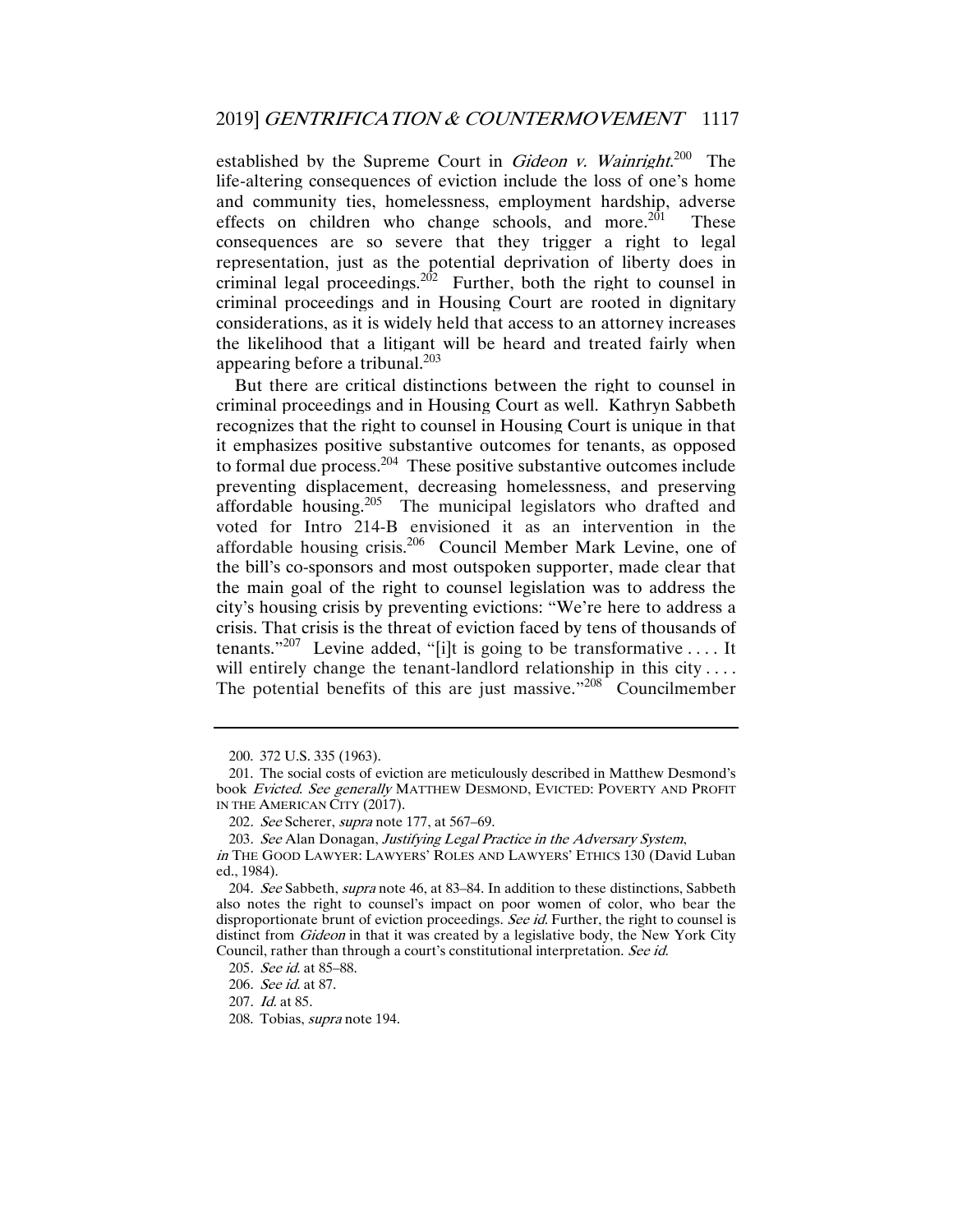Laurie Cumbo went as far as to frame the right to counsel in terms of gentrification-prevention.209 Overall, there is little doubt that supporters of the right to counsel viewed it from the outset as an important tool in the fight for affordable housing and against displacement.<sup>210</sup>

The right to counsel's other departure from Gideon is its contention with private power, rather than public power.<sup>211</sup> The right to an attorney in Housing Court cases initiated by private landlords is a tacit recognition of the high-stakes outcomes of eviction proceedings. It is also an acknowledgment that private power  $-$  in this case, the power of private landlords and their attorneys in an unbalanced and oppressive court system — leads to evictions and contributes to the affordable housing crisis. In this respect, the right to counsel can be viewed as a check on the disproportionate power of landlords in the context of Housing Court proceedings.

#### C. Legal Rights Amid Structural Inequality

The question at the heart of this Article is the extent to which the right to counsel in eviction proceedings can intervene in New York City's affordable housing crisis, the roots of which lie outside of Housing Court, in the neoliberal restructuring  $-$  and subsequent gentrification  $-$  of the city. Answering this question is challenging, as rights typically operate as guarantors of formal, rather than substantive, equality within the liberal legal tradition.<sup>212</sup> That is, legal

<sup>209</sup>. See Sabbeth, supra note 46, at 87. Council Member Cumbo emphasized the law's potential to curb gentrification and displacement:

As a city grappling with gentrification and homelessness, it is paramount that we provide tenants facing eviction with vital resources such as the right to counsel to remain in their homes. Intro 214-B is groundbreaking legislation that could help curtail the displacement of everyday New Yorkers while preserving our socioeconomic diversity.

NYC to Become First Jurisdiction in U.S. That Will Guarantee Free Legal Representation for Low-Income Tenants in Housing Court, BRONX BUREAU PRESIDENT (Aug. 28, 2019), http://bronxboropres.nyc.gov/2017/07/20/nyc-free-legalrepresentation-housing-court-low-income/ [https://perma.cc/8HJV-GMQ5].

<sup>210.</sup> According to Sabbeth, "[t]he Justices who decided *Gideon* and the cases leading up to it were motivated by a desire for substantive justice — they sought to protect African American men from abusive states operating under Jim Crow. The Justices, however, pursued their substantive aim indirectly and relied on the language and logic of procedure." Sabbeth, supra note 46, at 62.

 <sup>211.</sup> The right to counsel in criminal proceedings adheres when the state, rather than private interests, is the opposing party. See id. at 63.

 <sup>212.</sup> For an overview of the development of economic and social, as opposed to civil, rights within the context of U.S. politics, see Frank Deale, The Unhappy History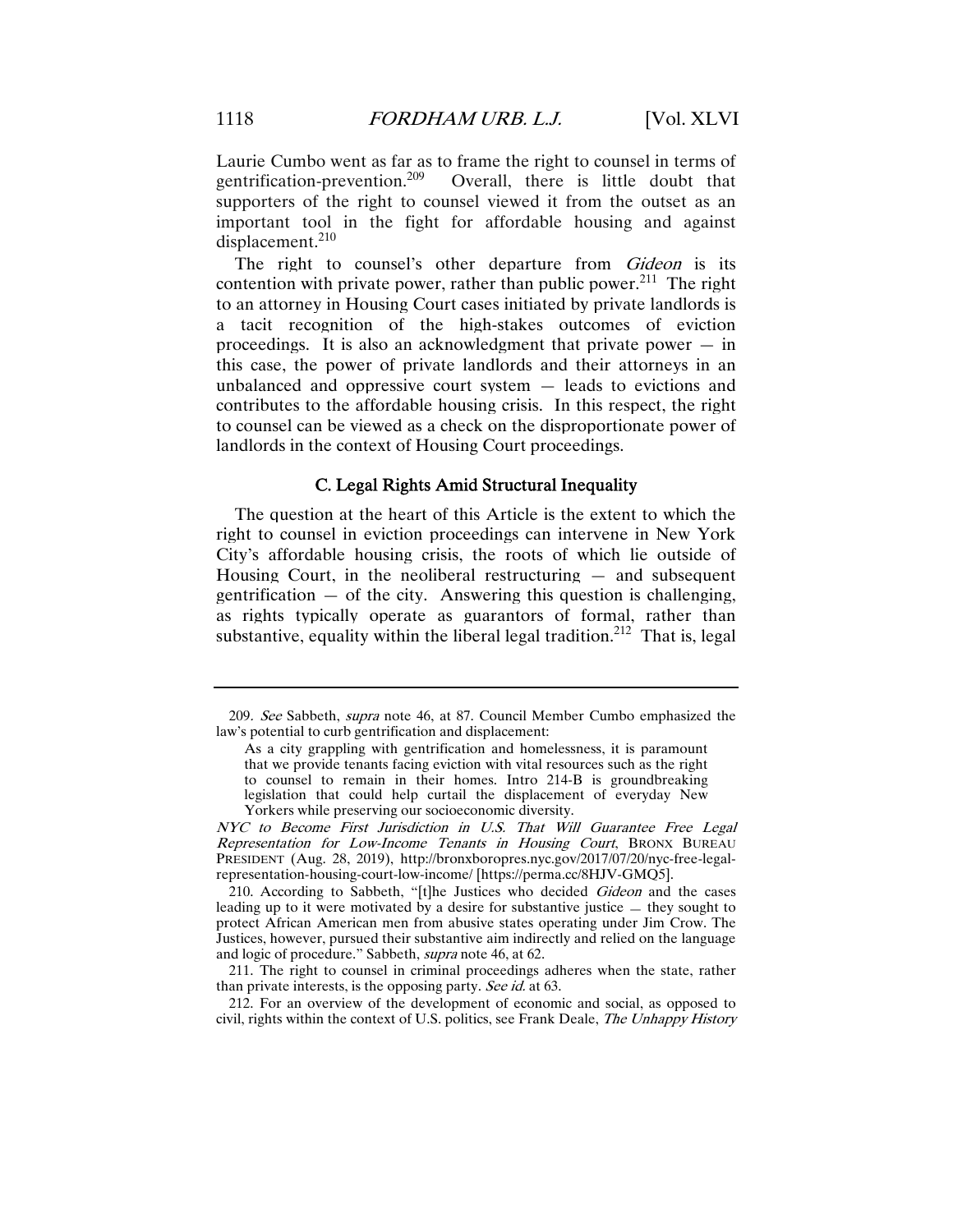rights by and large fail to disturb the structural arrangements that underpin social inequalities. The political emancipation that theoretically flows from liberal rights regimes is located squarely within a prevailing social order that is highly unequal and stratified.<sup>213</sup> A narrow focus on legal rights in this type of context tends to individualize such inequality and stratification, and in the process legitimizes the status quo by failing to contend with how power is distributed in society.<sup>214</sup> Wendy Brown has put this set of concerns about legal rights succinctly: "Rights in liberalism . . . tend to depoliticize the conditions they articulate."<sup>215</sup>

Scholars have applied Brown's assertion to the interplay between the crisis of mass incarceration and the right to counsel in criminal proceedings. In his seminal article, Poor People Lose: Gideon and the Critique of Rights, Paul Butler argues that an over-investment in rights in this context diverts attention from necessary politicaleconomic and racial critiques of the criminal justice system, as well as the critical solidarity-building and organizing efforts that are required to change it.<sup>216</sup> In the decades following the *Gideon* decision, lowincome African Americans in the criminal justice system are considerably worse off than before.<sup>217</sup> The reason for this is that the causes of the crisis of mass incarceration are structural and implicate the broader social and legal apparatus in which "poor people become losers in criminal justice."<sup>218</sup> In Butler's analysis, the procedural

217. Id. at 2178.

218. Id. at 2183–85. Butler breaks down mass incarceration's "process of control" into five elements:

1) The spaces that poor people, especially poor African Americans, live in receive more law enforcement in the form of police stops and arrests. 2) The criminal law deliberately ignores the social conditions that breed some forms of law-breaking. Deprivations associated with poverty are usually not "defenses" to criminal liability, although they may be factors considered in sentencing. 3) African Americans, who are disproportionately poor, are the target of explicit and implicit bias by key actors in the criminal justice system, including police, prosecutors, and judges. 4) Once any person is arrested, she becomes part of a crime control system of criminal justice, in which guilt is presumed. Prosecutors, using the legal apparatus of expansive criminal liability, recidivist statutes, and mandatory minimums, coerce guilty pleas by threatening defendants with vastly disproportionate punishment if they go to trial. 5) Repeat the cycle. A criminal case is created. Two-thirds

of Economic Rights in the United States and Prospects for Their Creation and Renewal, 43 HOWARD L. REV. 281, 306–20 (2000).

<sup>213.</sup> See Brown, *supra* note 173, at 432.

<sup>214.</sup> See id. at 422.

<sup>215</sup>. Id. at 431.

<sup>216</sup>. See Paul Butler, Poor People Lose: Gideon and the Critique of Rights, 122 YALE L.J. 2176, 2196–97 (2013).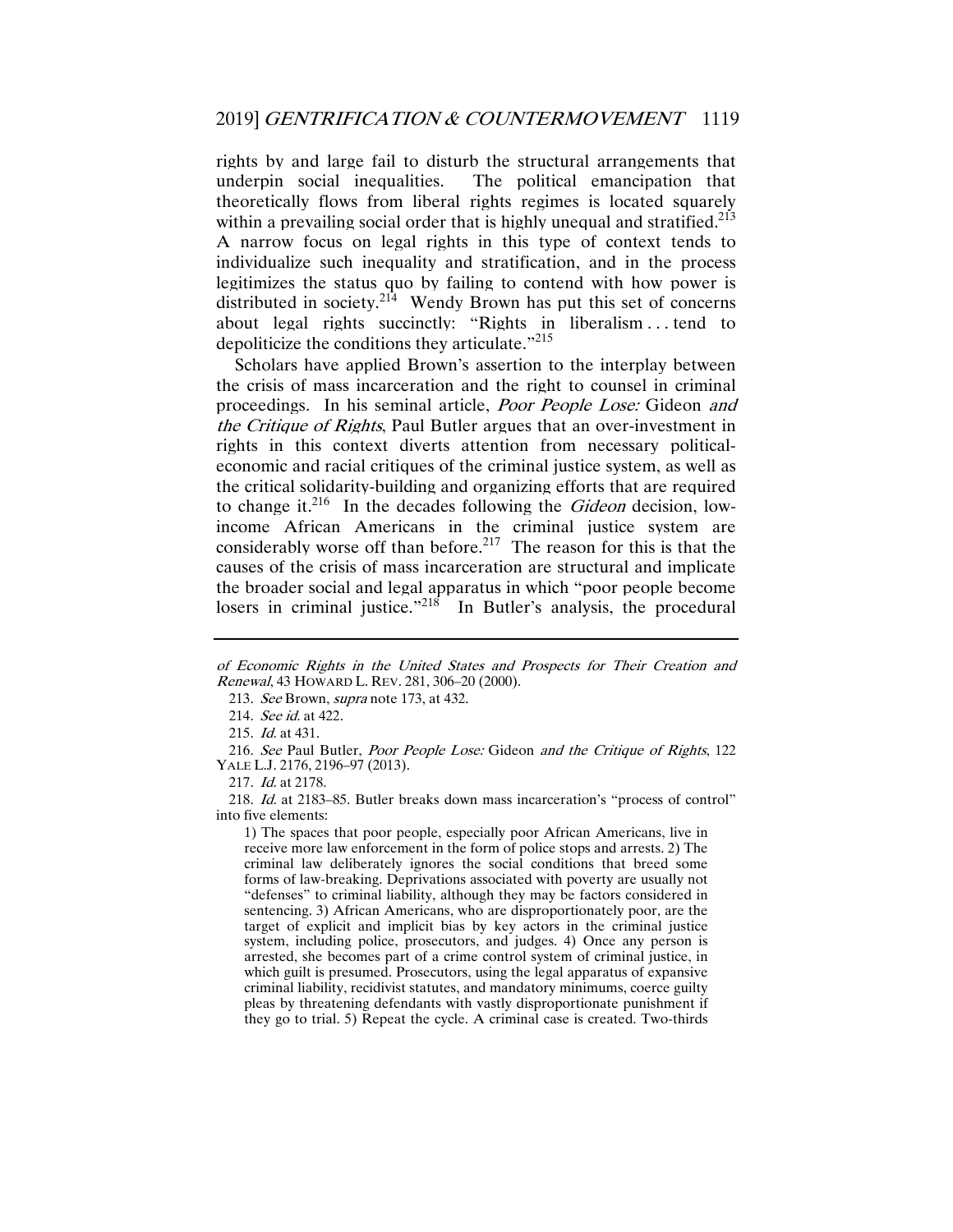fairness guaranteed by *Gideon* obscures that reality, legitimizing a broken system and diffusing political resistance to it.<sup>219</sup> What is needed to address the crisis of mass incarceration is not an increase in rights, but a social movement that takes aim at the material sources of the crisis and mobilizes for decarcerating reforms.<sup>220</sup>

Following Butler's critique of Gideon, a well-intentioned reliance on legal rights to address the harms faced by systematically subordinated people identifies those harms as problems but fails to grapple with how they are produced. In other words, discourses of legal rights may name social harms as such, but they tend to leave intact the political economics and institutional conditions that underlie them.<sup>221</sup> From this vantage point, a legal right, like the one derived from *Gideon*, targets inequities in the criminal justice system and, in the process, brings about concrete and meaningful benefits for subordinated individuals. A guarantee of a defense attorney when the state is threatening one's liberty is no small thing, but it fails to address the material conditions — like race and class inequality in a deindustrialized economy, targeted austerity, particular modes of policing, prosecution, and sentencing — that have driven the crisis of mass incarceration.<sup>222</sup>

This is not to say, however, that a discourse of rights cannot play a significant role in the formation of a radically democratic and transformative political project.223 As Kimberlé Williams Crenshaw

221. See Brown, *supra* note 173, at 431–32.

223. See Brown, supra note 173, at 20.

of freed prisoners are rearrested, and half return to prison, within three years of their release.

Id.

<sup>219</sup>. See id. at 2178.

<sup>220.</sup> See generally Steven Zeidman, Several Roads to Decarceration, All of Which<br>hould Be Taken, GOTHAM GAZETTE (Dec. 6, 2018),  $Should \tBe$  Taken, GOTHAM GAZETTE (Dec. 6, https://www.gothamgazette.com/opinion/8123-several-roads-to-decarceration-all-ofwhich-should-be-taken [https://perma.cc/Z54K-245G]. Decarceration describes strategies for reducing the number of people who are sent to prison "with the ultimate aim of dismantling the prison system as the dominant mode of punishment." ANGELA Y. DAVIS, ARE PRISONS OBSOLETE? 110 (2003).

<sup>222.</sup> Ruth Wilson Gilmore addresses these conditions in Golden Gulag, which analyzes the political and economic forces that have come together to produce California's prison boom. Gilmore examines how prison expansion developed from surpluses of finance capital, labor, land, and state capacity. She argues that defeats of radical political struggles and the labor movement, as well as shifting patterns of capital investment, set the stage for prison growth. This process has resulted in a vast and expensive prison system, a huge number of incarcerated poor people and people of color, and the intensification of punitive paradigms of justice. See generally RUTH WILSON GILMORE, GOLDEN GULAG: PRISONS, SURPLUS, CRISIS, AND OPPOSITION IN GLOBALIZING CALIFORNIA (2007).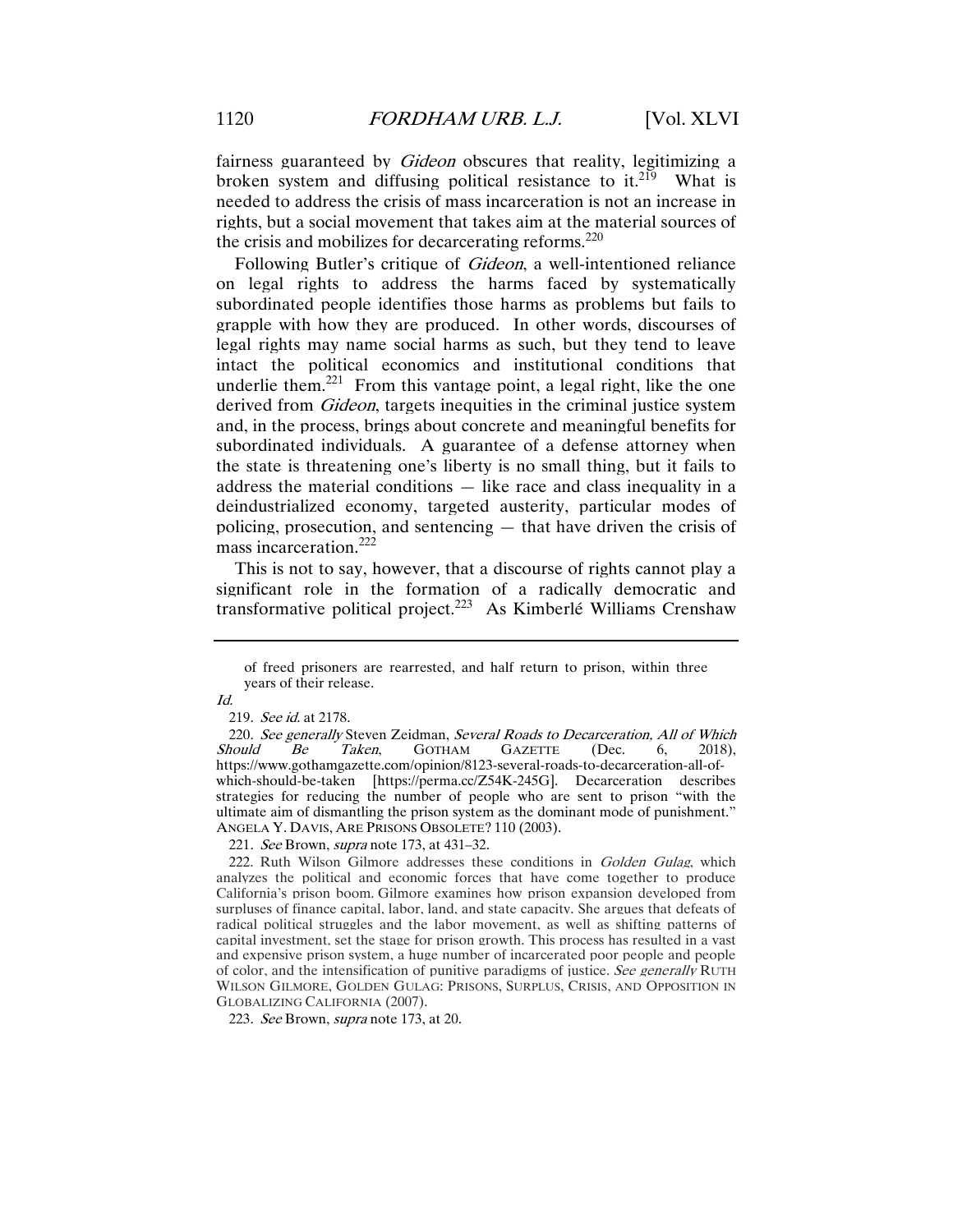has persuasively argued, social movements have deployed legal rights as a central organizing feature, insofar as the use of a rhetoric of rights becomes a potent movement-building act for people who have been constructed as right-less.<sup>224</sup> In addition to rights signaling a sense of belonging to those who have been excluded from the body politic, a discourse of legal rights can mobilize group action, as well as provide an agenda for group mobilization.<sup>225</sup> The civil rights movement stands as an exemplar of this, as civil rights activists strategically deployed a framework of legal rights to help galvanize a political community — comprised of historically oppressed people that was seeking to transform society's governing values and institutions in relation to race, equality, and citizenship.<sup>226</sup>

The challenge for advocates seeking to amplify the valence of legal rights vis-à-vis social movements is to formulate and deploy them to take aim at the structural causes of inequities and injustices, as Butler and Brown's critiques suggest, and to do so in a manner that builds the collective power of subordinated people, as Crenshaw asserts. The concept of non-reformist reforms is useful in this endeavor. A non-reformist reform refers to a kind of political demand that addresses social problems in a manner that is suggestive of fundamental transformation.<sup>227</sup> This type of reform helps shift the balance of power between competing social groups and helps bring about a broadening of the popular imagination and the creation of new political formations.<sup>228</sup>

For a legal right to function as a non-reformist reform, it must gesture towards a reorganization of the structures underlying social harms, and  $-$  at the same time  $-$  facilitate the collective mobilization of subordinated people. In this regard, the project of

<sup>224.</sup> See Kimberlé Williams Crenshaw, Race, Reform, and Retrenchment: Transformation and Legitimation in Antidiscrimination Law, 101 HARV. L. REV. 1331, 1365 (1988). For Crenshaw, there is also a strategic-instrumentalist dimension to a reliance on rights: "As demonstrated in the civil rights movement, engaging in rights rhetoric can be an attempt to turn society's 'institutional logic' against itself to redeem some of the rhetorical promises and the self-congratulations that seem to thrive in American political discourse."  $Id$  at 1366. Further, "[p]eople can only demand change in ways that reflect the logic of the institutions that they are challenging. Demands for change that do not reflect the institutional logic — that is, demands that do not engage and subsequently reinforce the dominant ideology will probably be ineffective." *Id.* at 1367.

<sup>225</sup>. See Guinier & Torres, supra note 24, at 2748.

<sup>226</sup>. See Crenshaw, supra note 224, at 1356.

<sup>227</sup>. See ANDRÉ GORZ, STRATEGY FOR LABOR 7–8 (Martin A. Nicolaus & Victoria Ortiz trans., Beacon Press 1967) (1964).

<sup>228</sup>. See id.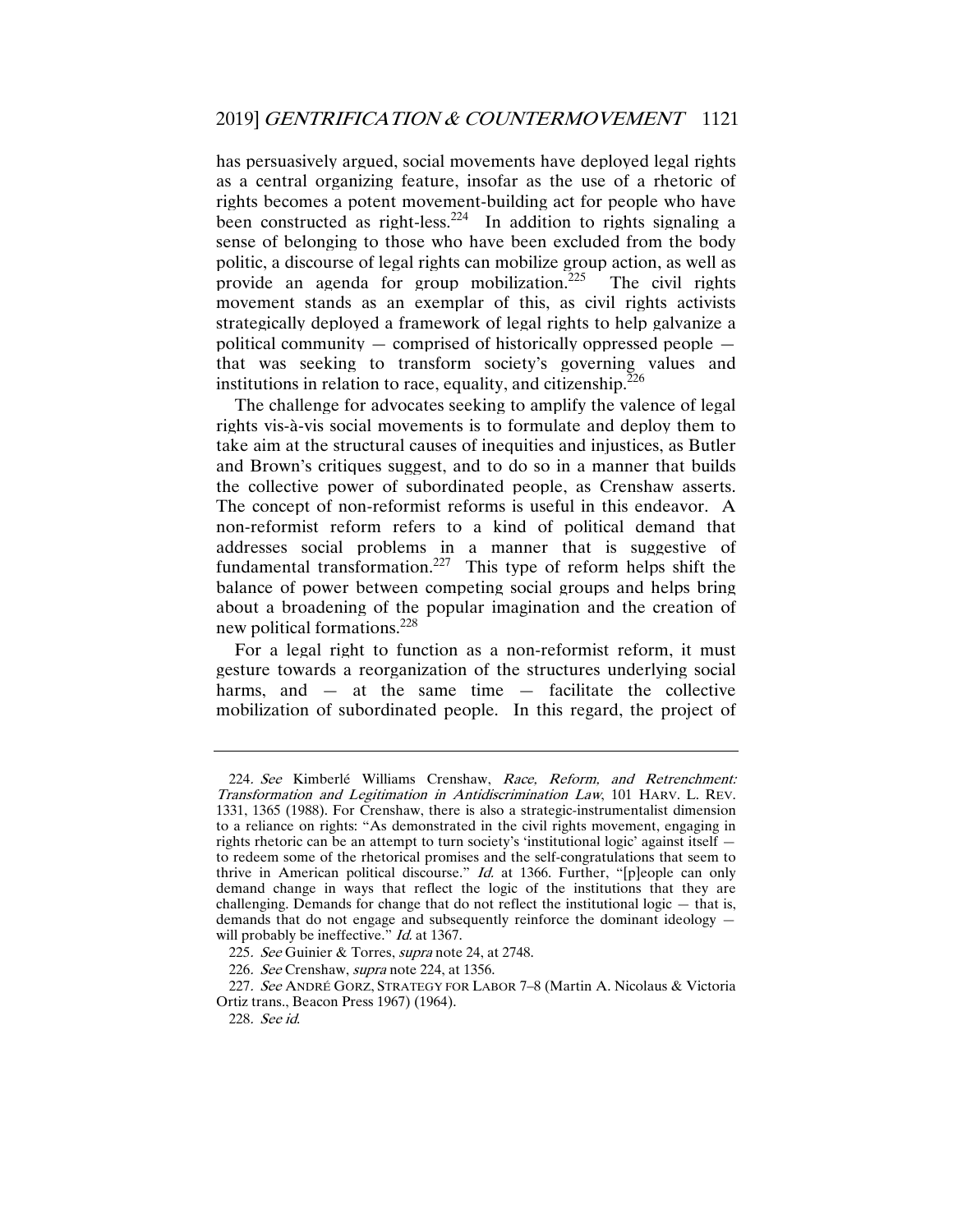transformative legal rights is two-fold: it relates to the design and content of the legal right in question, for example, whether the right contends meaningfully with the material sources of social subordination and inequality; and it also relates to the way in which the right is interpreted and deployed by groups of people who are organizing for social change. In other words, the contestation of material deprivation is, to some degree, sown into the fabric of the right itself, which calls into question the distribution of political and economic power in society. Further, the right is amenable to being deployed expansively to build the power of subordinated people, in keeping with their lived experiences and political desires.<sup>229</sup> A legal right that combines these features has the capacity to be wielded as a catalyst for social change.

In determining how the right to counsel fits into this matrix, it should be noted that it is open to competing interpretations. When interpreted narrowly, the right to counsel is individualized and cast in due process terms that aim mainly to balance the representational playing field in eviction cases and to ameliorate the more abusive dynamics of Housing Court. In a court that is widely regarded as disfavoring tenants, $230$  the majority of whom are poor women of  $color<sup>231</sup>$  these improvements are welcome. More cynically, the right to counsel can also be interpreted as an explicit acknowledgment of the social costs of the de Blasio administration's economic development plan. As the latter contributes to rising land values and gentrification, it produces displacement.<sup>232</sup> In this framing, the right to counsel can be seen as a measure, taken by the de Blasio administration, to contain the damage wrought by its market-based approach to the housing crisis.

 <sup>229.</sup> Lani Guinier and Gerald Torres describe the process through which rights are constructed from below, by people mobilizing for social change, as demosprudence:

Demosprudence is not an adversary of jurisprudence. Rather it is an analysis of how social power circulates and finds its expression in law. Demosprudents examine the collective expressions of resistance (whether through counter-narratives or paradigm-shifting mobilizations) that test the democratic content of the formal institutions of lawmaking studied by jurisprudents and legisprudents. Demosprudence looks for the answers in the people themselves when organized as dynamic constituencies and not as isolated individual preference holders. We are most concerned with law and the meaning-making potential of mobilized constituencies.

Guinier & Torres, *supra* note 24, at 2755.

<sup>230</sup>. See supra Section I.A.

<sup>231</sup>. See supra Section I.A.

<sup>232</sup>. See supra Section I.D.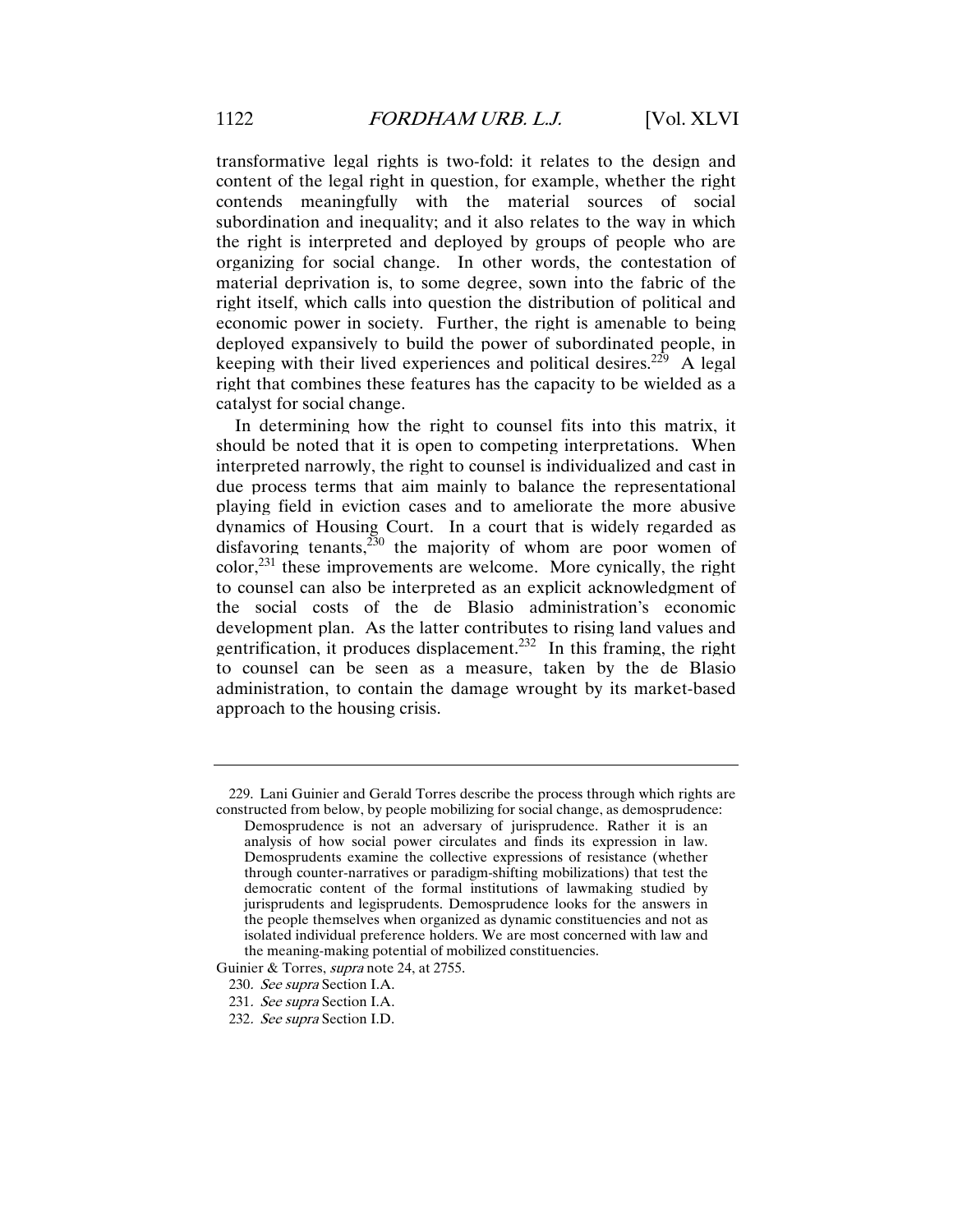Notwithstanding these points, as seen in the preceding Section, the right to counsel's purpose and design are unique, facilitating its interpretation in expansive terms. The tenants and advocates who organized for the right to counsel to become law have taken up this broadened interpretation, which takes seriously the notion that the right to counsel was intended to intervene substantively in the affordable housing crisis and to contend with the private power of the real estate industry. Under this construction, the right to counsel connects with struggles to build the organizing power of tenants and to systematically address the material deprivations they suffer. Though these material deprivations often manifest in Housing Court, where the right to counsel is directly operative, their roots reside in the political-economic and legal forces that have furthered housing's commodification in neoliberal New York City.

#### III. TOWARDS HOUSING JUSTICE

"What needs defending is the use of housing as home, not as real  $estate$ <sup>,233</sup>

In mid-October of 2018, I was invited to a meeting of the Ridgewood Tenants' Union (RTU), a tenant-led, anti-displacement group based in the gentrifying neighborhood of Ridgewood, Queens. I accompanied three law students from CUNY School of Law's Community and Economic Development Clinic<sup>234</sup> to a legal training on tenants' rights. The training was held in a public square in Ridgewood, and the audience was an eclectic mix of longtime neighborhood residents, who were mostly older and Latinx, and newcomers, who were mostly younger and White. Everyone in attendance was concerned enough about the increasing risk of displacement to devote precious time on a weekend to venture out in the cold, listen to our presentation, and share their stories with their neighbors.

<sup>233.</sup> MADDEN & MARCUSE, *supra* note 22, at 11.

 <sup>234.</sup> CUNY School of Law's Community and Economic Development Clinic (CEDC) addresses structural inequalities in New York City through legal support for democratic economic entities and neighborhood institutions. The CEDC employs transactional representation, strategic litigation, community legal education, and policy reform and works in the following practice areas: Economic Democracy, Worker Justice, and Anti-Displacement. Community & Economic Development Clinic, CUNY SCH. L., https://www.law.cunv.edu/academics/clinics/ced/ Clinic, CUNY SCH. L., https://www.law.cuny.edu/academics/clinics/ced/ [https://perma.cc/2G38-FW2P] (last visited Sept. 6, 2019).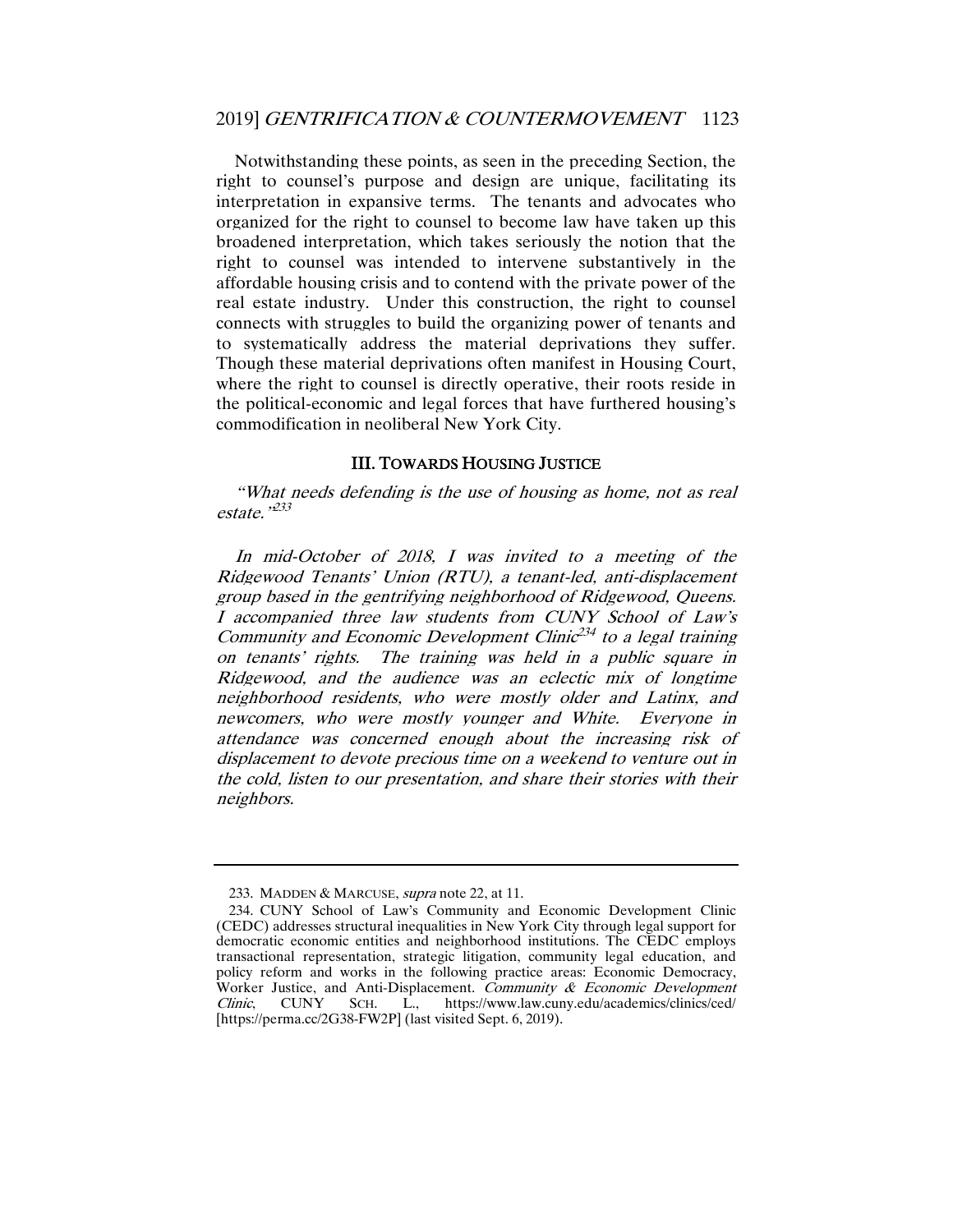The training was unlike any I had ever attended. While the location of the event — public and outdoors — and the racial and generational diversity of its participants were both notable, something else gave it a unique feel: RTU's lead organizer, Raquel Namuche, began and ended the meeting by eliciting commitments from everyone in the crowd — "I pledge to support my neighbors" and "I pledge to defend Ridgewood." These commitments were not about individual evictions or bad conditions in a particular building. Rather, they were an exhortation to protect an entire neighborhood from the incursions of real estate capital. Listening to the crowd that day helped solidify a conclusion I have been working towards since the beginning of my legal career: That housing justice requires more than a robust defense of individual tenants' homes or targeted actions against bad landlords. It also necessitates a collective project to defend urban space against the social dislocations wrought by statefacilitated, market-driven gentrification.

This Article has put forth the argument that the current affordable housing crisis is, at its core, an outgrowth of housing's legallyconstituted hyper-commodification in the context of post-fiscal crisis, neoliberal New York City. Part III of this Article examines the right to counsel's capacity to strengthen tenant-led organizing for housing justice in this context. Section III.A returns to the theoretical framework laid out by Polanyi — specifically, the concept of countermovement<sup>235</sup> — examining the latter's relation to - examining the latter's relation to transformative constructions of legal rights.<sup>236</sup> It argues that legal rights can provide vital support for a countermovement for housing justice, to the extent they can be deployed to target the material sources of tenants' deprivation and to assist in the formation of new political solidarities. Section III.B focuses on the organizing efforts of the RTC Coalition, in particular how the right to counsel is being combined with redistributive rights, laws, and policies to strengthen a tenant-led countermovement that takes aim at the structural underpinnings of gentrification and displacement.<sup>237</sup> Section III.C examines efforts to undo the neoliberal model of urban economic development and governance inaugurated by the settlement of New York City's fiscal crisis, averring that such efforts must necessarily be

<sup>235.</sup> See generally POLANYI, supra note 8.

<sup>236</sup>. See supra Section II.C.

<sup>237</sup>. See supra Part I.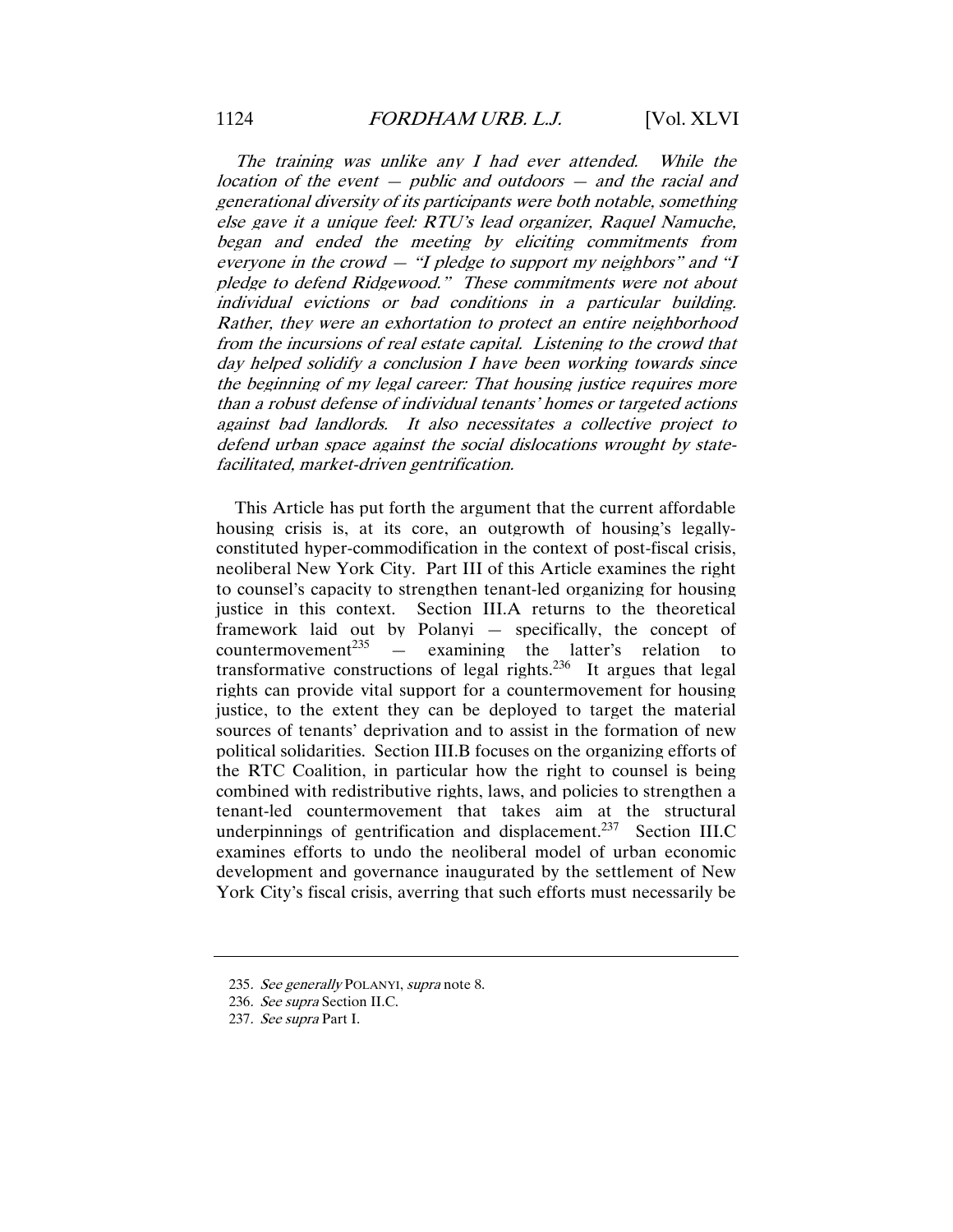based in the prioritization of housing's value as home over its value as real estate.

#### A. Countermovements and Transformative Rights

The intensifying commodification of housing in New York City in recent years is in keeping with Polanyi's depiction of the process through which the market economy overpowers society, with catastrophic human consequences. This Section focuses on how society mobilizes against the harmful effects of excessive marketization — for example, displacement, poverty, and inequality, — and how legal rights fit into such mobilizations. As described in Section I.B, Polanyi concluded in *The Great Transformation* that marketization produces widespread social dislocation, which in turn provokes countermovements<sup>238</sup> for social protection. Polanyi referred to the entirety of this process — the erosion of social life by advancing marketization and the collectivist response to reassert social control over the economy  $-$  as the "double movement."<sup>239</sup> For purposes of this Article, countermovement refers broadly to social mobilizations and reform efforts that seek to re-embed the market in society through the imposition of the instruments of democratic governance over the economy.<sup>240</sup> In this sense, countermovements necessarily involve a measure of redistributive equality, and, in the context of New York City's affordable housing crisis, relate to the decommodification of housing in the name of a more equitable, accessible, and democratic city.

Polanyi's notion of countermovement is at odds with the neoliberal political-economic and legal framework that emerged out of the settlement of New York City's fiscal crisis. Since the neoliberal turn,

 <sup>238.</sup> For Polanyi, countermovements are organic and collectivist responses to the social destructiveness of market forces, which themselves are legally constructed. They can take a number of forms and can be politically regressive or progressive. See DALE, *supra* note 9, at 60.

<sup>239</sup>. See id. at 62.

<sup>240</sup>. See BLOCK, supra note 80, at xxxviii. The concept of countermovement is related to, but distinguishable from, the depiction of social movements in the literature on law and community organizing. In the latter context, "[t]he movement has focused on fostering grassroots participation in local decision making, coordinating the strategic deployment of community resources to achieve community-defined goals, and building community-based democratic organizations led by local leaders who advocate for social and economic change." Scott Cummings & Ingrid V. Eagly, A Critical Reflection on Law and Organizing, 48 UCLA L. REV. 443, 460–61 (2001). This type of movement may be oriented around contesting the harmful social effects of marketization  $-$  i.e. it may constitute a countermovement, in Polanyi's terminology — but that is not necessarily the case.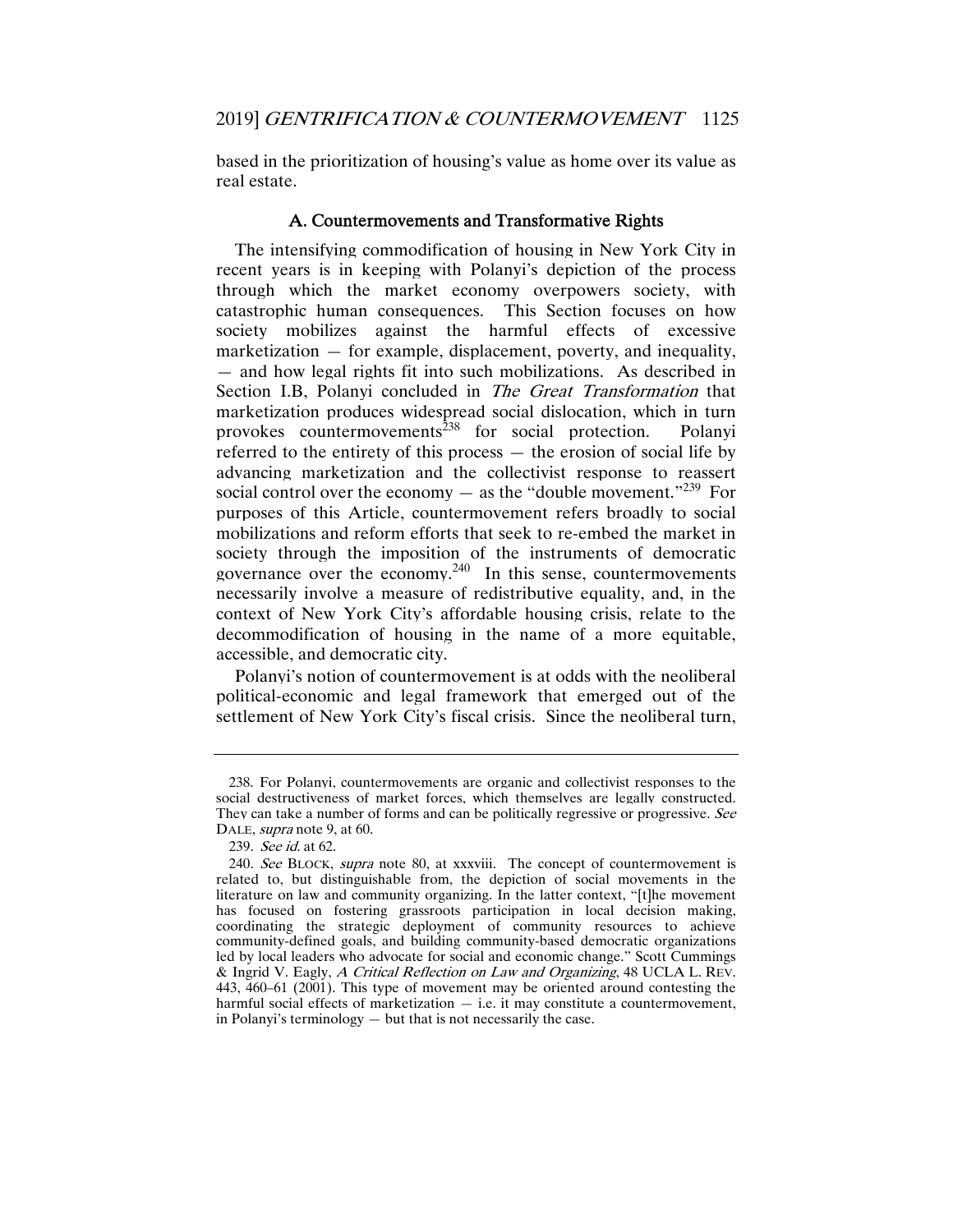markets have increasingly been walled off from state projects of egalitarian redistribution.<sup>241</sup> This process is on display in New York in the removal of municipal home rule over key areas of social life and the subsequent diminution of the institutions comprising the social democratic polity, including rent regulation.<sup>242</sup> Countermovements work against such currents, aiming to restore a measure of humanity and social justice to the economic sphere.<sup>243</sup> Over the years, the signal achievement of countermovements has been "to empower the state in its roles as regulator of the economy and as guarantor of basic social welfare and a modicum of equality."244 Historically, successful countermovements have resulted in significant social protections that have correlated with relative redistributive equality and increased democratic control over the economy.<sup>245</sup>

An example of a countermovement for social protection is the case of so-called Red Vienna, the place where much of Polanyi's analysis of the relationship between the market economy and society was formed. Following World War I, Vienna faced a profound housing crisis, which prompted the government to engage in a massive, publicly-funded investment and infrastructure program. This program included initiatives to expropriate vacant buildings and to tax wealthy landowners,  $246$  as well as limits on real estate speculation and increased public land ownership.<sup>247</sup> Through its newfound tax revenue, the municipal government organized emergency housing and built over 60,000 new apartments, which also served as an engine for job growth.<sup>248</sup> Multi-story apartment complexes with green inner courtyards became the favored construction style. These complexes, which were not run to make a profit, were connected to local infrastructure — like consumer cooperatives and schools — so as to

<sup>241.</sup> See QUINN SLOBODIAN, GLOBALISTS: THE END OF EMPIRE AND THE BIRTH OF NEOLIBERALISM 19 (2018).

<sup>242</sup>. See supra Section I.B.

 <sup>243.</sup> SLOBODIAN, supra note 241, at 19.

 <sup>244.</sup> Dale, supra note 9, at 61.

<sup>245.</sup> See Robert Kuttner, *The Man from Red Vienna*, N.Y. REV. BOOKS (Dec. 21, 2017). https://www.nybooks.com/articles/2017/12/21/karl-polanyi-man-from-red-2017), https://www.nybooks.com/articles/2017/12/21/karl-polanyi-man-from-redvienna/ [https://perma.cc/5HRZ-ATYL] (reviewing GARETH DALE, KARL POLANYI: A LIFE ON THE LEFT (2016)).

<sup>246</sup>. See Veronika Duma & Hanna Lichtenberger, Remembering Red Vienna, JACOBIN (Feb. 10, 2017), https://jacobinmag.com/2017/02/red-vienna-austria-housingurban-planning [https://perma.cc/KT4D-4VRC].

<sup>247</sup>. See id.

<sup>248</sup>. See id.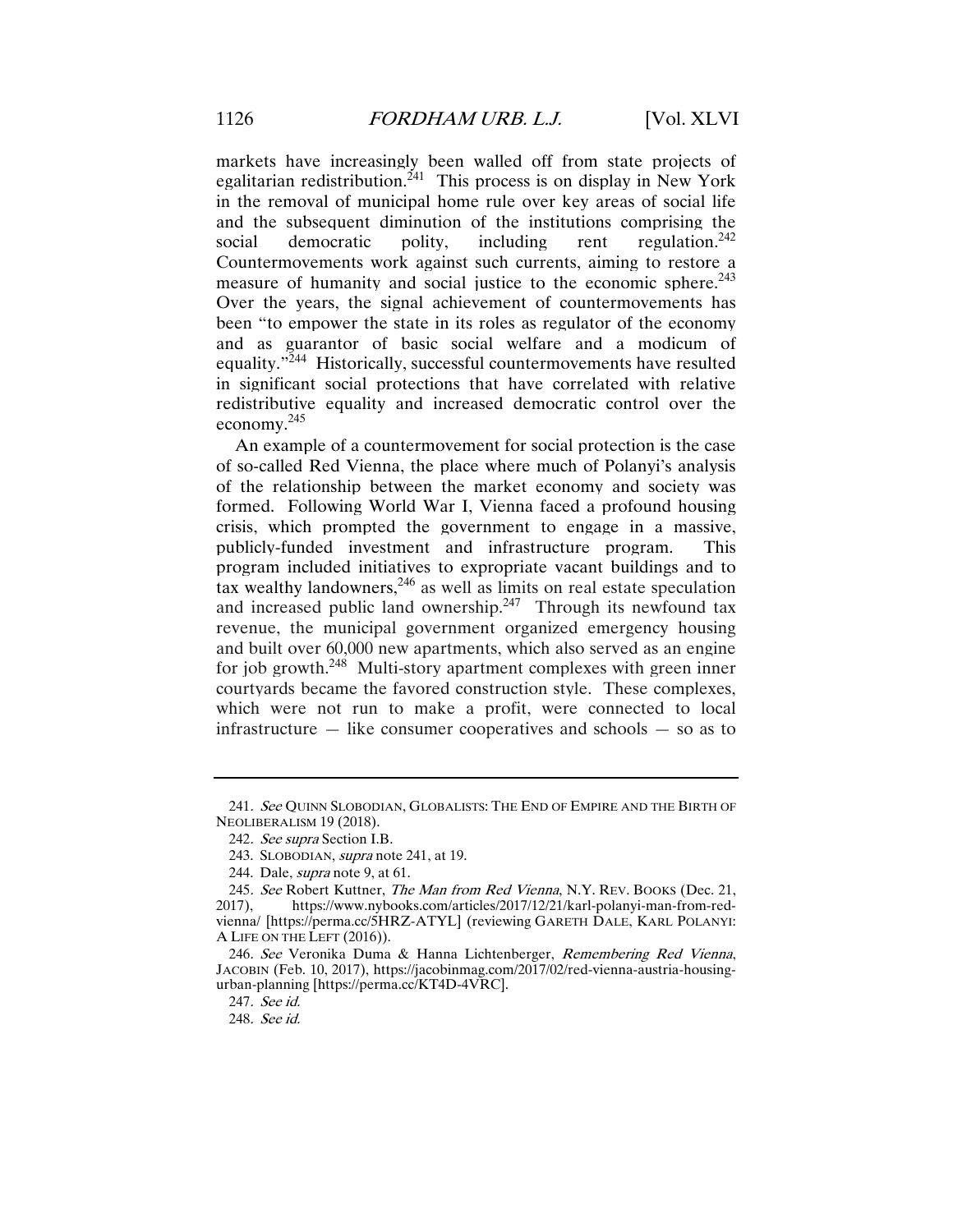reduce residents' travel and shopping time. Rents in the apartments were calculated to cover operating costs and nothing more  $-$  in 1926, they averaged about  $4\%$  of a worker's monthly wage.<sup>249</sup> Overall, Vienna's municipal administration intervened in the post-World War I economic crisis via a systematic effort to re-embed the market economy in society. At the core of this state-led effort, which was backed by strong social movements, including well-organized workers and feminists, was the decommodification of key areas of social life, including housing. $250$ 

Closer to home, New York City has a long history of tenant mobilizations and countermovements that have been connected to left political movements and characterized by a range of goals, strategies, and tactics.<sup>251</sup> Intermittently — and particularly at moments of political and economic crisis — these mobilizations have intensified, coalescing around neighborhood-wide actions like rent strikes and eviction blockades, and provoking redistributive legal and policy concessions from municipal and state lawmakers. In practice, though tenant-based countermovements in New York City have been heterogeneous and complex, they have historically been animated by the defense of the value of housing as home (for tenants) as opposed to real estate (for landlords).<sup>252</sup>

The countermovements that have erupted episodically in reaction to the market economy's destruction of social life — from post-World War I Vienna to neoliberal New York City  $-$  are connected to the discussion of transformative rights taken up in Part II of this Article. For a legal right to operate in a transformative manner, it must move beyond an acknowledgment of social harms and gesture toward the

252. See generally RONALD LAWSON & MARK D. NAISON, THE TENANT MOVEMENT IN NEW YORK CITY, 1904 TO 1984 (1986).

<sup>249</sup>. See id.

<sup>250</sup>. See Kuttner, supra note 245.

 <sup>251.</sup> In the earliest documented instance of organized direct action by tenants, in 1904 the Lower East Side's immigrant Jewish quarter erupted in protest against the neighborhood's landlords, who had recently increased tenement house rents by 20– 30%. As a result of the tenant protests, which included a rent strike, the overwhelming majority of Lower East Side landlords rolled back rents to prestrike levels. The largest and most radical wave of tenant mobilization in the city lasted from 1917 to 1920, when a series of left labor-connected tenant unions formed across the city, pressuring the municipal government to pass the Emergency Rent Laws, which imposed price controls and provided some protections against eviction. During the Depression, tenant activists, drawing energy from left political parties and labor organizations, organized rent strikes and eviction blockades, leading to the adoption of rent control and the creation of public housing. See MADDEN & MARCUSE, supra note 22, at 156–62.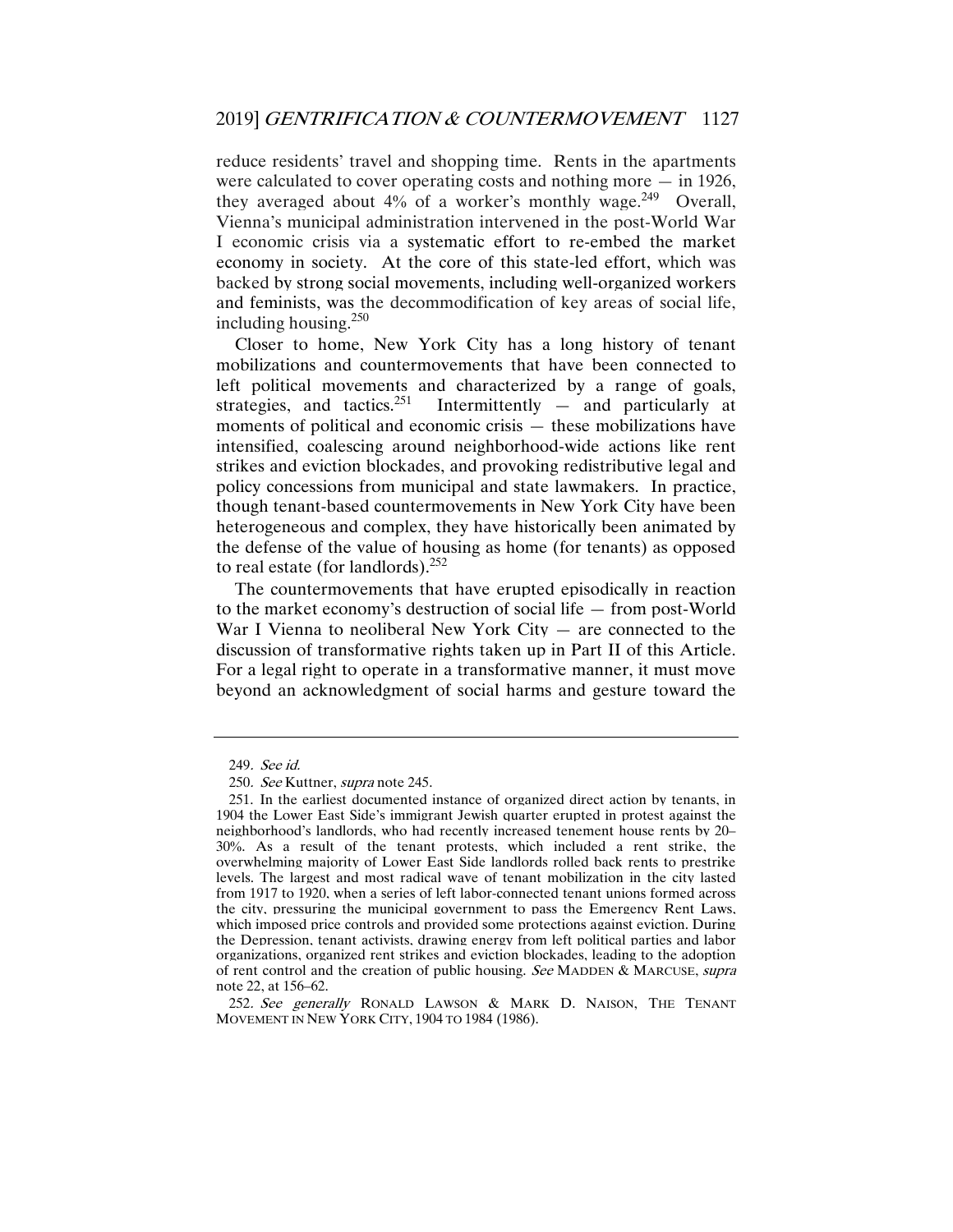reorganization of society's fundamental economic and political arrangements, while at the same time facilitating the construction of new, emancipatory political formations.<sup>253</sup> Polanyi devotes scant attention to the nature of particular countermovements for social protection or how they may be bolstered by particular conceptions of legal rights.<sup>254</sup> But his analytical framework suggests that countermovements can be advanced by an expansive construction of rights.

It is no stretch to say that transformative formulations of legal rights can help energize countermovements, provided these formulations call into question the material underpinnings of the harms they target and help bring about political mobilizations to reembed the market in society. The following Section explores the ways in which the right to counsel is being deployed by tenants and their advocates in New York City in service of a growing countermovement for housing justice. Ultimately, the right to counsel, in practice, is a piece of a broader reform effort that seeks to assert housing's function as home and to diminish the power of real estate in the political economy of New York City.

#### B. From Right to Counsel to Redistribution

The coalition of grassroots groups that organized for the right to counsel to become law is in the process of constructing the right expansively to build the power of tenants and to push for redistributive and democratizing policy reforms in the sphere of housing.<sup>255</sup> Susanna Blankley of the RTC Coalition articulates the expansive view of the right to counsel, describing its trajectory as follows:

They [the tenants who organized for the right to counsel] . . . saw the courts as institutions that hold up larger systems of oppression, specifically white supremacy, capitalism and patriarchy. They also knew that one of the results of a million New Yorkers experiencing

<sup>253.</sup> This resonates with Gorz's notion of non-reformist reforms. See supra Section II.C.

<sup>254.</sup> See generally DALE, supra note 9, at 87.

<sup>255</sup>. See Susanna Blankley, The Right to Counsel Is an Important Victory, SOCIALIST WORKER (June 25, 2018), https://socialistworker.org/2018/06/25/the-right-<br>to-counsel-is-an-important-victory [https://perma.cc/5DLL-AC6K]. Blankley's  $[https://perma.cc/5DLL-AC6K].$ explication of the right to counsel points to the contingent and contested quality of legal rights. Although the latter may be authored by a court or a legislature, they are also subject to interpretation and construction by people engaged in collective mobilization and social change efforts. This resonates with Lani Guinier and Gerald Torres' notion of demosprudence. See generally Guinier & Torres, supra note 24.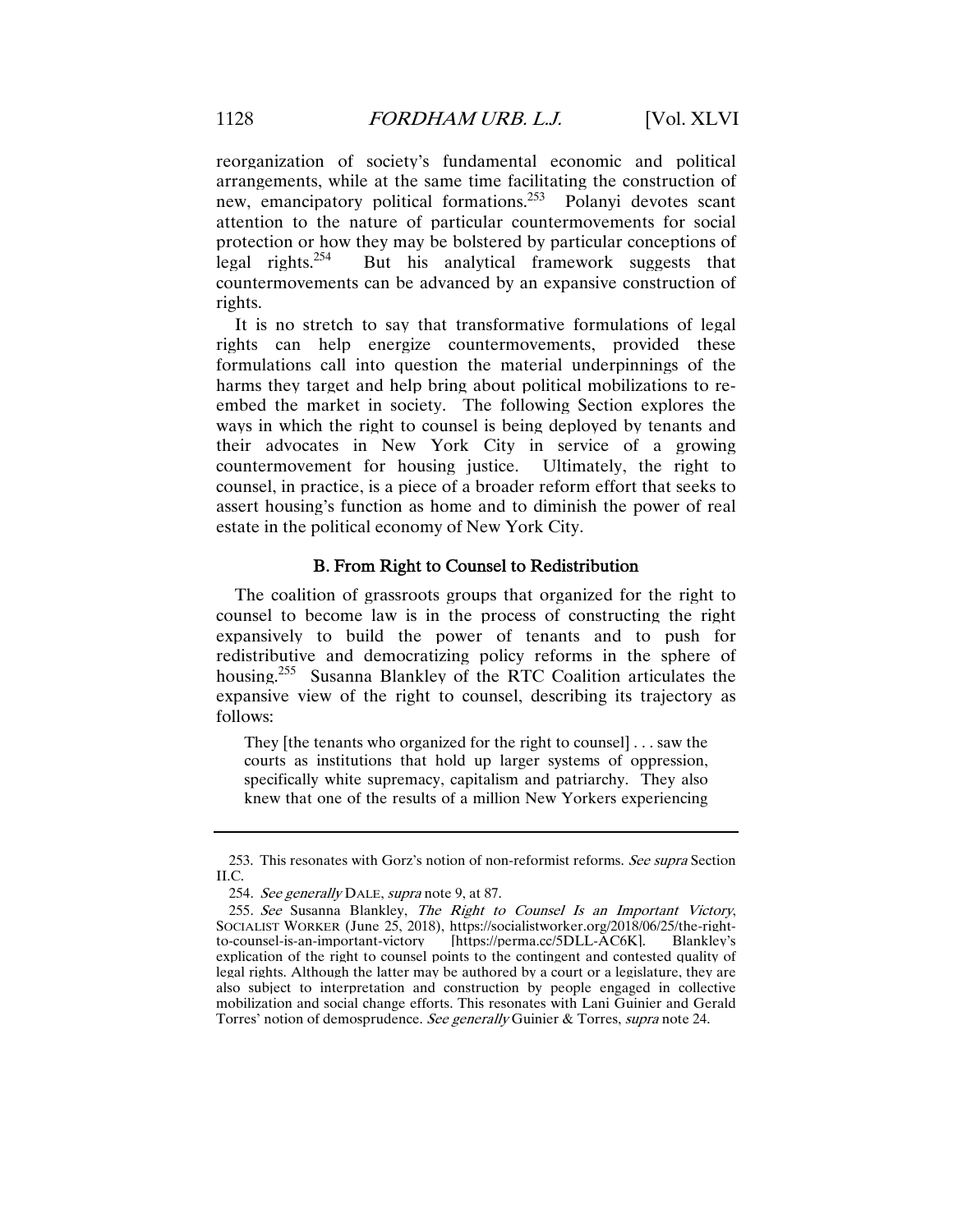housing court, feeling humiliated, intimidated, powerless and patronized, was that the experience of court alone was either politicizing or an incredible deterrent to organizing. Tenant groups in the Bronx and Brooklyn began campaigns to reform the courts, to reclaim them, but also to build tenant power and to remove a key tool from the landlords' arsenal  $-$  control of the courts.<sup>256</sup>

Blankley's analysis moves beyond concerns over due process in individual eviction proceedings, politicizing Housing Court as a site within racial capitalism where landlords assert control over tenants. In this way, the RTC Coalition sees Housing Court as a piece of a broader political-economic puzzle that is structured by deep-seated power imbalances. For the RTC Coalition, the right to counsel is more than a means to protect tenants from eviction, although that is important. It is a tool to help subordinated people articulate a collective narrative of their systematic mistreatment by a legal system that favors landlords, in a political economy dominated by real estate.<sup>257</sup> Through the expansive framework of the right to counsel that is deployed by the RTC Coalition, tenants come to see their grievances as commonly held, and they can consequently build solidarities that enhance their organizing capacity.<sup>258</sup>

This enhanced capacity reverberates outside of individual eviction proceedings, contributing to the law and policy reform efforts of a broader tenant-based movement<sup>259</sup>:

Tenants across the city who are part of the coalition, haven't stopped organizing because we won this law  $-$  to the contrary! Tenants are organizing to use this new tool to build power and reinvigorate the tenant movement! We need an entirely different social, political and economic system to meet our needs. To win bolder housing demands in New York City that change the structures of power, we need a movement (organized and aligned) of hundreds of thousands if not millions, of tenants.260

<sup>256.</sup> Blankley, *supra* note 255.

<sup>257</sup>. See id.

 <sup>258.</sup> Michael Grinthal defines organizing "as the processes by which people build and exercise power by collecting and activating relationships. These processes may come under the rubrics of community organizing, the labor movement, political campaigns and movements, organization of counter-institutions, etc." Michael Grinthal, Power With: Practice Models for Social Justice Lawyering, 15 U. PA. J.L. & SOC. CHANGE 25, 34 (2011). According to Grinthal, organizing refers to "those processes by which power is created from multiplied relationships." Id.

<sup>259</sup>. See Blankley, supra note 255.

<sup>260</sup>. Id.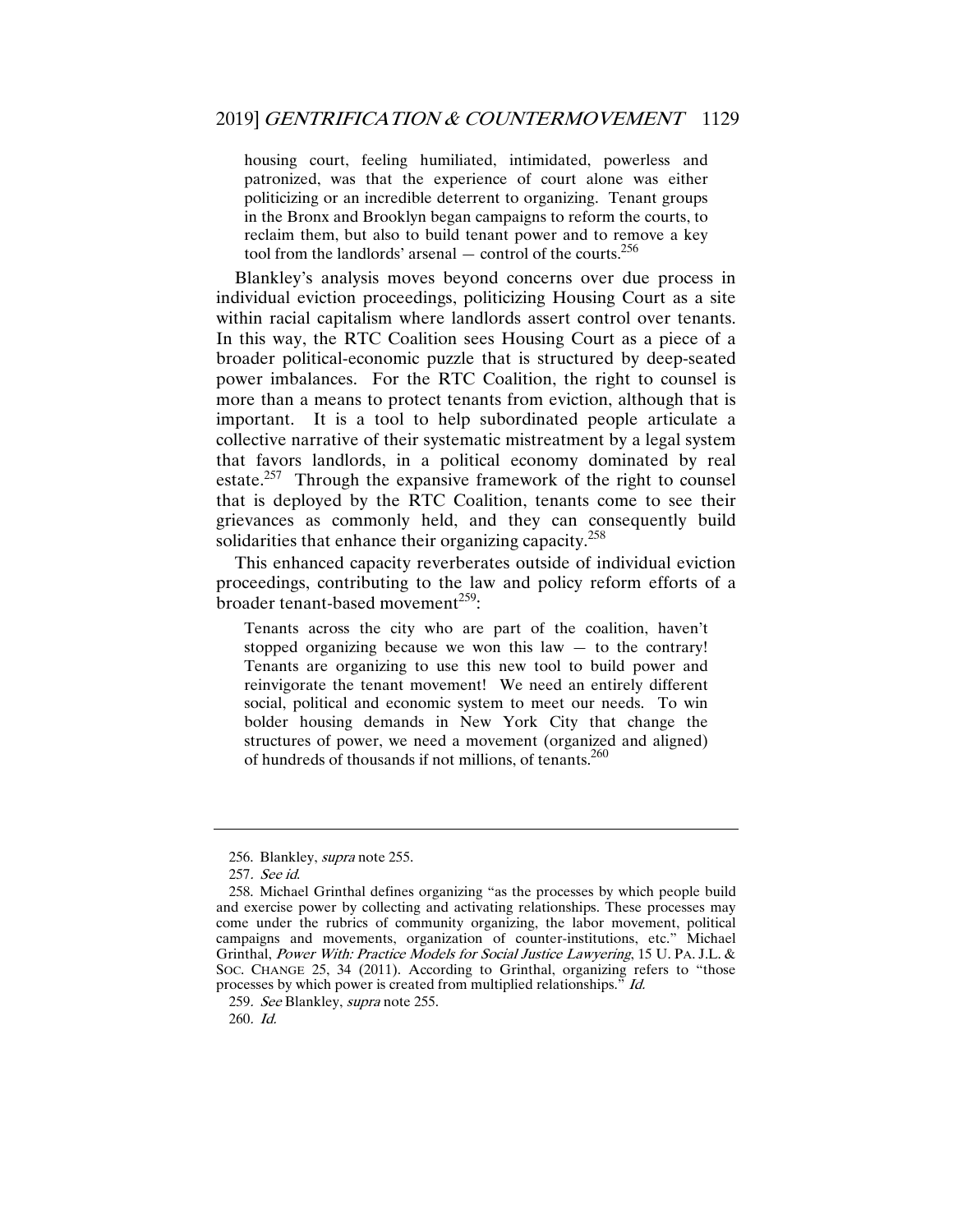In other words, the tenants who organized for the right to counsel did not stop when the law was passed. Rather, the victory emboldened them, and they now stand poised to contribute their collective energy to further organizing efforts for housing justice that are redistributive in nature, aiming to shift the balance of power between tenants and real estate.

The right to counsel, as it is being constructed by the RTC Coalition, is part of a growing countermovement to transform housing's place in the political economy of New York  $\mathrm{City}^{261}$  and to reverse the wave of legally-constituted commodification that issued from the neoliberal turn of the 1970s. The current countermovement for housing justice is comprised of tenants and advocates from around the city and draws from a deep well of local activism.<sup>262</sup> The right to counsel is bound up, theoretically and organizationally, with the broader tenant movement's attempts to subject property to democratic and redistributive intervention, as evidenced by organizing efforts around the renewal of the rent laws in the summer of  $2019$ <sup>263</sup> A number of the RTC Coalition's members have spearheaded this organizing effort, and the RTC Coalition itself has supported strengthening the protections of rent stabilization.<sup>264</sup> In keeping with Blankley's above description of the capacity of the right to counsel to energize the tenant movement, the right to counsel has drawn in tenants who increasingly see their problems — eviction, harassment, lack of repairs, skyrocketing rents — as shared, the result of a structurally flawed system that works for the benefit of property owners.<sup>265</sup> The right to counsel, in this framing, flows into  $-$  and

<sup>261</sup>. See id.

 <sup>262.</sup> For a comprehensive treatment of the history of the tenant movement in New York City, see LAWSON & NAISON, *supra* note 252.

 <sup>263.</sup> It should be noted that this theoretical overlap is reflected in the organizational overlap between the RTC Coalition and the coalition of tenant groups organizing to strengthen the rent laws, as a number of the same groups, including the Flatbush Tenant Coalition and the Community Service Society, are members of both coalitions. See Who We Are, HOUSING JUSTICE FOR ALL, https://www.housingjusticeforall.org/who-we-are-1 [https://perma.cc/7BEC-4RUD].

 <sup>264.</sup> A number of RTC Coalition members and supporters took on key roles in the 2019 rent laws organizing efforts through the Housing Justice for All and No More MCIs coalitions. For a list of the RTC Coalition's members, see About, RIGHT TO COUNS. NYC COALITION, https://www.righttocounselnyc.org/about [https://perma.cc/GDU4-FLUA].

 <sup>265.</sup> As Susanna Blankley, Coordinator of the RTC Coalition notes in an op-ed for City Limits, the community connection fostered through RTC is all the more important following the right to counsel's implementation, as landlords shift and amplify tenant harassment tactics: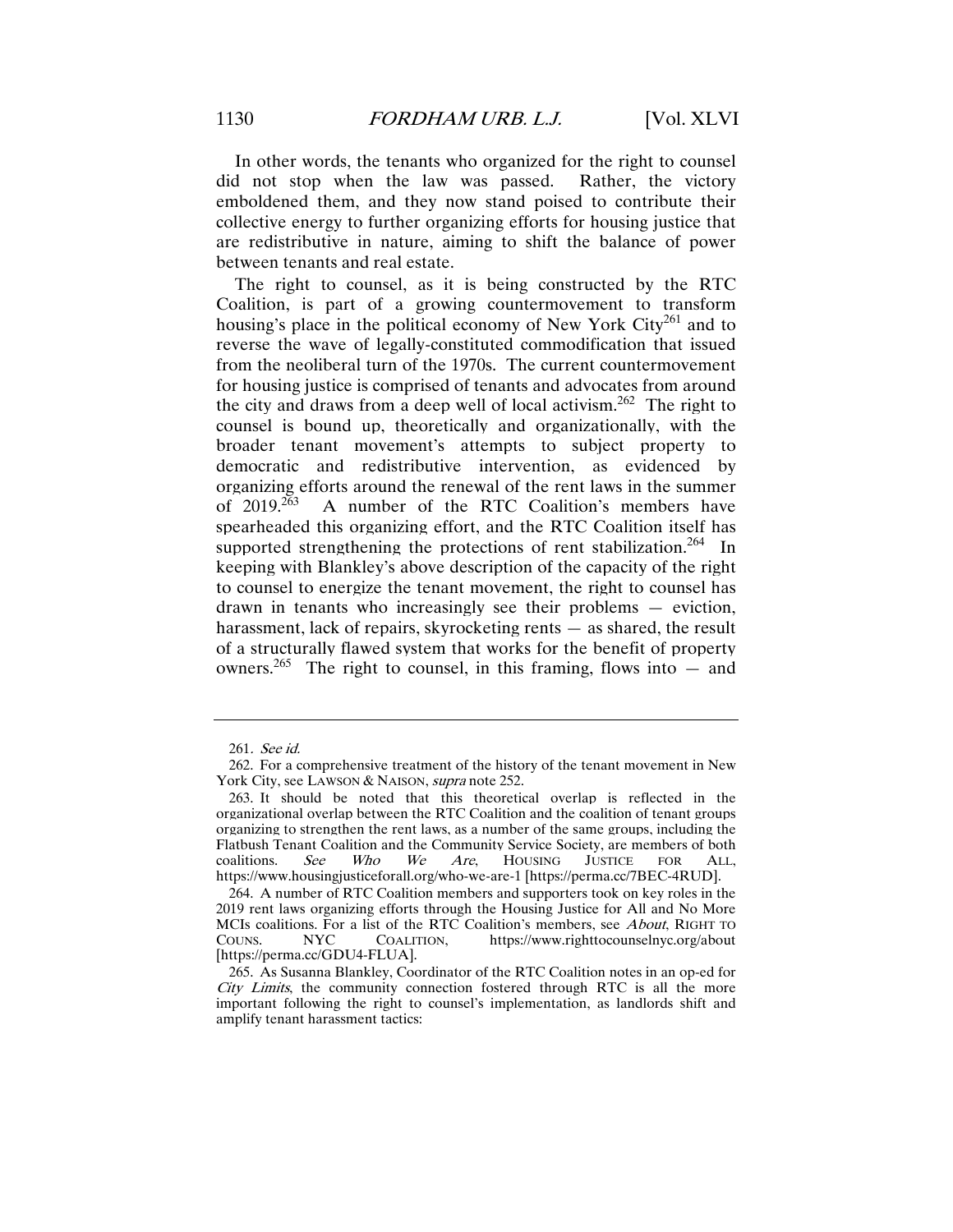buoys — redistributivist efforts like the one to shore up the protections of rent stabilization.

Framing the right to counsel as integrally connected to a range of tenant protections, such as enhanced rent stabilization, as the RTC Coalition does, recasts the right to counsel as a piece of what Chester Hartman called "the right to stay put."<sup>266</sup> The right to stay put is expressly based on principles of equity and refers to the right of tenants to remain in their homes irrespective of market forces.<sup>267</sup> It is, therefore, particularly applicable to cities characterized by marketbased gentrification and displacement. In articulating the right to stay put, Hartman notes that our legal system already places several limits — such as zoning regulations, housing and building codes, eminent domain laws, and rent regulation  $-$  on the absolute right of property owners to do with their property as they see fit.<sup>268</sup> In places with rapidly rising land values, according to Hartman, a further step such as strict just cause eviction and tight rent controls — must be taken to secure a right to remain for poor and working-class tenants at risk of displacement.<sup>269</sup>

While Hartman does not include a right to counsel in this scaffolding of tenant protections, it is a useful and common-sense addition to the right to stay put. New York City Housing Court, despite its original purpose, $270$  has historically functioned as a tool wielded by property owners to reclaim their assets, the latter doubling as tenants' homes.<sup> $271$ </sup> As the discussion throughout this Article has shown, the representational field in Housing Court has been widely skewed towards landlords, leaving the vast majority of tenants to

- 269. See id. at 312–14.
- 270. See Milton, supra note 40.

<sup>[</sup>T]enants need to be connected to members of community groups so that they can continue to organize against the various forms of harassment, intimidation, and neglect that landlords already employ and which are likely to intensify or adapt in response to right to counsel. Organized tenants can also connect to and build a larger movement for social justice because they aren't just tenants — they're workers, moms, elders — they are people, and organized people are powerful.

Susanna Blankley, *CityViews: New York Now Has 'Right to Counsel,' but Tenant Organizing Still Matters*, CITY LIMITS (Nov. 27, 2018), Organizing Still Matters, CITY LIMITS (Nov. 27, 2018), https://citylimits.org/2018/11/27/cityviews-new-york-now-has-right-to-counsel-buttenant-organizing-still-matters/ [https://perma.cc/4YY4-5AHC].

<sup>266.</sup> Chester Hartman, The Right to Stay Put, in LAND REFORM, AMERICAN STYLE 302 (Charles C. Geisler & Frank J. Popper eds., 1984).

<sup>267</sup>. See id.

<sup>268</sup>. See id. at 307.

<sup>271.</sup> For a discussion of New York City Housing Court, see *supra* Section I.A.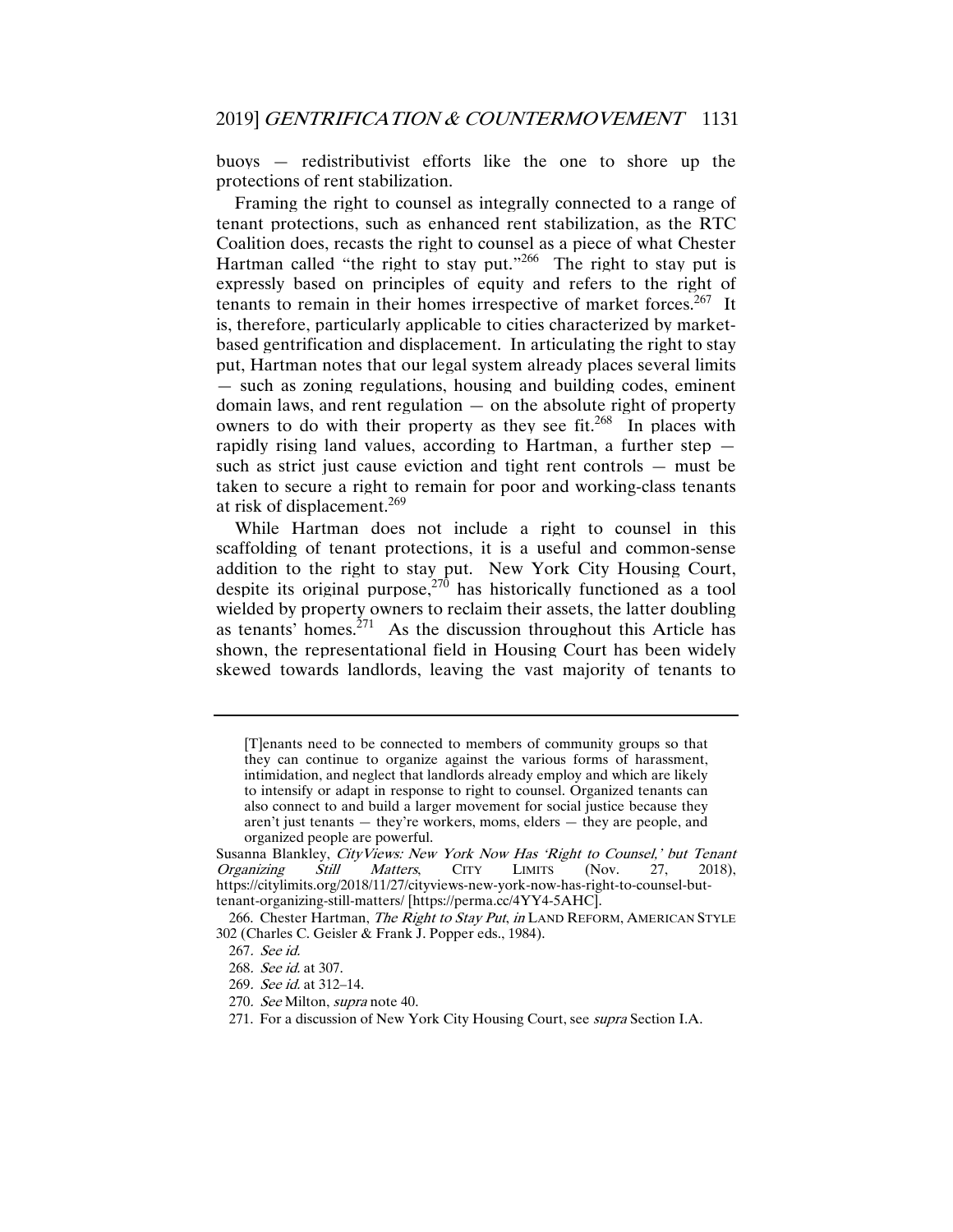navigate a complex legal landscape on their own.<sup>272</sup> In this sense, Housing Court — as Blankley suggests — should be viewed as a piece of a larger system that operates to alienate and disempower tenants at the expense of landlords, against the backdrop of a rapidly gentrifying city.

Reforming that system in a meaningful way requires a range of efforts, including the right to counsel, that, taken collectively, build the organizing capacity of tenants and decenter the role of real estate in the city's political economy. Conceiving of the right to counsel in this way — as rooted in considerations of power-building and enmeshed in a web of redistributive policy interventions on behalf of tenants — is in concert with how the right is being constructed by the RTC Coalition: actively using the right to counsel to build the organizing capacity of tenants, with the ultimate aim of reconstituting housing as a social good.<sup>273</sup>

The right to counsel, in its expansive construction, is a component of a broader, transformative right to stay put that works against the grain of housing's legally-constituted commodification in neoliberal New York City by affirming housing's value as home. The right to counsel is connected to efforts to build solidarities among tenants and to fight for policy reforms that place concrete checks on property owners' ability to maximize the return on their real estate assets in a global, gentrifying city. This framework resonates deeply with the theoretical intervention of Polanyi, as it springs from the premise that unfettered marketization in the sphere of housing produces dislocation and inequality, eventually leading to a countermovement for social protection. In concert with Polanyi's notion of countermovement, $274$  the transformative rights framework described here aims to turn back the harmful effects of marketization by reembedding the economy in society via democratically imposed protections against housing's commodification.275 Grassroots mobilizations of tenants from around the city who see their grievances as collective, and their enemy as shared, are driving these efforts, which are animated in part by a constellation of legal rights that places a premium on housing's social use. The right to counsel,

<sup>272.</sup> For a discussion of the representational dynamics of Housing Court, see supra Section I.A.

 <sup>273.</sup> For a discussion of how the RTC Coalition is deploying the right to counsel, see *supra* Section III.B.

 <sup>274.</sup> For a discussion of Polanyi's theory of countermovement, see supra Section III.A.

<sup>275</sup>. See supra Section III.B.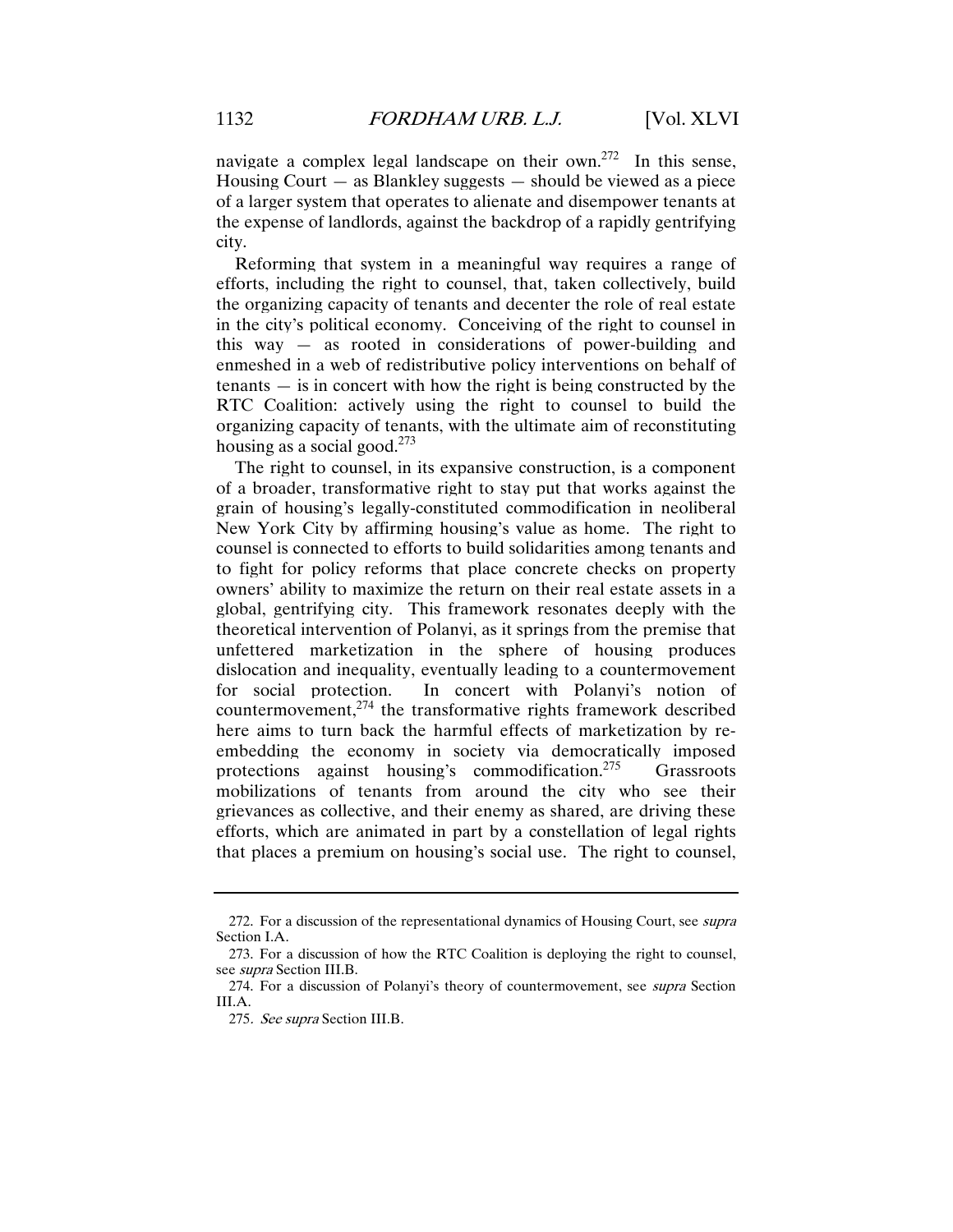as it has been constructed by the tenants and organizers who fought for its passage, forms part of this constellation of rights.

#### C. Towards a Post-Neoliberal City

Strengthening rent regulation is a vital redistributive policy tool for maintaining a modicum of affordable and secure housing in New York City. $276$  But it is unlikely to add many new units of affordable housing. When it comes to this task, society has been conditioned by the market-based common sense of the post-fiscal crisis era to resort to the kinds of tax subsidies and re-zonings described in Section II.C, initiatives that raise land values and incentivize speculation and displacement. There are, however, alternatives to the market-based housing policy that has been a centerpiece of every mayoral administration from Koch to de Blasio. These include robust public support for community land trusts, sweeping changes to the policy of inclusionary zoning, and the state facilitation of the transfer of private land to the public. $277$ 

Adopting these measures would almost certainly require a fundamental shift in the thinking of policymakers. This shift in policy common sense is summed up well by Samuel Stein, who notes that what is required to address our housing crisis is "changing the default actions for city agencies from their current objectives of raising property values and selling off land and buildings to another program altogether: disincentivizing evictions and decommodifying land."278 In short, this kind of policy transformation would require that our urban political-economic and governance priorities be turned on their head: instead of using the levers of state power to promote landlords' right to extract rents, those levers would be deployed primarily to protect tenants' right to stay put. This framework would be explicitly grounded in principles of economic and racial equity.<sup>279</sup>

Historically, dramatic changes in policymaking common sense occur when a vibrant countermovement successfully contests the social costs of excessive marketization. There are currently signs that New York City is living through a moment of intensifying popular mobilization and ideological change around housing's place in the

<sup>276.</sup> For a discussion of rent regulation, see *supra* Section I.B.

<sup>277.</sup> See STEIN, supra note 15, at 179-220.

<sup>278.</sup> *Id.* at 163.

<sup>279.</sup> ANGOTTI & MORSE, *supra* note 19, at 147.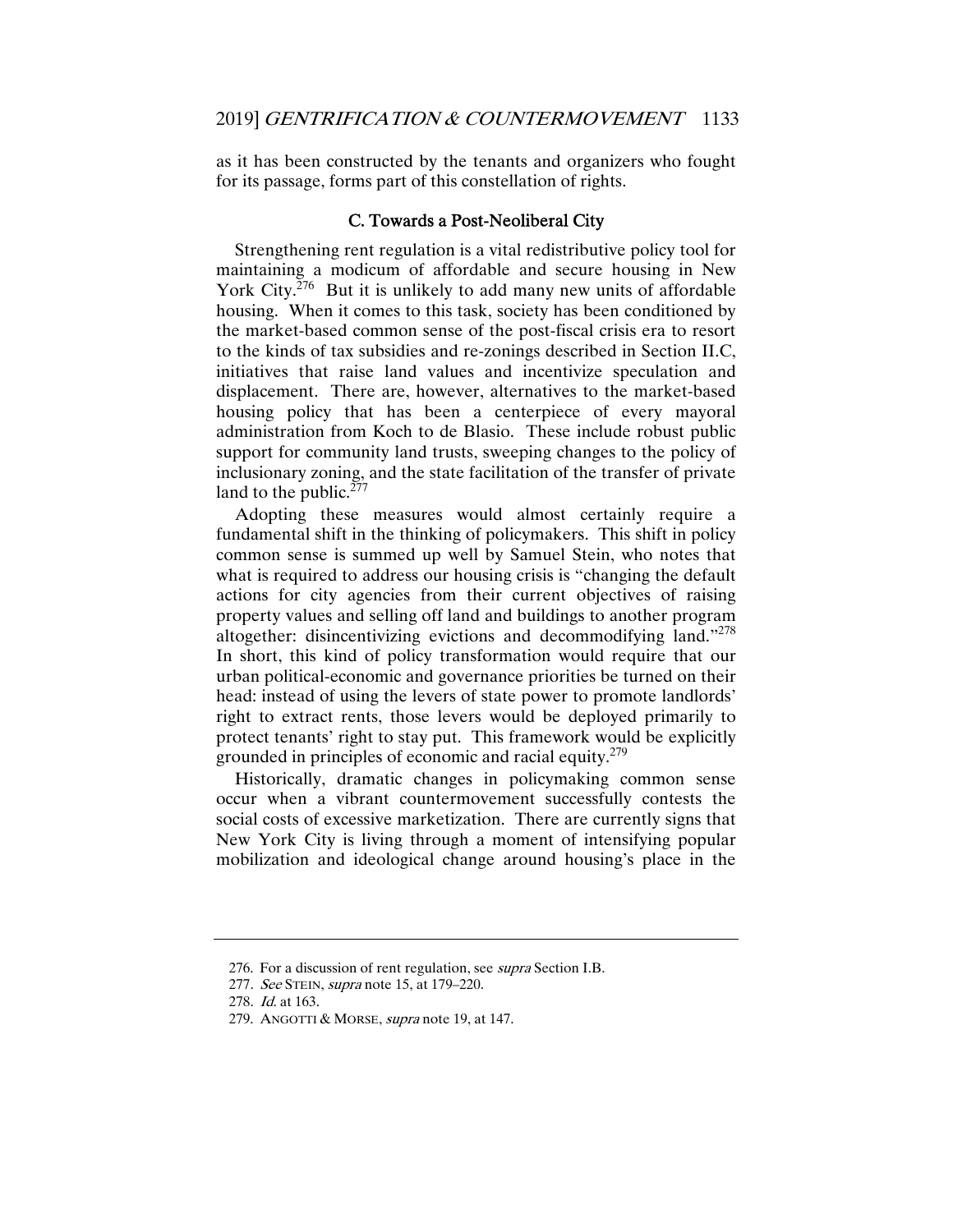city's political economy.<sup>280</sup> Recently, in a kind of flashpoint moment, labor, housing, and immigrant rights activists came together to turn away Amazon, which had received an incentive-laden deal from the state that included \$3 billion in tax subsidies. $^{281}$  The defeat of Amazon was substantially related to concerns about displacement.<sup>282</sup> and can be read as a repudiation of the market economy's domination of our society and politics, in the very place where some commentators have argued that the neoliberal project was inaugurated.<sup>283</sup>

Around New York City — from Ridgewood, Queens to Crown Heights, Brooklyn — formations of tenants, most of which are led by women, people of color, and immigrants, are coming together to fight back against the real estate takeover of their neighborhoods. Groups like the Crown Heights Tenant Union,<sup>284</sup> Take Back the Bronx,<sup>285</sup>

 284. CROWN HEIGHTS TENANT UNION, https://crownheightstenantunion.org [https://perma.cc/F34A-DPMQ] (last visited Sept. 30, 2019).

285. About Us, BRONX SOC. CTR., http://www.bronxsocialcenter.org/about-us/ [https://perma.cc/3WTY-3QD3] (last visited Sept. 30 2019).

<sup>280.</sup> In a sign of the uniqueness of our current moment, The New York Times editorial board, which has historically been opposed to rent regulation, came out in support of legislative efforts to strengthen the regulatory system. The *Times'*s support for stronger rent regulation signals an ideological shift about the need to check, via the levers of the state, the power of real estate and, in the process, to affirm housing's use value as home. Compare Editorial, End Rent Control, N.Y. TIMES (May 12, 1987), https://www.nytimes.com/1987/05/12/opinion/end-rent-control.html [https://perma.cc/69JE-XGET] ("There's probably nothing that distorts a city worse than rent regulation.") with Editorial, Albany Can Make History for Tenants, N.Y. Times (Jun. 9, 2019), https://www.nytimes.com/2019/06/09/opinion/new-york-rentstabilization-laws.html [https://perma.cc/76JV-YLMX] (urging the New York State Legislature to provide further protections to New York City tenants through rent control legislation).

<sup>281</sup>. See Samuel Stein, New York's Dance with Amazon Shows Us How to Fight for a City's Future, GUARDIAN (Feb. 23, 2019), https://www.theguardian.com/commentisfree/2019/feb/23/amazon-new-yorkheadquarters-corporate-power-balance [https://perma.cc/94RG-MC5D].

<sup>282</sup>. See Kristen Capps, Without Amazon HQ2, What Happens to Queens?, CITYLAB (Feb. 15, 2019), https://www.citylab.com/equity/2019/02/amazon-hq2-<br>queens-long-island-city-condo-rent-real-estate/582847/ [https://perma.cc/PT6Zqueens-long-island-city-condo-rent-real-estate/582847/ KSU5].

 <sup>283.</sup> Harvey notes that "[t]he management of the New York fiscal crisis pioneered the way for neoliberal practices both domestically under Reagan and internationally through the IMF in the 1980s." HARVEY, supra note 56, at 48. See also Joshua Freeman, If You Can Make It Here, JACOBIN (Oct. 3, 2014), https://www.jacobinmag.com/2014/10/if-you-can-make-it-here [https://perma.cc/WG9G-REZX].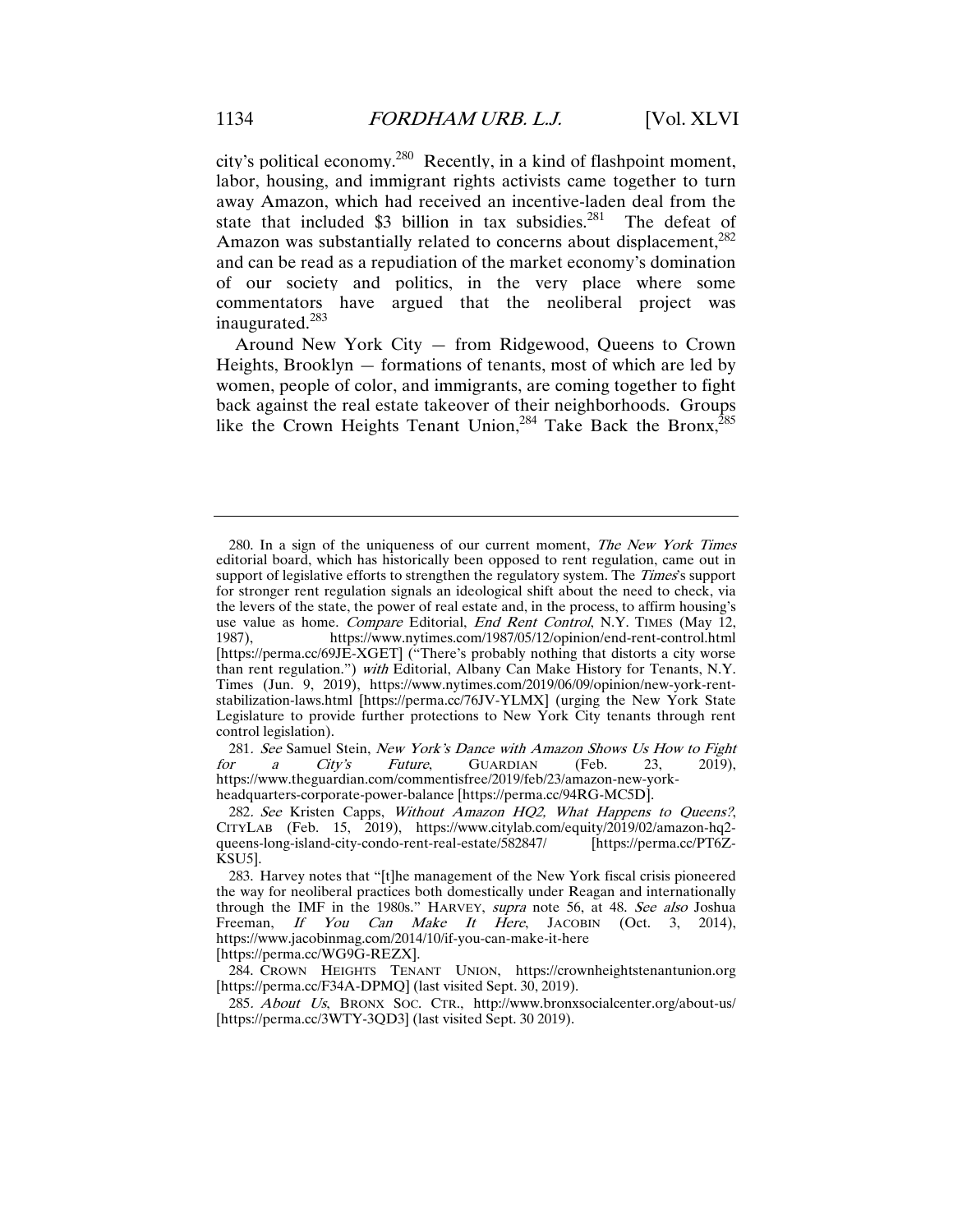and the Ridgewood Tenants Union<sup>286</sup> have emerged to defend urban space against the dislocating effects of excessive marketization. Their analysis of problems of eviction and displacement is rooted in a critique of housing's hyper-commodification within neoliberal capitalism.287 These groups, through their everyday engagement with tenants at risk of displacement, are constructing a vision of housing that revolves around residents' right to stay put irrespective of market forces.

The emerging tenant countermovement of which these groups are a part is oriented around addressing the concrete manifestations of the housing crisis: evictions, rent increases, landlord harassment, and lack of repairs. And at a deeper level, this countermovement is taking on the economic development and governance framework underlying state-facilitated, market-driven gentrification in neoliberal New York City. This countermovement seeks to undo the laws and policies that have facilitated housing's increasing commodification in the decades following the resolution of New York City's fiscal crisis, and it seeks to construct a new kind of city  $-$  one that is first and foremost a home to its residents rather than an agglomeration of real estate assets.

#### **CONCLUSION**

This Article evaluates the capacity of the right to counsel to intervene in New York City's escalating affordable housing crisis. Conceived in narrow, procedural terms, the right to counsel is limited to balancing the legal representational playing field in Housing Court eviction proceedings. While this is a concretely valuable intervention that will benefit individual tenants, it leaves intact and may even legitimate the material sources of tenants' economic deprivation. The purpose and design of the right to counsel, however, lead to a more expansive interpretation, as its goal of producing positive substantive outcomes and its contention with private power gesture towards a challenge to the structural forces underlying the housing crisis. This

<sup>286</sup>. See e.g., Ridgewood Tenants Union (@RidgwdTenantsU), TWITTER, https://twitter.com/ridgewdtenantsu?lang=en [https://perma.cc/6KNH-7KLX] (last visited Sept. 23, 2019).

 <sup>287.</sup> Representatives from the Crown Heights Tenant Union, Take Back the Bronx, and the Ridgewood Tenant Union outlined their housing and economic development visions at an event entitled Gentrification and the Real Estate State on February 25, 2019. See Gentrification and the Real Estate State, VERSO (Feb. 25, 2019), https://www.versobooks.com/events/1883-gentrification-and-the-real-estatestate [https://perma.cc/J3N2-3LGP].